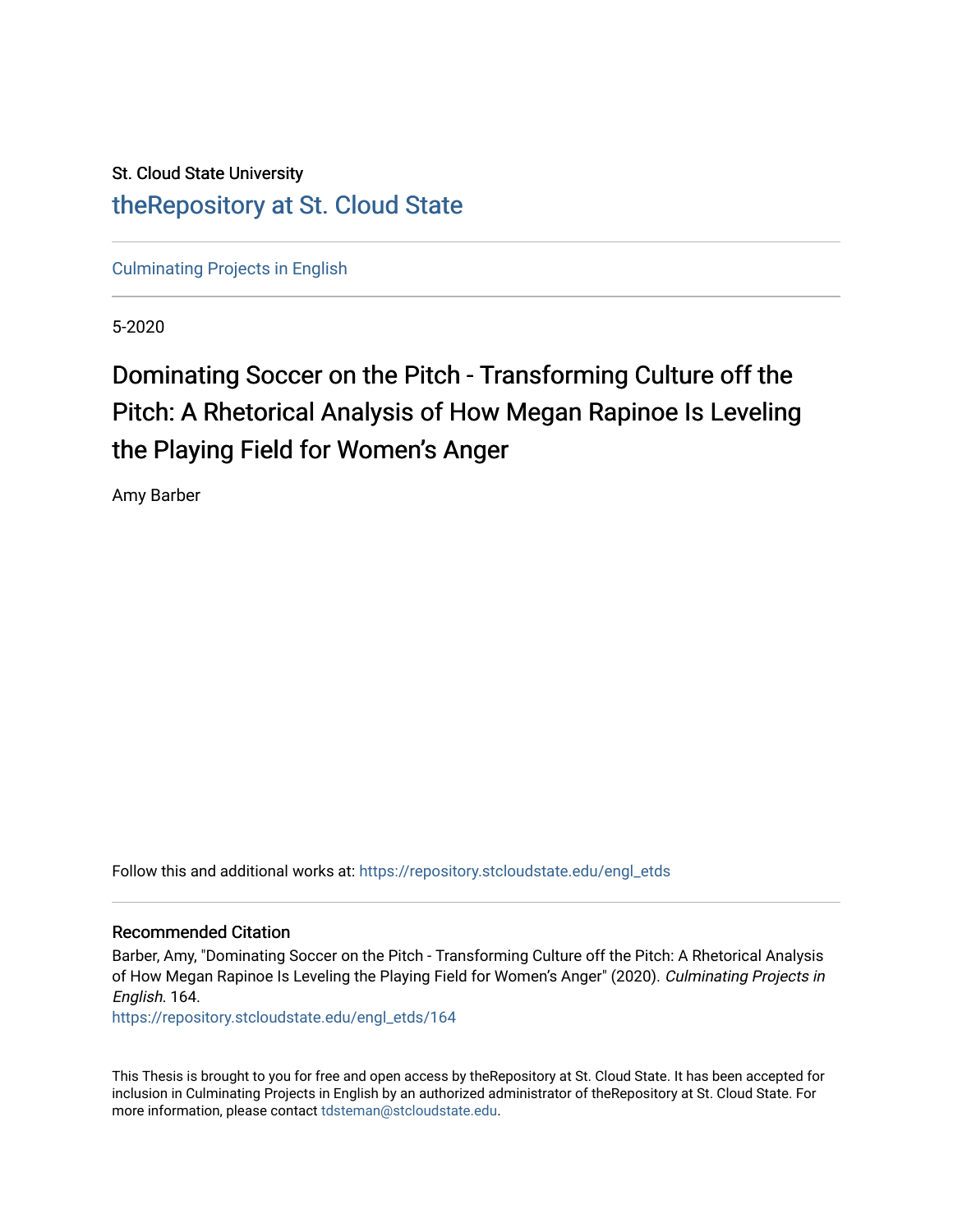# **Dominating Soccer on the Pitch - Transforming Culture off the Pitch: A Rhetorical**

## **Analysis of How Megan Rapinoe Is Leveling the Playing Field**

**for Women's Anger**

by

Amy Barber

A Thesis

Submitted to the Graduate Faculty of St. Cloud State University in Partial Fulfillment of the Requirements for the Degree of Master of Arts

in English: Rhetoric and Writing

May, 2020

Thesis Committee: Catherin Fox, Chairperson Jeff Bineham Matt Barton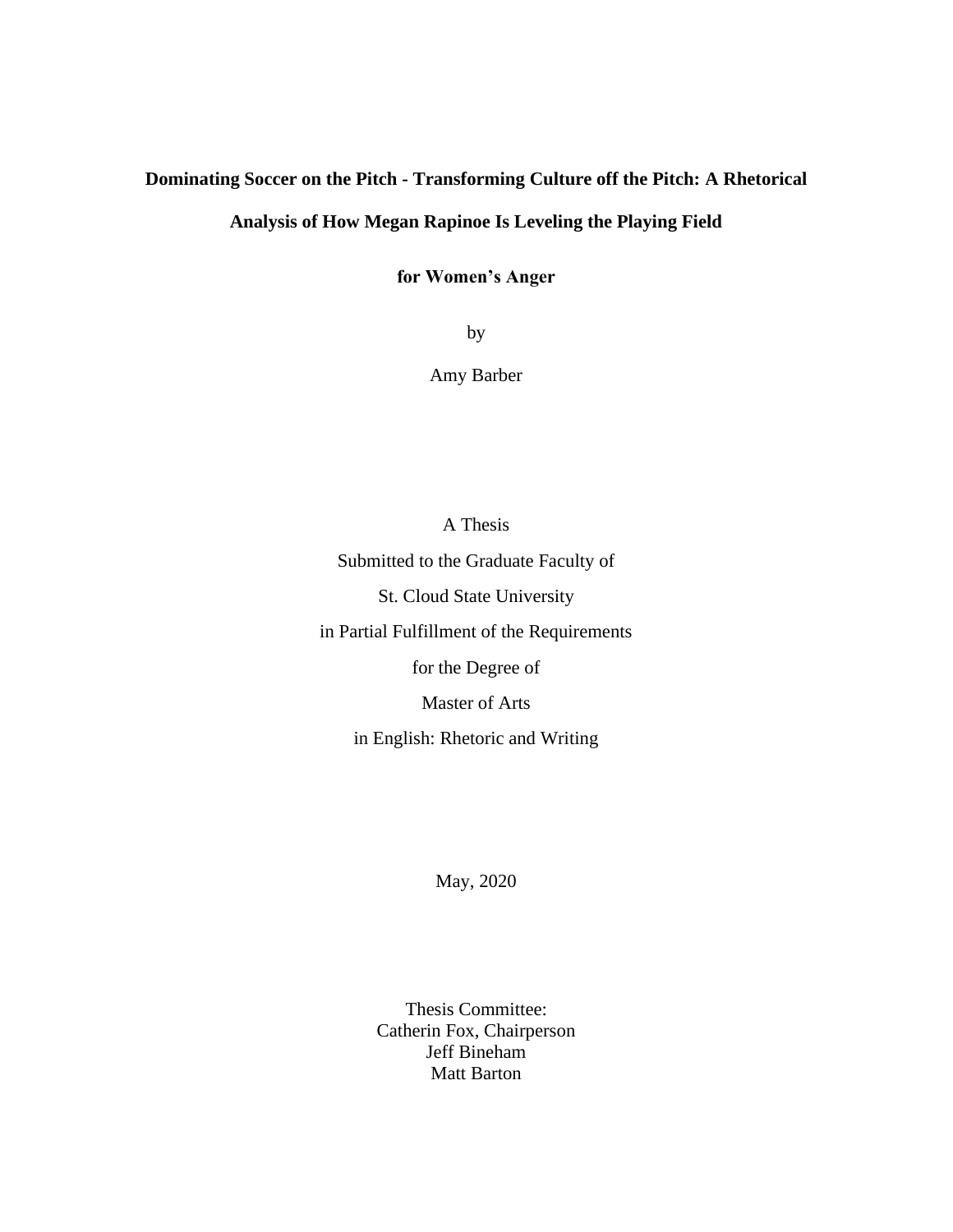#### **Abstract**

Angry women have been the catalyst for numerous social changes throughout American history. Many researchers argue that this progress is stifled, however, because women's anger is subject to social constructs that contain it. These social constructs reinforce dominant norms by conditioning how women express and reflect upon anger. Megan Rapinoe is a professional soccer player who advocates for social justice and simultaneously resists the social constructs of women's anger. A rhetorical analysis surrounding Rapinoe's anger unveils her as revolutionary in how she uses anger because she remains purposeful, exudes composure and conscientiousness, and creates credibility. Each of these rhetorical moves challenge the constructs that often lead to women's anger being portrayed in a negative light. The rhetoric surrounding the ways that women's anger is represented in the media work to either perpetuate these normative gender expectations or challenge them. Women, like Rapinoe, who challenge social norms have no agency in media representations. This is problematic because Rapinoe's consistency and style have the capacity to create change, but some of the manners of representation work to undercut her purpose. Although this problem exists, Rapinoe remains purposeful in her anger since that is what she has agency in. People who recognize or support the revolutionary ways that Rapinoe uses anger, can see the expanded possibilities for thinking about women's anger differently and possibly applying these moves to anger and other oppressing social constructs.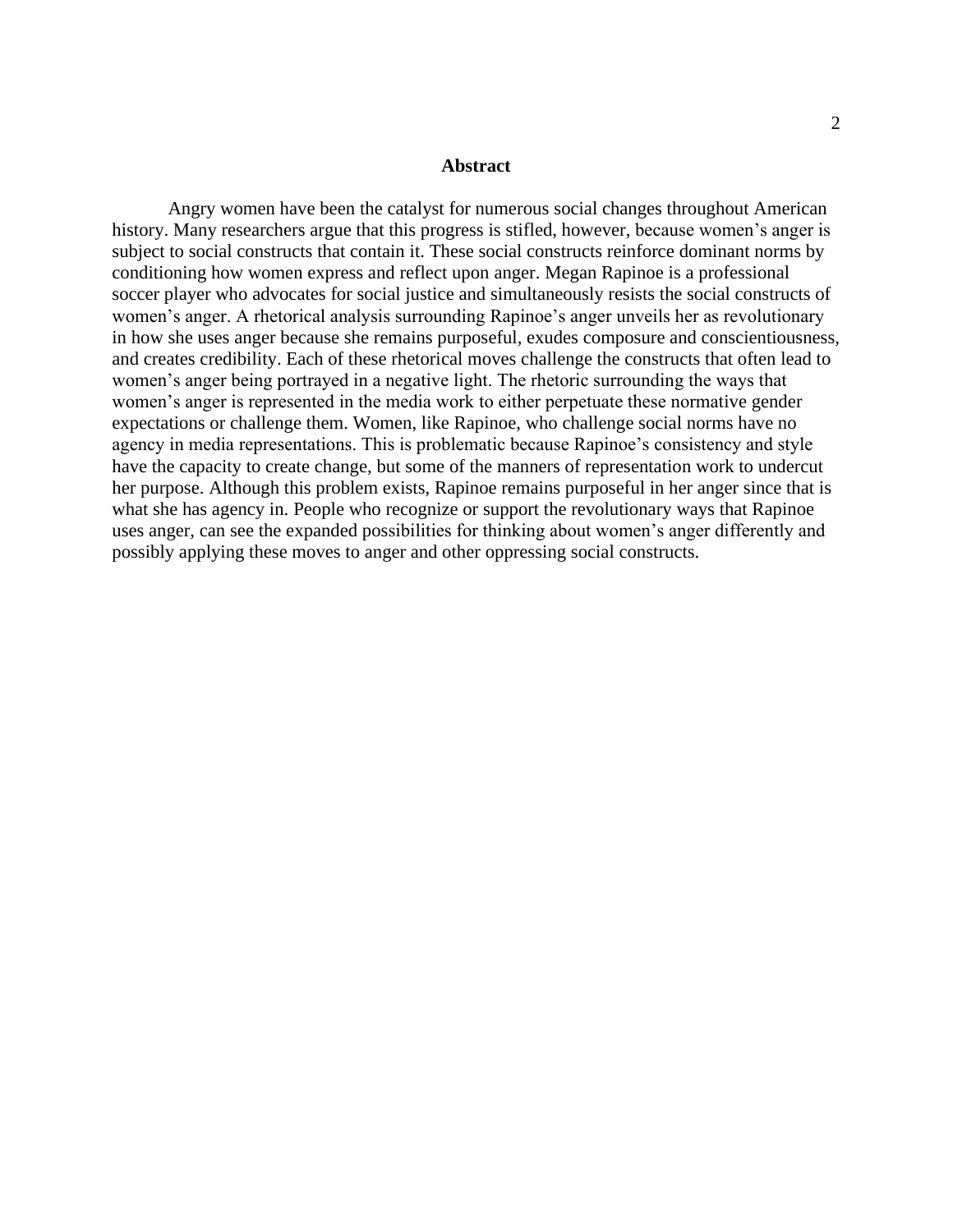### **Table of Contents**

| Chapter |                                                                              | Page |
|---------|------------------------------------------------------------------------------|------|
| I.      |                                                                              |      |
|         |                                                                              |      |
|         |                                                                              |      |
|         |                                                                              | 16   |
|         |                                                                              |      |
|         | Conditioned Representations of Women's Anger  21                             |      |
|         |                                                                              |      |
|         |                                                                              |      |
| Π.      | Artifact Analysis: The Agency in Megan Rapinoe's Expressions and             |      |
|         |                                                                              |      |
|         |                                                                              | 29   |
|         |                                                                              | 32   |
|         |                                                                              | 37   |
|         |                                                                              | 39   |
|         |                                                                              | 40   |
|         |                                                                              |      |
| III.    | Significant Findings: How the Rhetoric of Representation Influences American |      |
|         |                                                                              | 43   |
|         |                                                                              | 44   |
|         |                                                                              | 45   |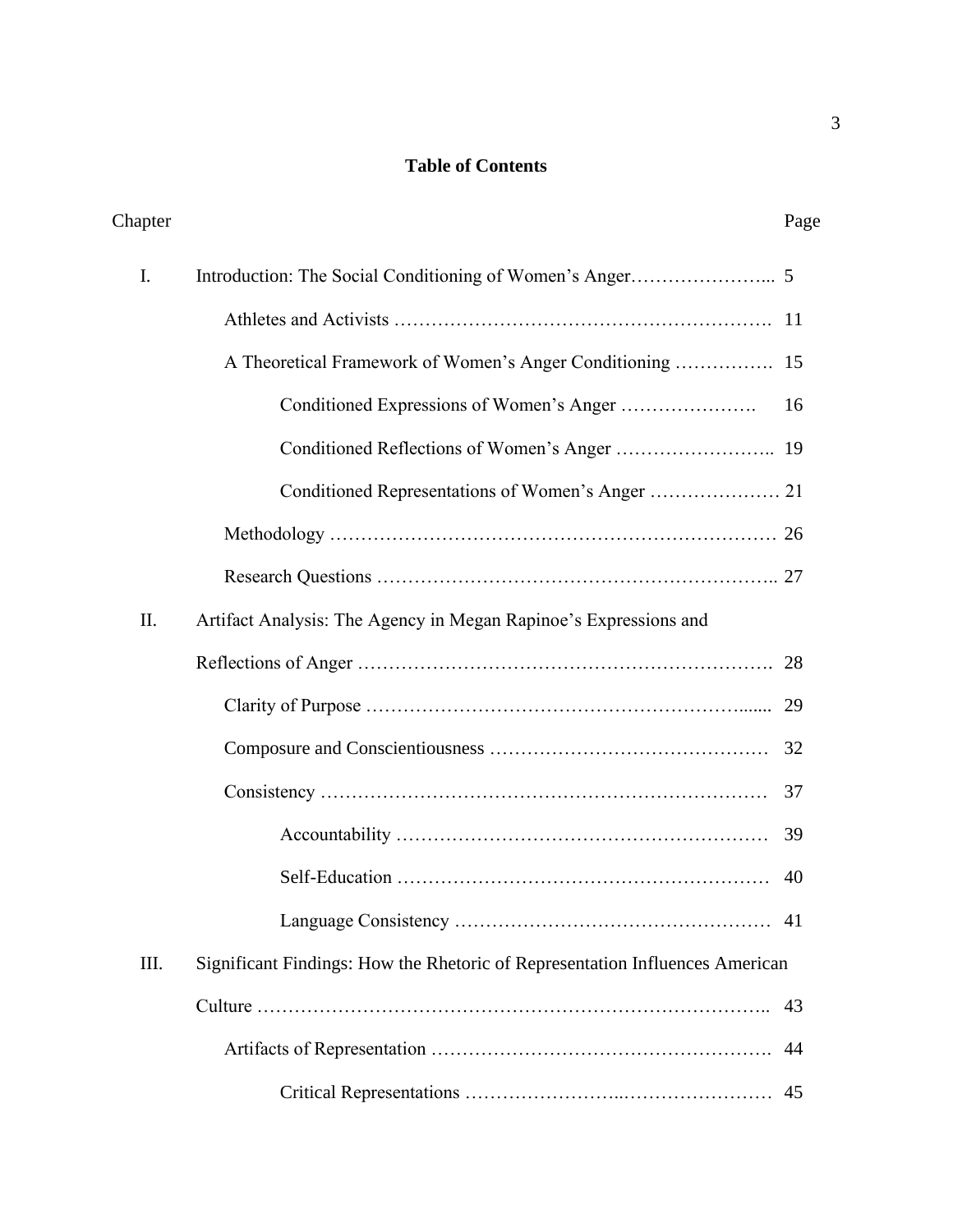| Chapter |                                                               | Page |
|---------|---------------------------------------------------------------|------|
| Ш.      |                                                               |      |
|         | Why Rapinoe, Representations, and Rhetoric Matter to American |      |
|         |                                                               |      |
|         |                                                               |      |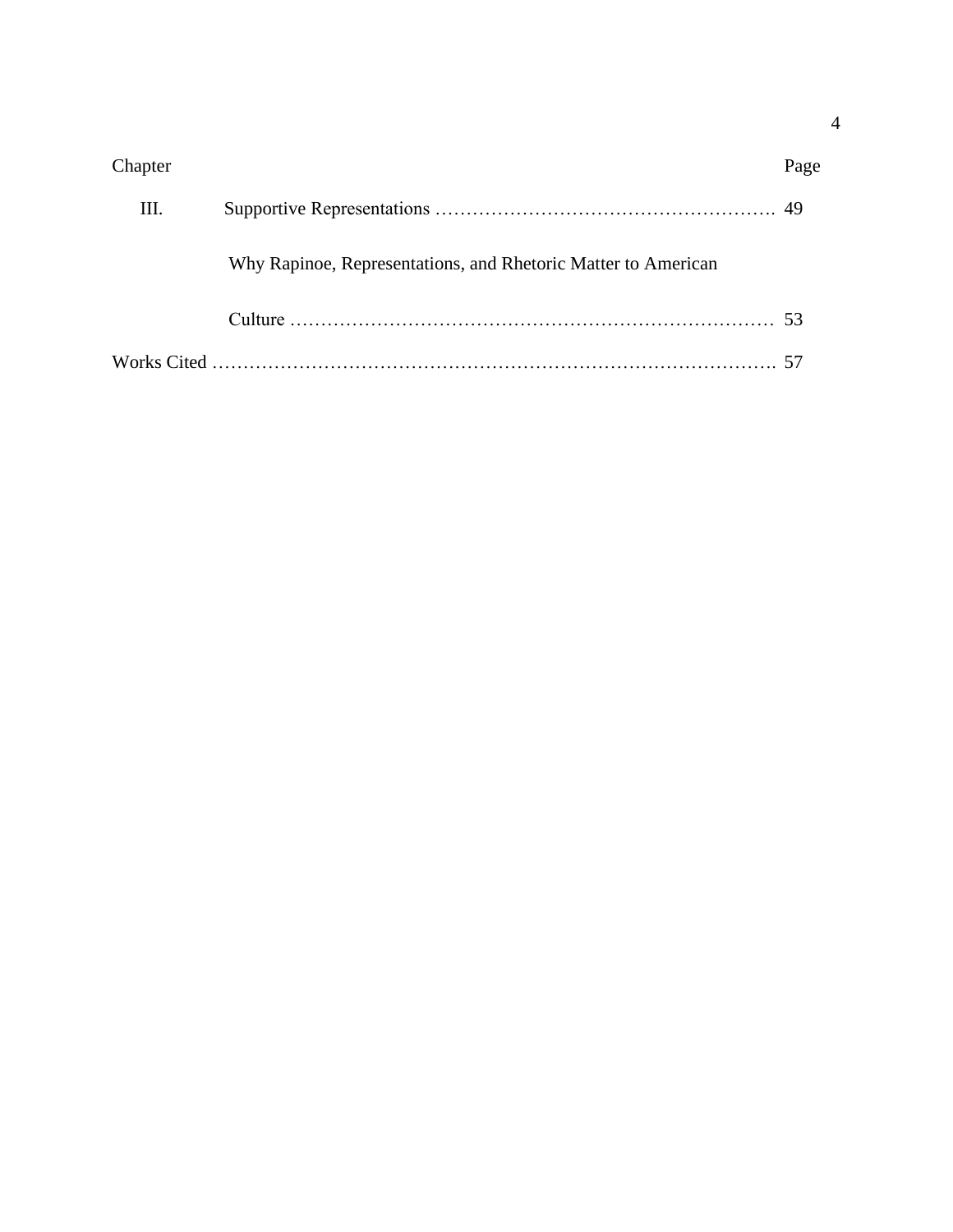#### **Chapter 1: Introduction**

#### **The Social Conditioning of Women's Anger**

Angry women have been the catalyst behind many groundbreaking social changes throughout American history. Because of women who get angry, demand social revolution, and seek out allies, gender equality has shifted, societal constructs have been reimagined, and privilege has been illuminated. Women have participated in measures of resistance which led to societal transformation like anti-lynching campaigns, the call for equal voting rights, police brutality protests, and abortion rights crusades. These social justice movements showcase that many women are livid at violence, inequity, objectification, and oppression and their anger is opening doors for societal awareness and social transformation. A current example of women who are angry, who are challenging social injustice, and demanding equality is the United States Women's National Soccer Team (USWNT).

The USWNT has won four Olympic Gold Medals and four World Cup championships, making them the most successful and dominant team in women's soccer history; yet, they are subject to discrimination and gender pay inequality and they are furious about it. They are also furious about the discrimination and injustice that many marginalized groups face across the globe and they serve as public advocates for them. Just as the angry women who revolutionized social change before them, the USWNT believes in equal rights for all individuals; they visibly express support for disenfranchised groups whether they identify with the group or not. This team makes bold public statements about unfair treatment through television broadcasts, public speaking engagements and, perhaps most notably, through a lawsuit they filed against their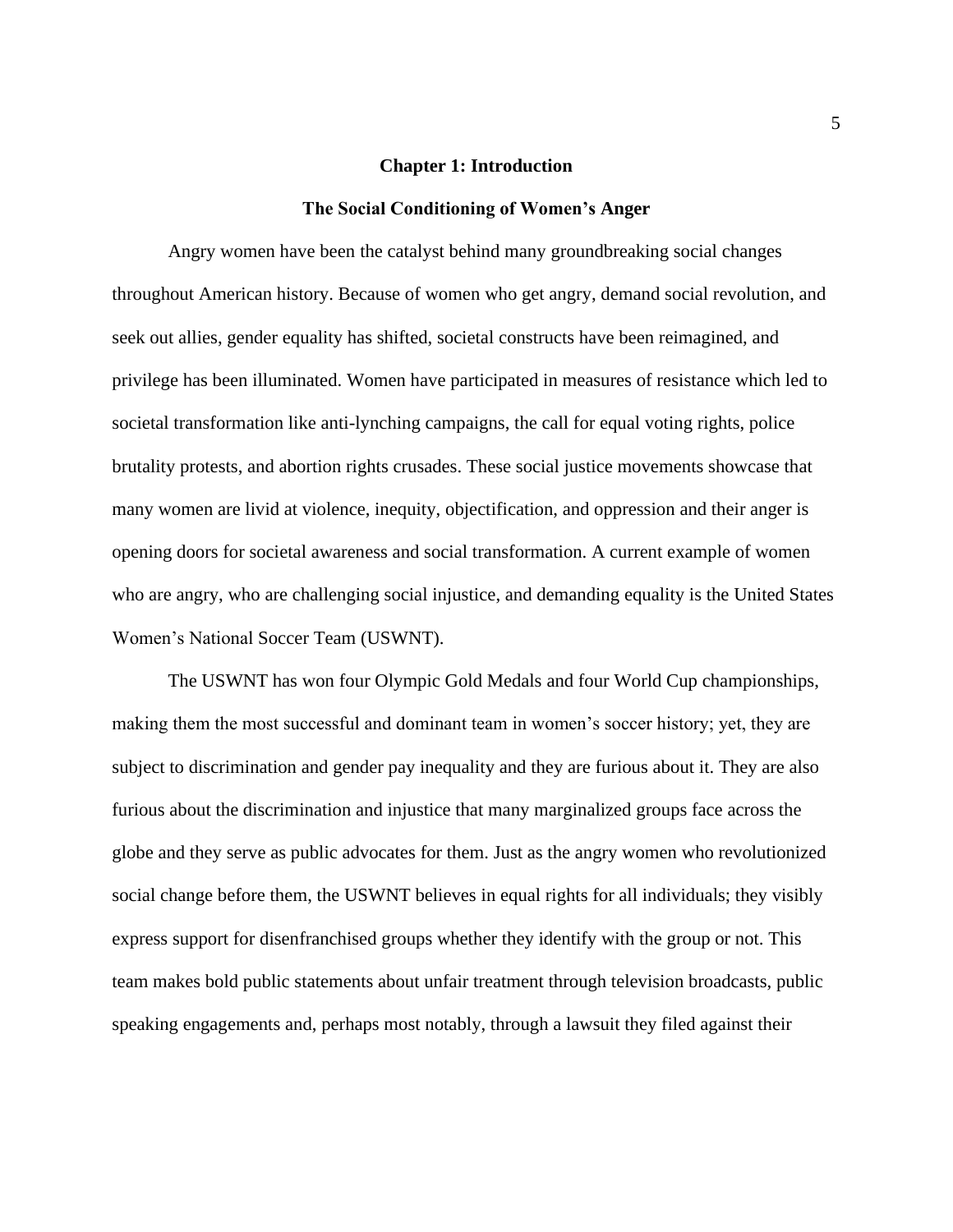employer, the United States Soccer Federation, (USSF) citing gender discrimination (Morgan v. United States).

On International Women's Day, March 8, 2019, all 28 members of the current USWNT filed a class action lawsuit against the USSF for, "violations of the Equal Pay Act and…violations of Title VII of the Civil Rights Acts of 1964" (Morgan v. United States 21). The 25-page complaint illuminates gender disparities in salaries, inequitable stadium conditions, and unbalanced methods of travel the USWNT receives when compared to the United States Men's National Soccer Team (USMNT). The lawsuit notes that the women's team has won more national titles, international championships, and Olympic gold medals than the men's team, and has garnered more television viewers and produced more revenue than the men's team. Despite this success, the USSF offers them less money in marketing and promotions and sets ticket prices low. The team is demanding equality in every aspect of their employment for every member of "the class" named in the lawsuit as well as "all current and/or former (US)WNT players who were members of the (US)WNT at any time from February 4, 2015 through the date of final judgment, or the date of the resolution of any appeals therefrom, whichever is later" (Morgan v. United States 17). The date the team filed the lawsuit and the language they use in it confirms their objective of demanding justice for their own interests and working as allies for all people in underserved communities.

There are four women from the team named as "class" representatives: Becky Sauerbrunn, Alex Morgan, Carli Lloyd, and Megan Rapinoe. As agents for the team, they agree to settle for nothing less than total equality by disputing the USSF's claim that "market realities are such that the women do not deserve to be paid equally to the men" (Morgan v. United States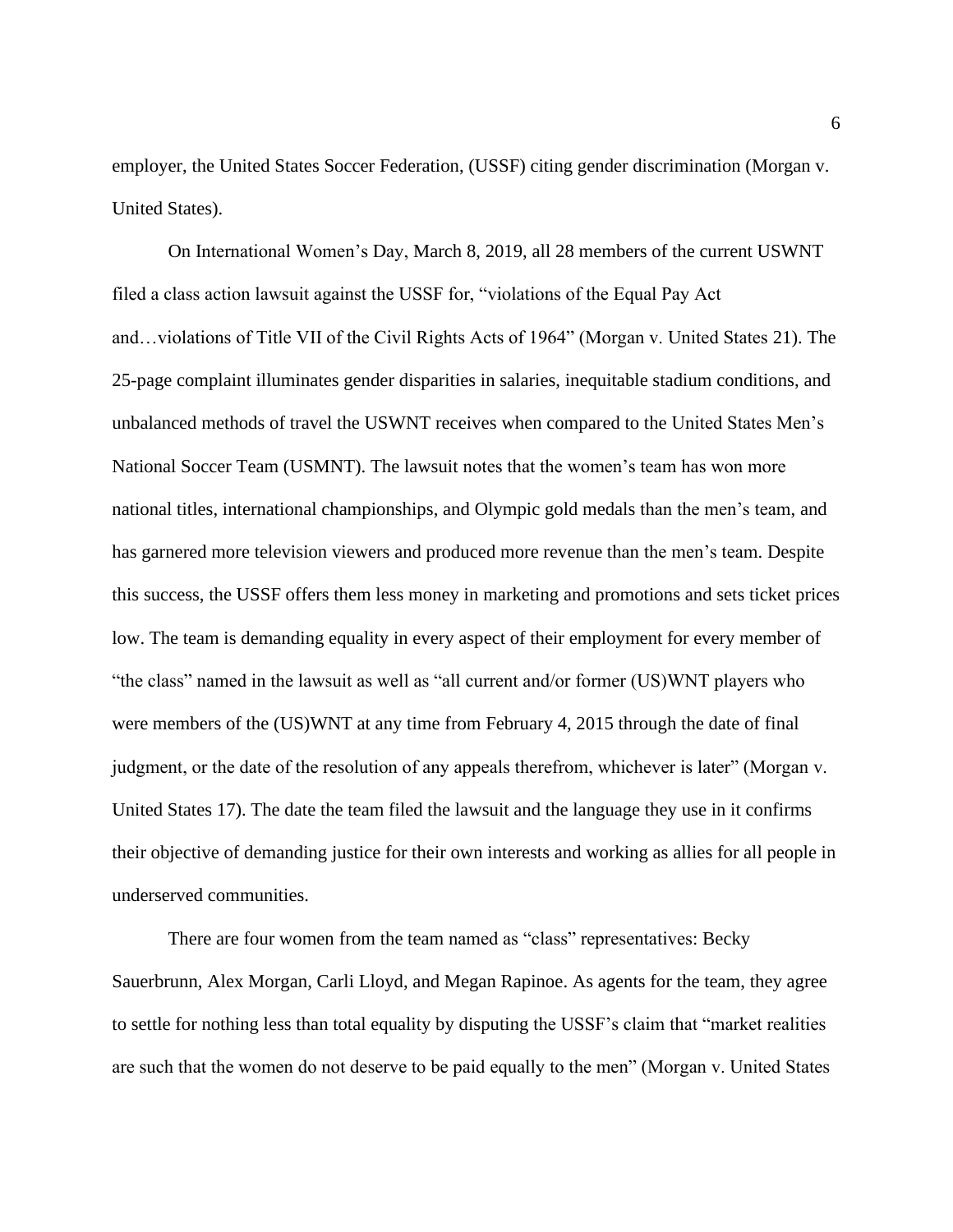1). The lawsuit is groundbreaking because the USWNT was four months from playing in the World Cup at the time of filing. Creating this potential controversy so close to the biggest tournament in soccer, could have had distracting outcomes and alienated fans, but the team persevered and won the World Cup in July of 2019. The lawsuit is also revolutionary because a California court granted it class action certification in November of 2019, indicating "an early procedural success" (Hays, par. 1). This lawsuit has potential social revolution and possible backlash and the team is prepared for both.

Megan Rapinoe, co-captain on the USWNT, is the most outspoken member. She is a thirty-four-year-old white woman who publicly resists racial discrimination, police brutality, homophobia, gender discrimination, and numerous other social injustices. Rapinoe began protesting racism and police brutality by kneeling during the national anthem at team soccer matches but has since been required by the soccer federation to stand. She continues a different form of protest, however, by not singing or placing her hand over her heart and has made the claim that she is unlikely ever to do so in the future (Weisholtz). She openly supports LGBTQ rights as an ambassador for a non-profit called Athlete Ally ("Pro Ambassador") and she has publicly rejected a potential visit to the White House, citing President Donald Trump's divisive ideology as the explanation for her decision (Schad). Rapinoe has positioned herself as a spokesperson and supporter for numerous disenfranchised groups through brazen acts of political resistance.

Although Rapinoe has embraced the role of advocate for marginalized groups, not everyone believes she is a champion. She is heavily criticized in various public arenas for her outspoken advocacy and physical acts of political resistance. Her critics do not share her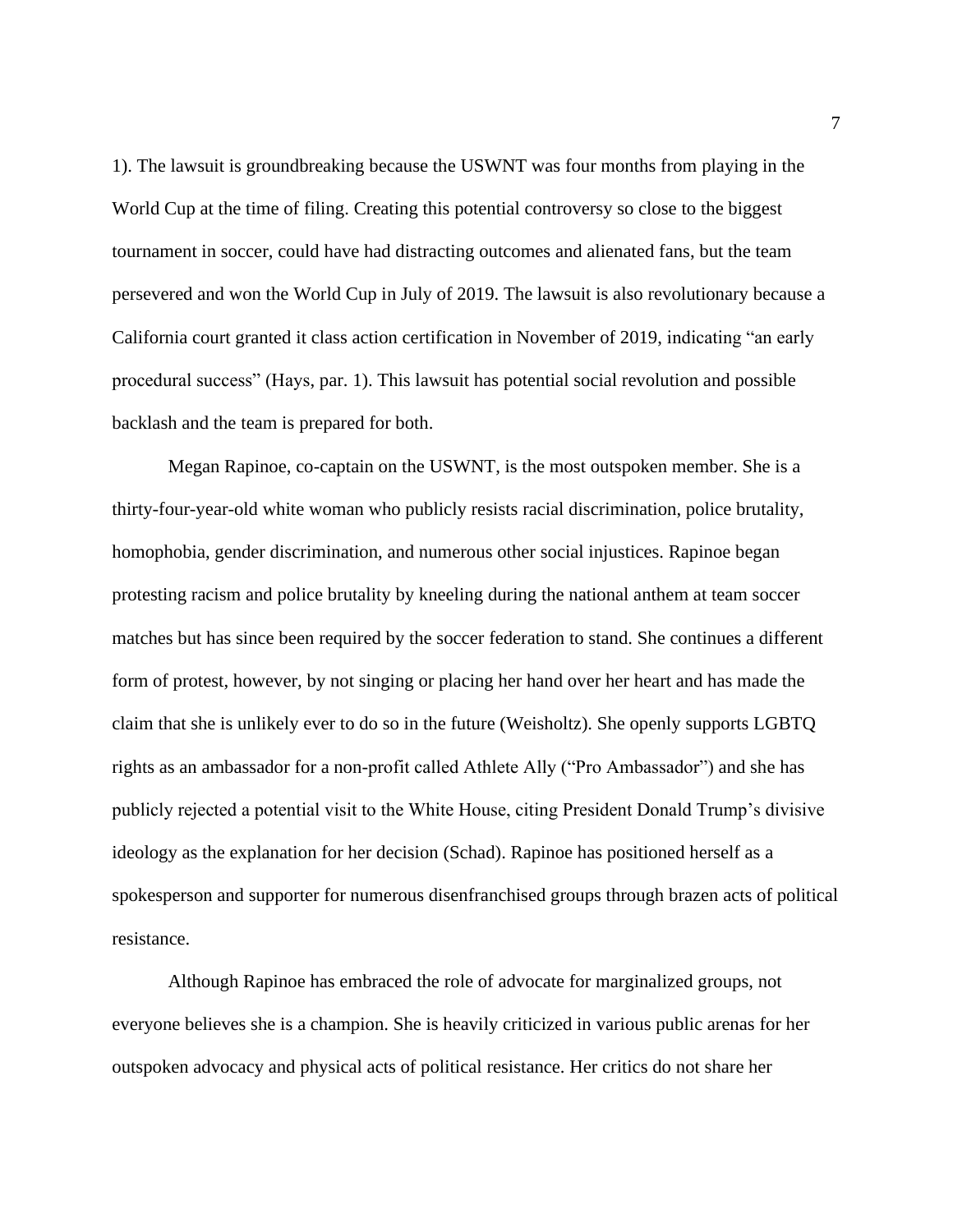ideology and have expressed their disapproval through public opinion pieces, defacement of advertisements that feature her likeness, and negative comments on her activism. Most of Rapinoe's adversaries cite her progressive values or her position as an athlete rather than a politician as reasons they oppose her. Supporters of Rapinoe feel quite the opposite, they show up to victory parades, inundate her with awards and trophies, and attend her soccer camps. She is a controversial public figure: people either love or hate her.

Rapinoe is unique and worthy of investigation because she is breaking some of the societal conventions of women's anger. At times, the ways that she is reimagining the constructs of women's anger simultaneously creates social change for our anger and for other socialized gender norms. Rapinoe resists the current anger parameters of how women express and reflect on our anger because of *what* she is angry about, *how* she protests, and *who* she speaks to. The ways that Rapinoe uses anger is revolutionary because she advocates for marginalized groups that she is not a part of, and she is one of the first female athletes to physically protest in public while also verbally protesting in spaces typically reserved for expressing gratitude. She is bold in who she says perpetuates divisiveness and who needs to contribute to positive social change. Rapinoe's anger is being heard because she is breaking out of social barriers.

Rapinoe sees her activism and public platform as a personal privilege and repeatedly defends her stance on numerous types of social injustice. She explains her resistance to discriminatory policing by saying, "I haven't experienced over-policing, racial profiling, police brutality…But I cannot stand idly by while there are people in this country who have to deal with that kind of heartache" (Weisholtz, par. 6). She names homophobia as another injustice she advocates for by saying, "… people are still being beat up for being gay. Part of it is just about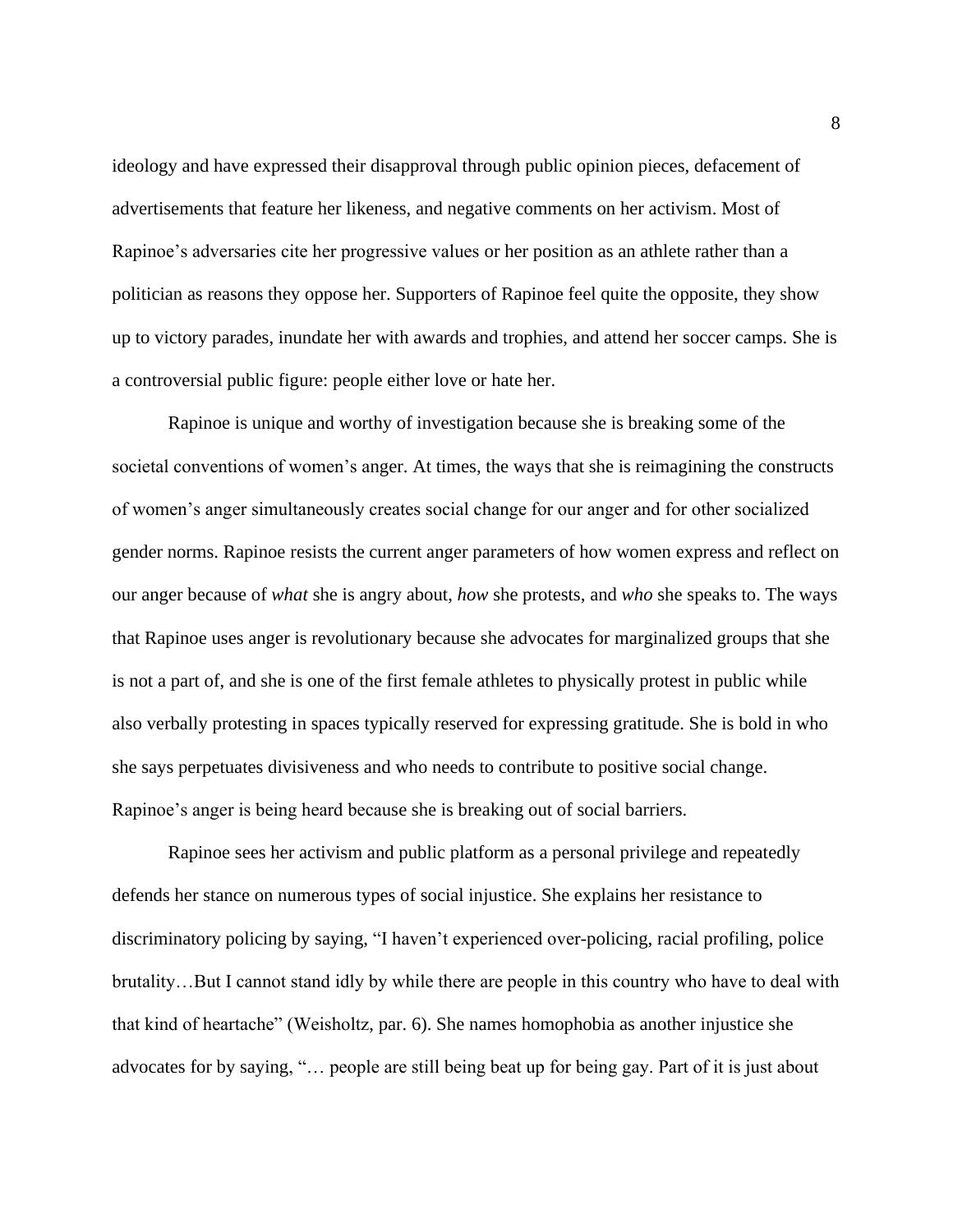talking about it all the time and starting to break down stereotypes" (Brockes, par. 33). Rapinoe is revolutionary because she displays resistance for groups she identifies with and groups she does not identify with. It is more common in contemporary society to protest as a member of a group, but very few people protest for injustice outside of their ingroups (Leonard et al. 101). Rapinoe is using her positions of privileges to resist normative expectations regarding the people for whom she advocates.

The ways that Rapinoe protests expand normative expectations because she combines physical and verbal protests and uses every opportunity to plead her case, even when behavioral standards tell her otherwise. She has received criticism for what she says and for the ways she physically resists. In response to this backlash, Rapinoe says, "There is no perfect way to protest…I feel in my heart it is right to continue to kneel during the national anthem, and I will do whatever I can to be part of the solution" (Weisholtz, par. 7). She recognizes that some people find kneeling during the national anthem disrespectful and calling out injustices during recognition speeches distasteful, but Rapinoe vows to persevere. Since Rapinoe made this statement, the federation has mandated that athletes stand during the anthem but she perseveres in doing whatever she can by now refusing to place her hand over her heart or sing. Rapinoe is one of the first white or female athletes to combine physical and verbal resistance and one of the first to reimagine the context of a recognition speech by expressing anger and gratitude simultaneously.

Rapinoe believes she has a responsibility to use her platform to raise awareness and carry out resistance, and she also believes that others should join her. She argues, "…if you are in a position of influence like I am, you can use your platform to elevate the millions of voices being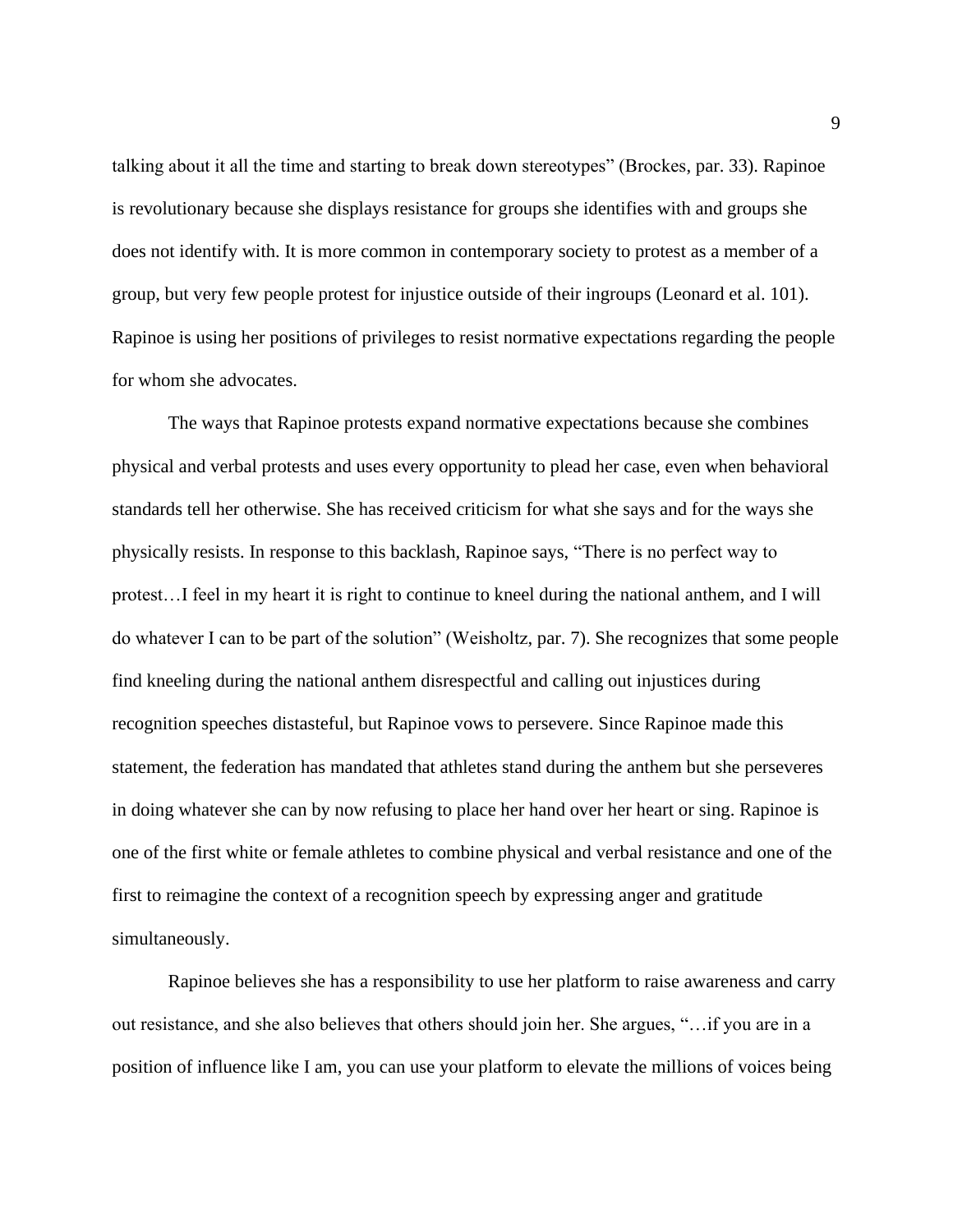silenced, and support them… (Rapinoe, "Why I Am Kneeling", par. 10). Rapinoe calls on anyone with privilege to use their platform to promote equality and social justice by giving a voice to those in marginalized groups without one. During her World Cup victory speech, she implores her audience:

This is my charge to everyone. We have to be better. We have to love more, hate less. We have to listen more and talk less. We've got to know that this is everybody's responsibility, every single person here, every single person who is not here, every single person who doesn't want to be here, every single person who agrees and doesn't agree, it's our responsibility to make this world a better place (Rapinoe, "US Women's World Cup", 04:28 - 04:54).

Just as Rapinoe urges people with privilege to take action, she also appeals to those not in the public eye. She believes that everybody has a responsibility to be an advocate and an ally for stopping the perpetuation of stereotypes and discrimination.

Rapinoe is as bold in who she calls on for allyship as she is in who she calls out for perpetuation of discriminatory norms. Citing the divisiveness of the administration, she declared a boycott of the White House in a video recorded prior to the World Cup and incited a public feud with Trump by stating, "I'm not going to the fucking White House" (Rapinoe qtd. in Brockes, par. 2). She also challenged USSF President Carlos Cordeiro during her USWNT victory parade speech by identifying assurances he made to the team and saying she looks forward "to holding those feet to the fire" (Rapinoe, "US Women's World Cup", 03:36 – 03:38). This behavior aggressively pushes gender norms for women because these men are in highly powerful positions and it is not normative conduct for women to question powerful men. Period.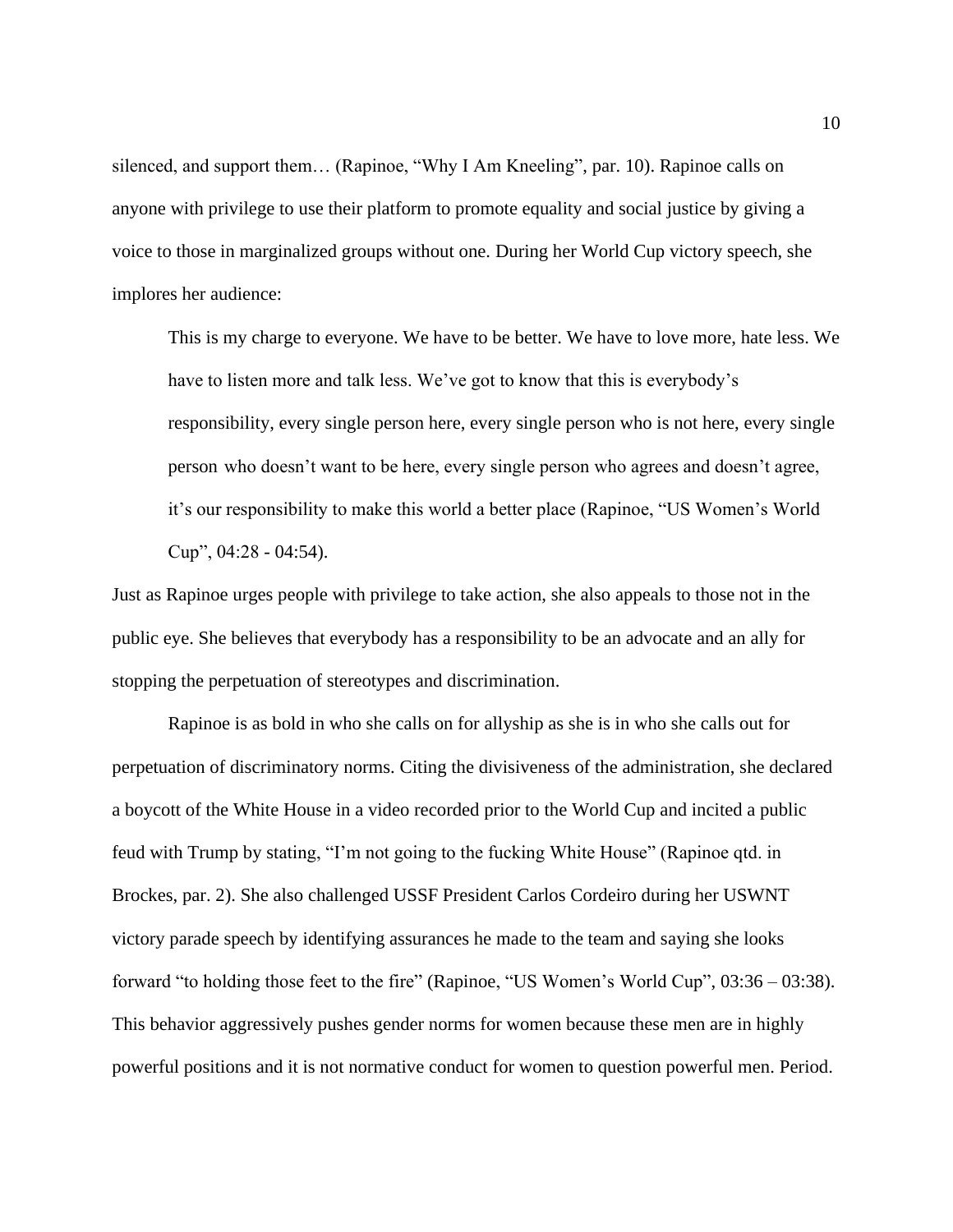Rapinoe is clear about what injustices she is fighting for, the ways she demonstrates her call for inclusivity and social justice, who she thinks should be fighting with her, and who she believes is stifling progress.

#### **Athletes and Activists**

Rapinoe joins a host of sports figures throughout history who have also been angry and engaged in political resistance. She cites Colin Kaepernick's NFL kneeling protest against racism and police brutality as the motive for her own parallel protest ("Megan Rapinoe Defends"). At the 1968 Summer Olympics, African American athletes Tommie Smith and John Carlos raised their fists in a symbolic gesture of protest while on the Olympic podium in Mexico (Blakemore). When Muhammad Ali infamously protested the Vietnam War by refusing to be drafted, he cited his religious beliefs and the climate of racial conditions in America as his motivation. He said, "'I don't have no personal quarrel with those Vietcongs. …All I know is they are considered as Asiatic black people and I don't have no fight with black people.'" (qtd. in Oates, par. 2). Each of these athletes joined a social movement by publicly expressing their anger and frustration at mistreatment, inequality, and oppression, like what Rapinoe is doing. Also, like Rapinoe, they faced both positive and negative responses from the general public, fellow athletes, and politicians. The difference between these athletes and Rapinoe is that each of these athletes is a man.

Female athletes have made similar efforts in the crusade against injustice throughout American history. In 1973, tennis great Billie Jean King called for equality in the prize money that women received in tennis tournaments that featured men and women. That same year, she created the Women's Tennis Association (Mervosh and Caron). Thirty-four years later, after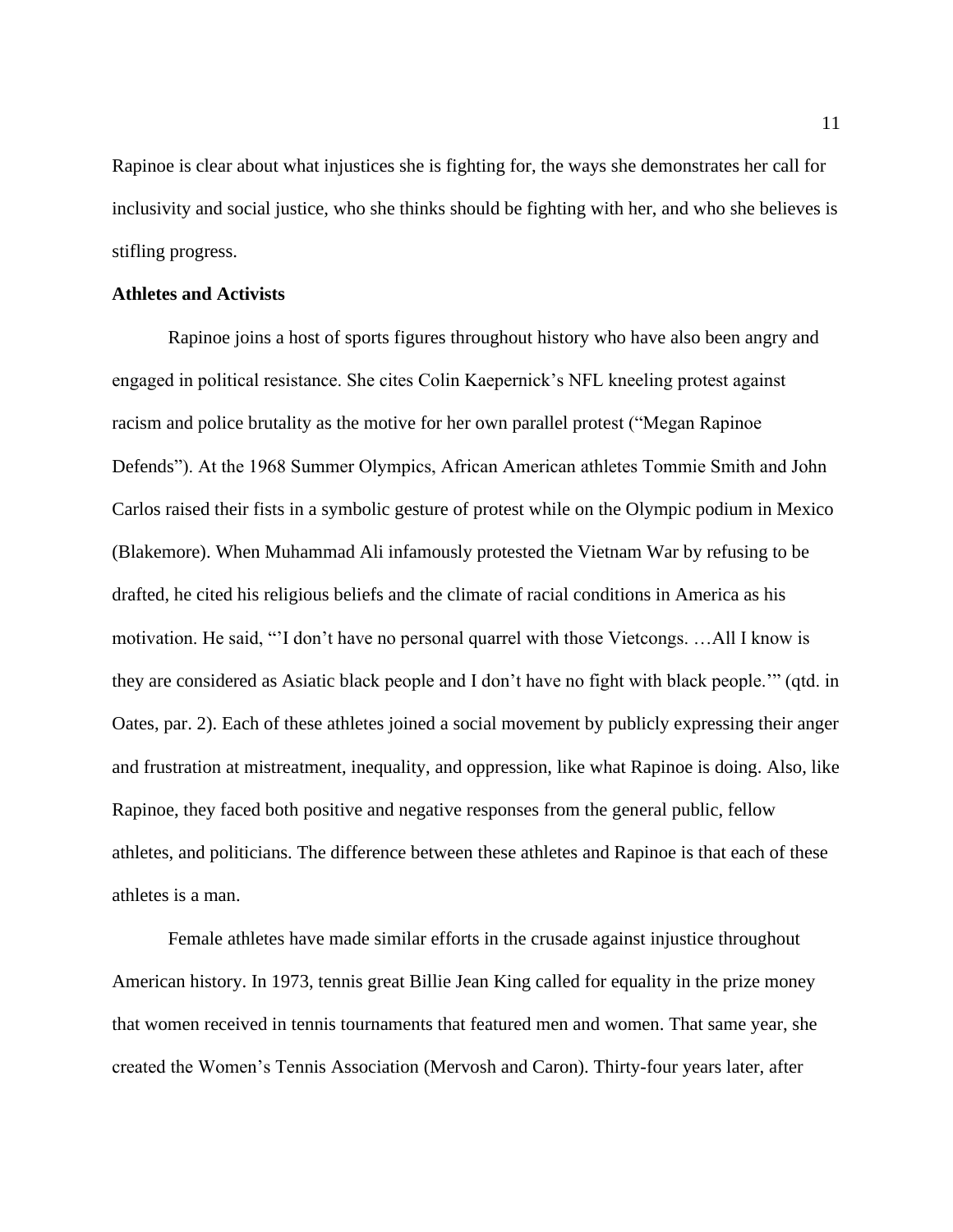pressure from tennis star Venus Williams, the Wimbledon tennis tournament agreed to pay women victors the same amount of prize money that men had been receiving (Mervosh and Caron). While each of these women spoke out against gender inequity, they did not display any physical signs of resistance or demand equality in areas other than economics as Rapinoe does. Still, without these trailblazing female athletes, Rapinoe would likely not be a trailblazer herself. King and Williams both articulated anger at the disparity of monetary awards for women in tennis and eventually helped create financial equity in tournament purses. These women paved the way for Rapinoe and her teammates to be currently engaged in a fight for gender equality for female soccer players and part of that equality includes monetary compensation.

Williams' sister, Serena, has also contributed to the fight for gender equality in sports. Her experiences have largely been about the double standards of exhibitions of rage in the game of tennis. Williams has been subject to public criticism for expressing anger and was handed the largest fine ever given by the US Open for raging at a line judge (Clarke). Another incident in 2018 left Williams with a \$17,000 fine after she expressed anger to a chair umpire who accused her of being coached. She called the umpire a "thief" for what she called "stealing a point" from her (Clarke). This incident is significant because male tennis players have infamously displayed angrier, more violent, and more aggressive behavior with few, if any, consequences. Williams acknowledges her adverse behavior, but also points out the multitude of double standards that take place in tennis by stating, "'I've seen other men call other umpires several things. I'm here fighting for women's rights and for women's equality and for all kinds of stuff…. He has never taken a game from a man because they said 'thief.'" (qtd. in Clarke, par. 2). Williams is a significant figure in the call for gender equality and has made strides in working toward equality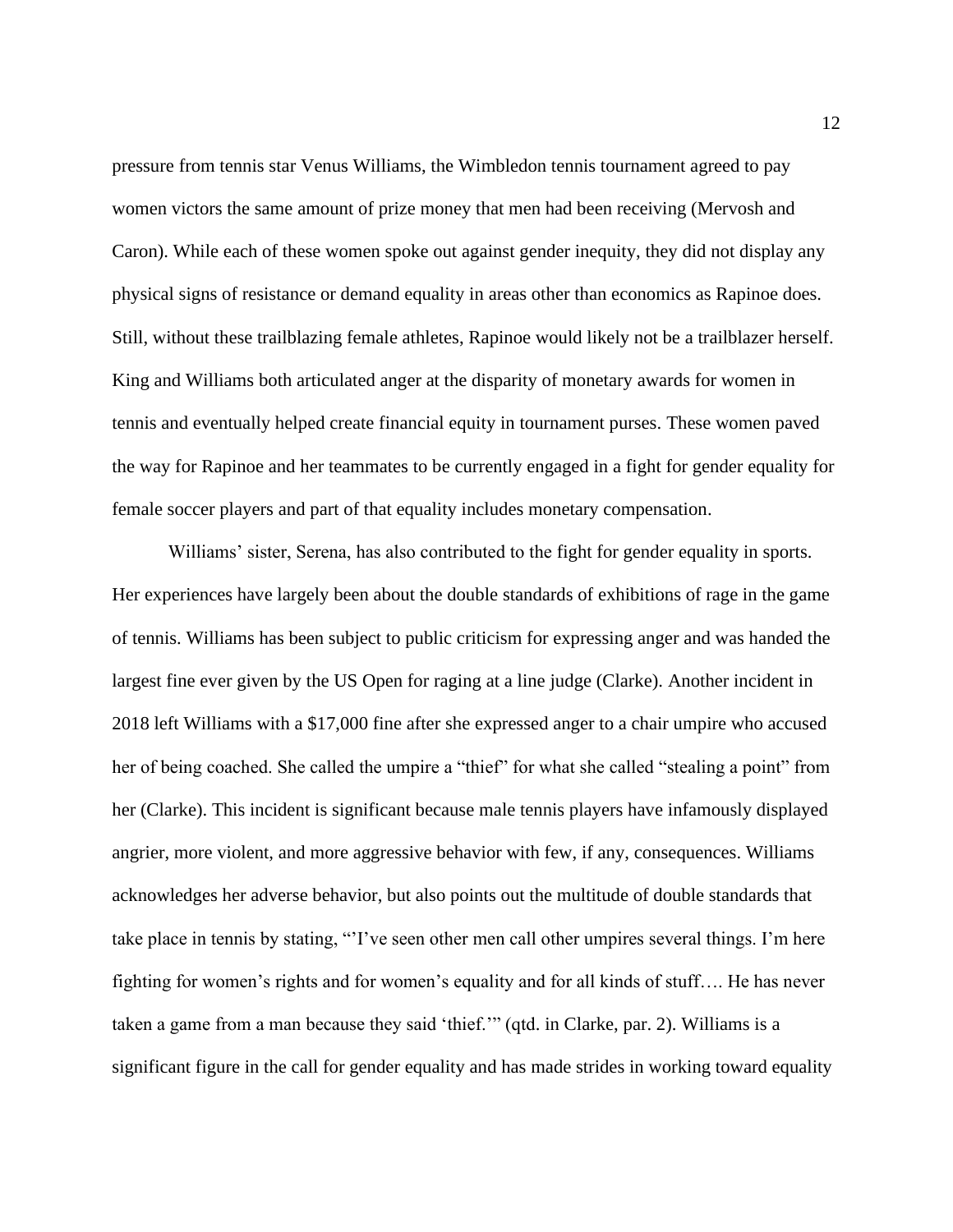among tennis players. Women from the WNBA, USA Hockey, and the World Surf League are among other groups of female athletes who have publicly condemned their respective sport for gender discrimination (Mervosh and Caron). Without these women coming before her, Rapinoe's resistance might not gain traction.

Rapinoe acknowledges the additional difficulties many of the progressive athletes and angry women who have resisted before her have faced. The male athletes who I have acknowledged may have the ingrained privilege of being a man, but each one is an African American man, so they do not have direct access to male privilege and they are subject to racism and stereotypes of the "dangerous black man." The female athletes also face hurdles of racism and sexism in how their anger is received and represented. Rebecca Traister recognizes how racism and sexism have a compounding effect. She says, "…more than simply a doubling of bias; for the racism faced by nonwhite women is amplified and altered by sexism, and the sexism they encounter is perverted and exacerbated by racial bias" (71). Similarly, Soraya Chemaly explains, "…anger in white men is often portrayed as justifiable and patriotic, but in black men, as criminality; and in black women, as threat" (xiv). Rapinoe pays attention to these tribulations before acknowledging her own privilege in her *Glamour* "Women of the Year" speech. She recognizes Kaepernick, African American victims of police brutality, and individuals who have been key in previous social movements before stating, "...I'm not gonna act like my whiteness has nothing to do with me standing before you now." (Rapinoe, "Megan Rapinoe's Acceptance",  $04:01 - 04:03$ ). She is aware that if it were not for those who came before her and her own white privilege, she would not be in the position to gain attention as she is now.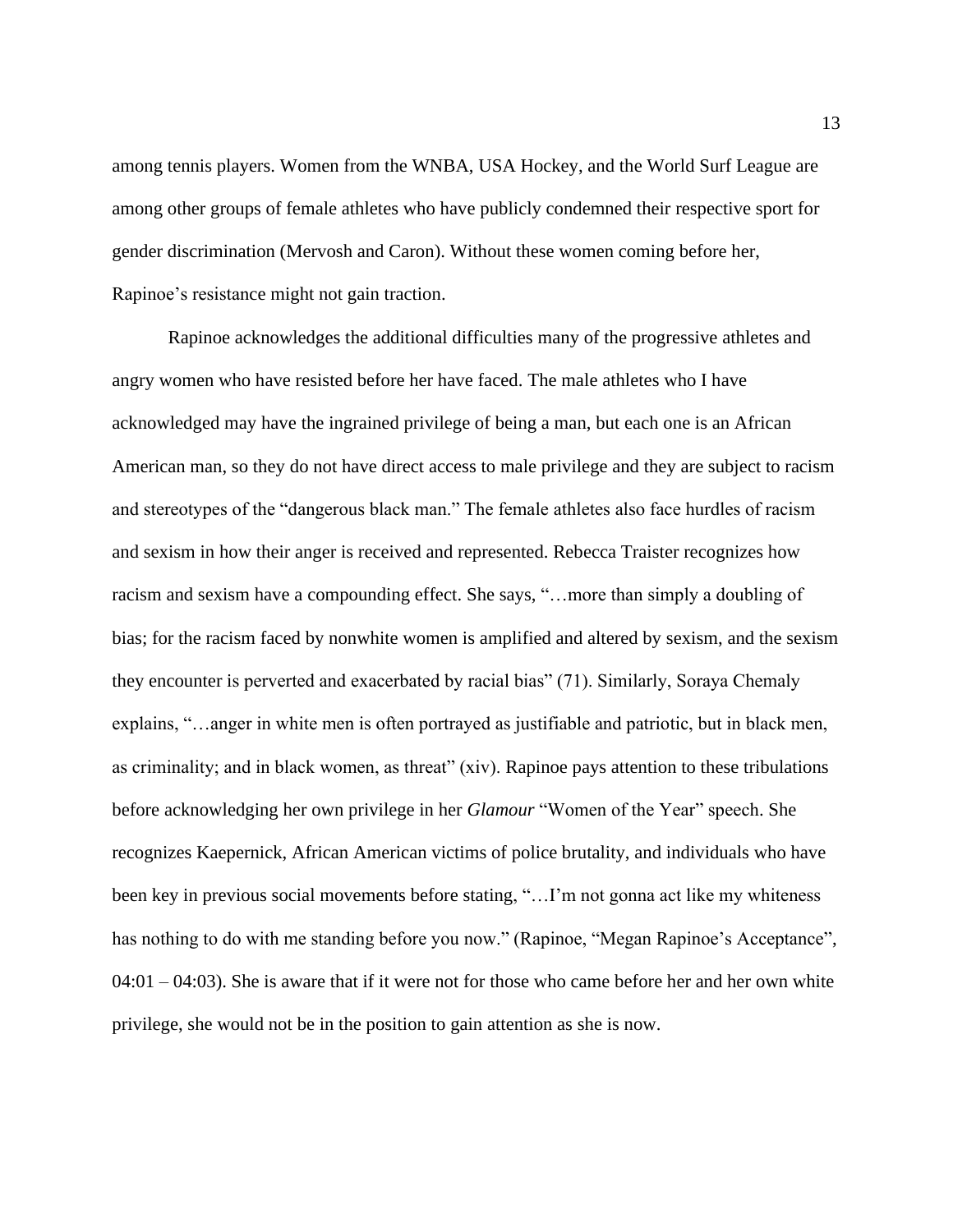A rhetorical analysis of Rapinoe's anger is both timely and relevant. The current climate in America has shifted ever so slightly from women being second-class citizens regularly subjected to gendered abuses, to women gaining more equality and more protection from mistreatments. Women's anger is picking up momentum with movements like #metoo and the 2016 Women's March and this is encouraging because angry women are ultimately the catalyst for social revolution. Chemaly concurs, "The importance and visibility of women's collective anger can't be overstated" (216). She recognizes that to keep the momentum of these movements, women need to stay angry and Rapinoe may be just the role model that women need to keep the fires of social justice burning. An analysis of the rhetoric of Rapinoe's anger can give us insight into how she expresses and reflects on her anger and how it may be different from the current social norms. We can also understand the rhetoric surrounding how she is represented by the media and what this could mean for the expansion or perpetuation of the social constructs of women's anger and how this one construct may transcend other social constructs.

It is important to first understand the framework of a theory about women's anger so the social constructs can be defined and used in the analysis of the rhetoric of Rapinoe's anger. The remainder of this chapter will introduce this theory, the methodology I use, and the guiding research questions. The second chapter will offer an analysis of the rhetoric that Rapinoe has agency in by examining the artifacts of expressions and reflections. The final chapter will analyze the artifacts of representation, which Rapinoe has no agency in, and offer suggestions of potential implications surrounding the rhetoric of Rapinoe's anger.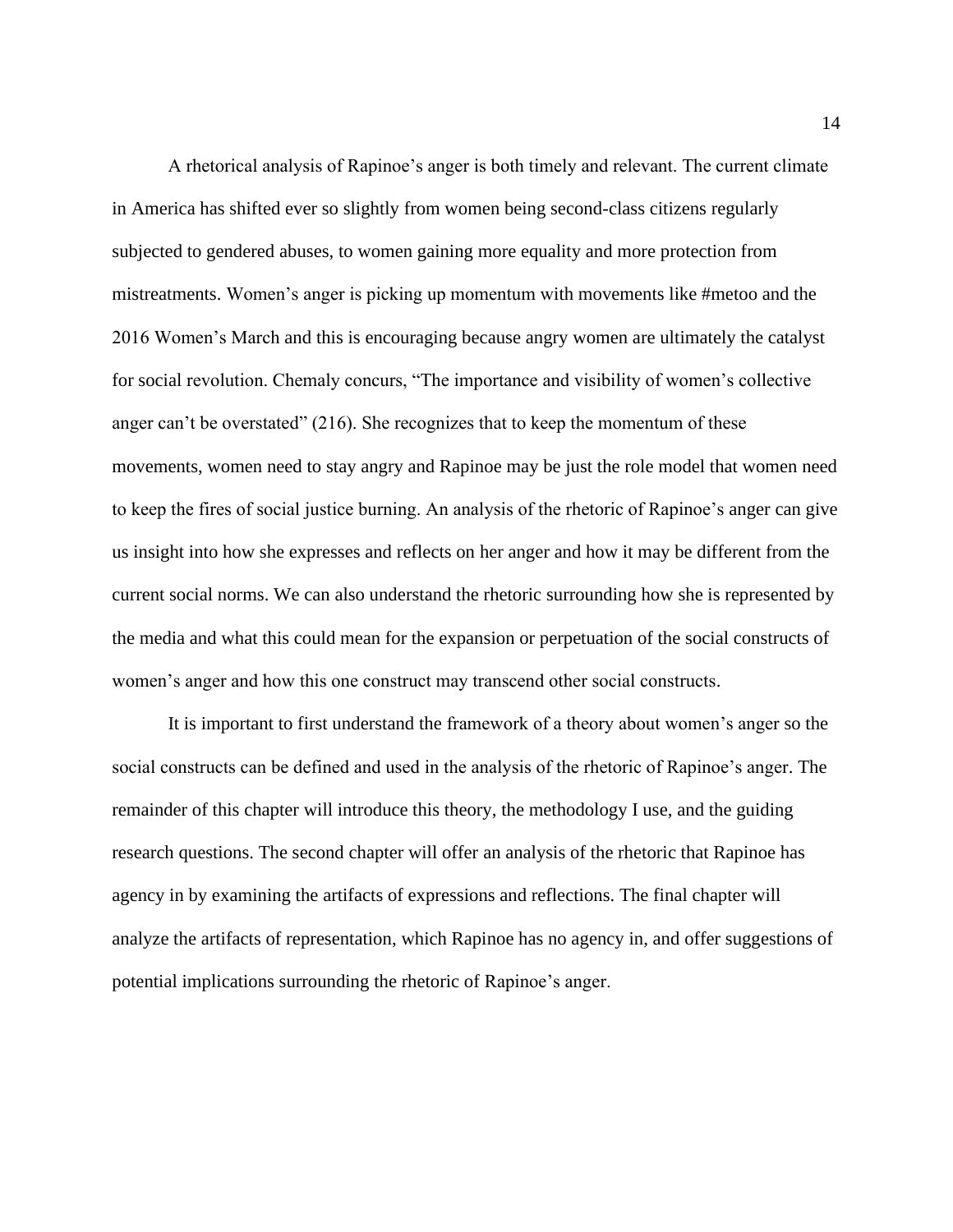#### **A Theoretical Framework of Women's Anger Conditioning**

Women's anger has been studied through a variety of disciplinary lenses: Leonard et al. studied it through the lens of social psychology, Cox et al. through the lens of women's health, Orgad and Gill through feminist media studies, and journalists Chemaly and Traister studied it though popular journalism. Each study points out that anger is the primary catalyst for women who seek to create societal change while also pointing out a crucial paradox that women find ourselves in: Women's anger is contained within societal constructs that perpetuate oppression, which necessarily limits the amount of power we have to effect social change. Nonetheless, each study shows that angry women who push the boundaries of how our anger has been contained do contribute to the slow expansion of our power.

Traister concurs with the claim that women's anger is both socially conditioned and groundbreaking in her popular book, *Good and Mad: The Revolutionary Power of Women's Anger*. She asserts that women are subject to societal norms which place specific parameters on how women express anger as well as how we reflect upon and talk about our anger. Gendered norms also influence how women's anger is represented, particularly in popular media. Men's anger and women's anger are received very differently in American culture and this is a main argument that Traister makes. I have distilled her work and identified these three categories of women's anger: modes of expression, modes of reflection, and modes of representation. These categories are important because they will provide the framework for my analysis of Rapinoe's rhetoric. Ultimately, Traister argues that angry women are foundational in social justice movements, but to be effective we must challenge the parameters that have contained our anger.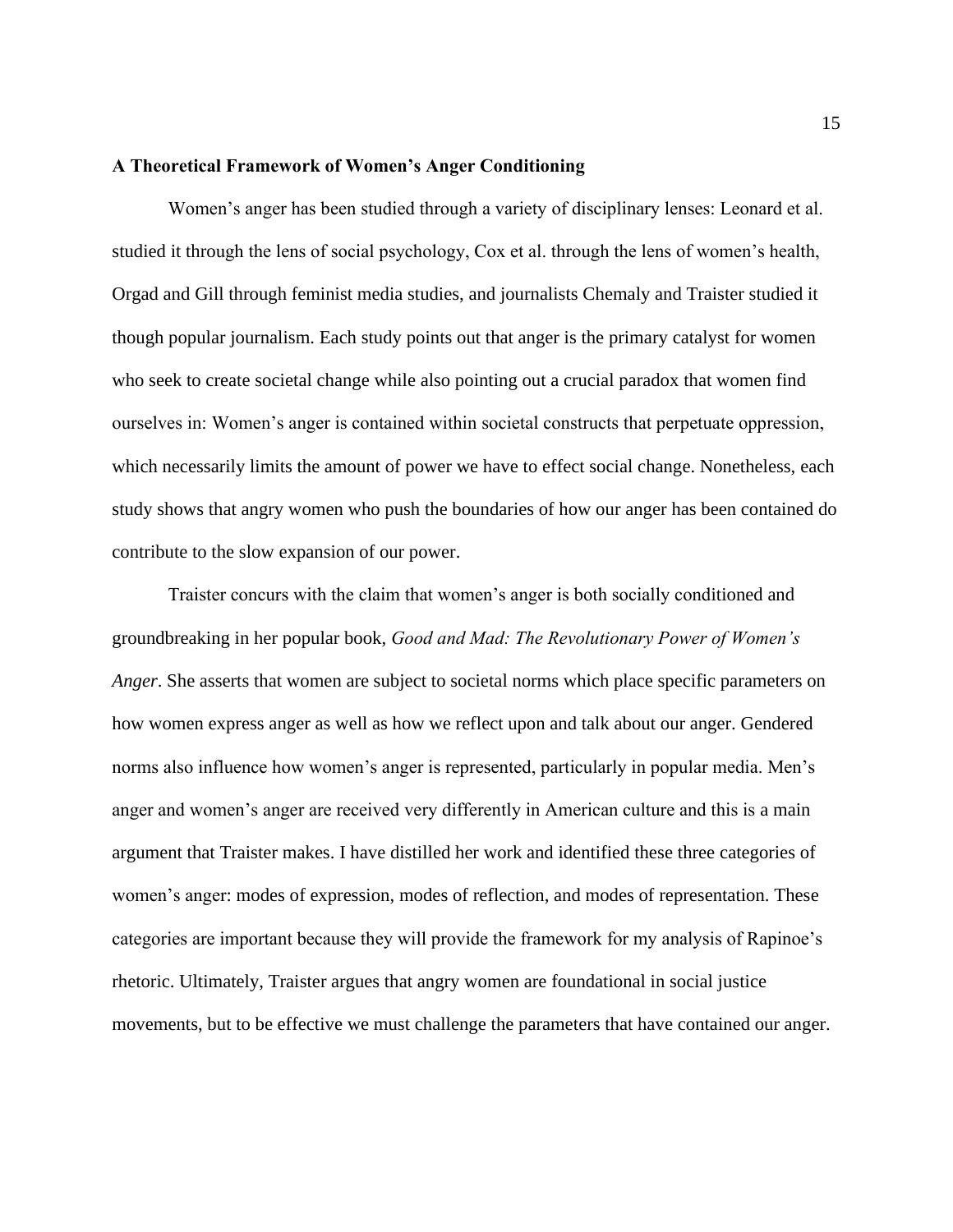#### *Conditioned Expressions of Women's Anger*

Traister argues that social and hegemonic parameters allow female anger four conditioned expressions. She describes these as:

- 1. divine intervention
- 2. humor
- 3. vulgar language
- 4. ferocity

These primary exhibitions of anger are received by society through a social lens that tolerates women's anger while simultaneously delegitimizing it. What follows is a detailed description of each of the four conditioned expressions of women's anger that are pivotal in eventually answering my research questions.

Divine intervention is when women choose to take no responsibility for their expressions of anger, instead, claiming that a higher power is to blame. This can be further sub-categorized as methods of expression that women use "…to avoid direct expression…" of anger so that we are generally accepted in relationships and in society (Cox et al. 874). What this means is that when we use this conditioned expression, we do not actually articulate that we are angry on our own behalf, which may allow us to keep our relationships intact. Traister offers Carrie Nation as an example of divine intervention. Nation was an early voice in the American landscape for gender equality and fought for voting rights as well as the rights of women to be free from physical abuse in marriage. She threw rocks and hatchets at saloons to protest drunken husbands who physically abused their wives. She claimed God came to her in a vision and told her to carry out these actions in response to the marginalization and mistreatment of women (Traister 84).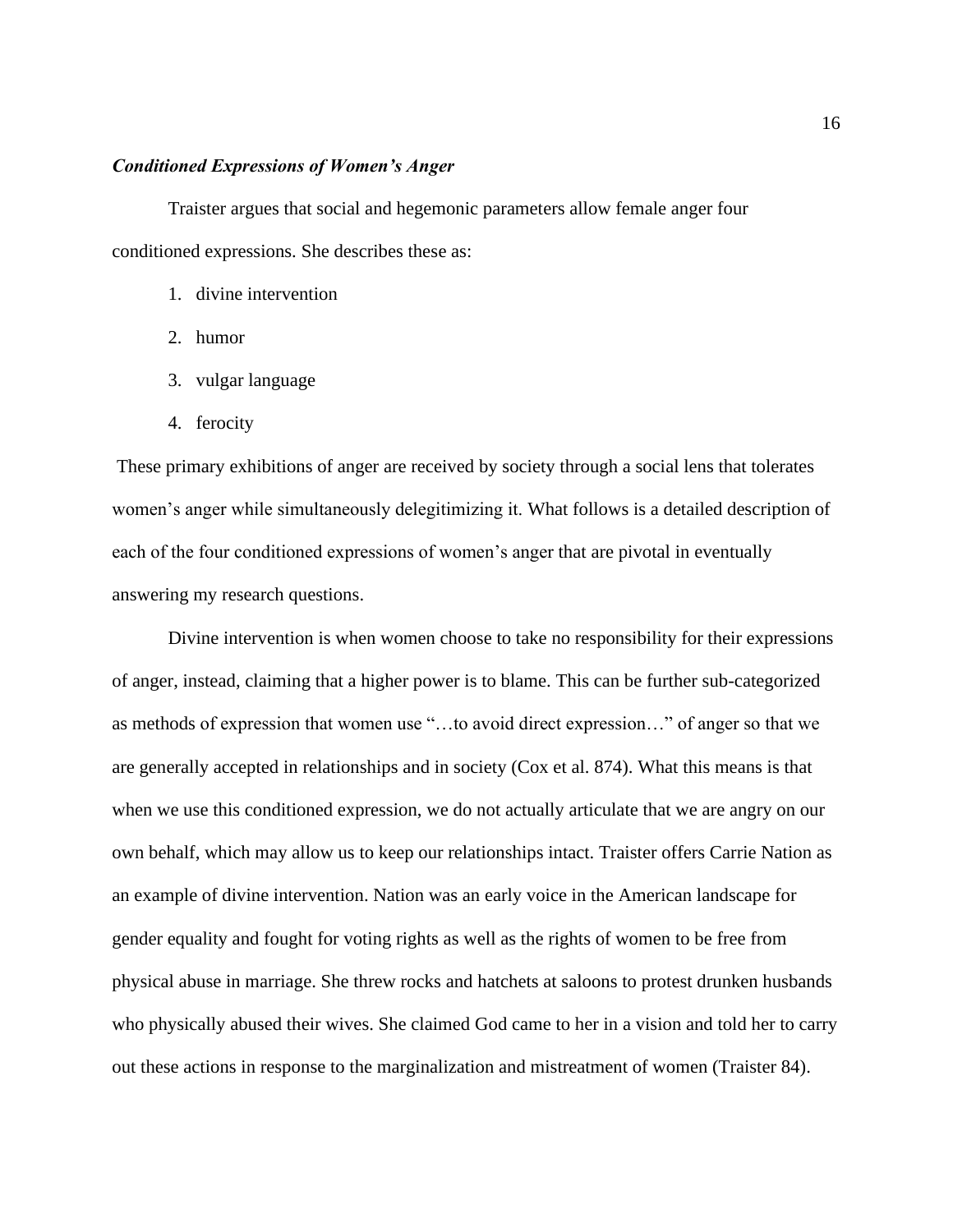Women, like Nation, have been trained to believe that anger is illegitimate, and in order to negotiate the conflict between having the emotion and expressing it, we must often use the indirect expression of divine intervention to remain within societal boundaries.

Using humor is another way that women can negotiate the conflict of feeling anger and feeling the need to remain within the constructs of anger expression. This happens when women laugh off unwanted harassing or offensive behavior or when we make jokes about unequal pay or workplace conditions. Humor can also be further sub-categorized as a method of expression that women use "…to avoid direct expression…" of anger so that we are generally accepted in relationships and in society (Cox et al. 874). We use this to name something we are angry about, but by not directly saying we are angry, we may not suffer the serious consequences that Chemaly describes of being perceived as "…hostile, irritable, less competent…unlikeable…" (xvii). Traister illustrates the concept of humor by citing Tina Fey's jokes about Harvey Weinstein long before his public demise. Fey was irate that Weinstein's sexual predation was well-known and tolerated in Hollywood (102). This an example of how women are conditioned to laugh off serious infractions because directly expressing anger is too risky to our relationships, careers, and place in society.

The third category Traister uses to describe conditioned expression of women's anger is profanity. Vulgar language fits into the sub-category of methods women use that Cox et al. label as "externalization" (888). Profanity has the appearance of a direct expression of anger, but this research shows that women are "bypassing a critical aspect of conscious anger experience and expression…failing to claim responsibility for her feelings and communicate them in an attempt to resolve the problem that triggered them" (Cox et al. 887). Expressing anger in this manner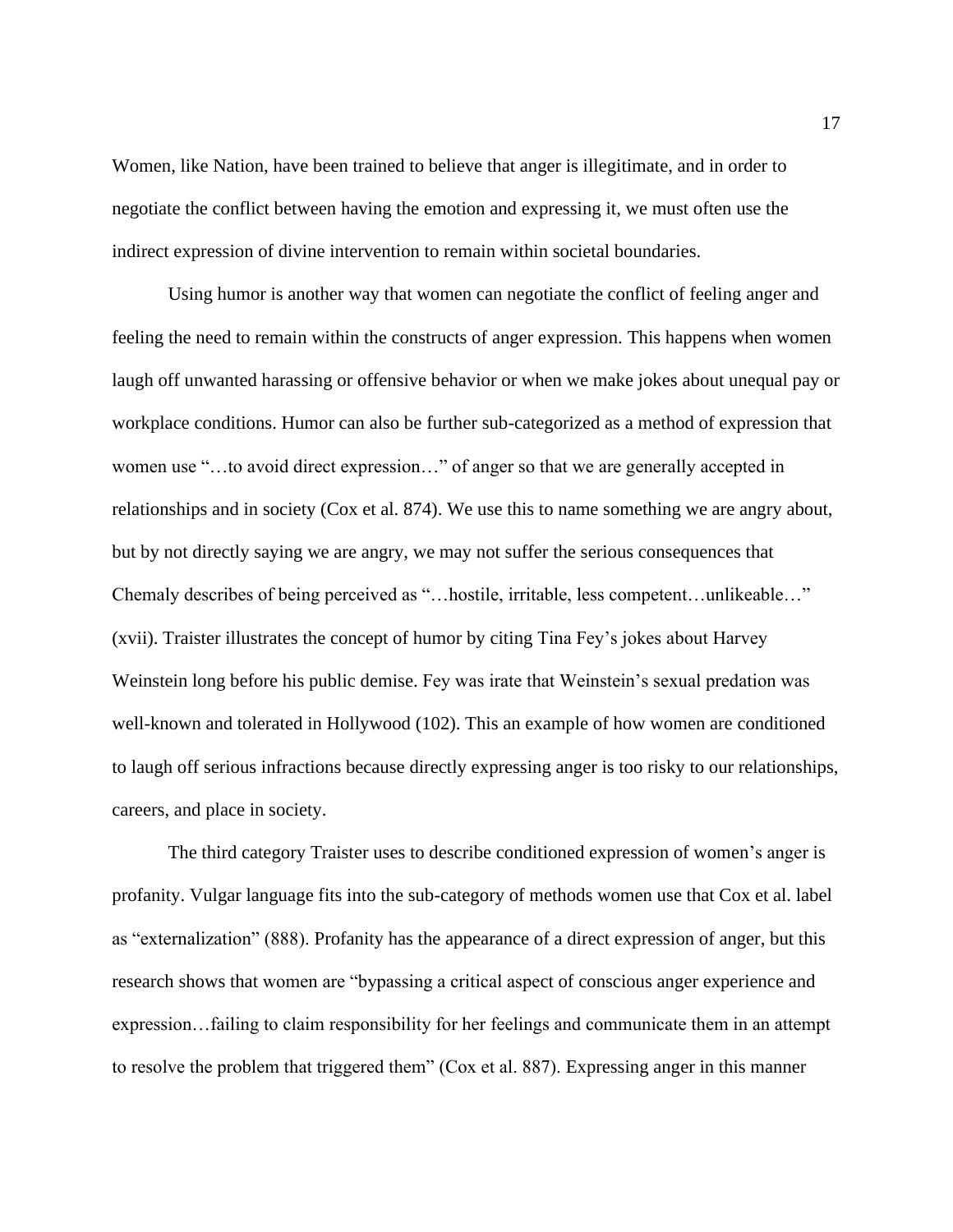does not allow for our anger to be productive. Productive anger expression aims to solve the problem that caused our anger and allows us to process the feeling of anger. Traister recalls an incident where Alicia Shepard was called 'dear' by the executive director of a trade group at a meeting she attended. Shepard responded with, "'Don't call me dear, fuckface'" (qtd. in Traister 108). Traister claims that Shepard later went on to explain that she may have used this language in response to years of being called inappropriately affectionate names by older white men who were strangers or virtual strangers to her (108). Women sometimes attempt to validate anger by using vulgar language but, as illustrated by the examples, our anger is rarely directed appropriately or used productively when we do this.

The final category Traister offers for conditioned anger expressions is ferocity. A small number of women explode with fury when expressing anger and this method is also "externalization" (Cox et al. 888). This research shows that a verbal or physical outburst may appear to be a direct expression of anger, but women are still missing critical components of productive expression because we do not recognize the origin of our anger nor do we often direct it appropriately (Cox et al. 887). Traister offers Maryland senator Barbara Mikulski who gave a fiery speech on the Senate floor following the defeat of the Paycheck Fairness Act in 2014. She expressed rage and unleashed furious anger at the outright gender inequality that Congress supported in the defeat of this bill and she gained attention for it (Traister 109). The attention Mikulski received was largely about her behavior and little attention was paid to why she was angry. Explosive fury is a conditioned expression that women often feel forced into because we do not have the option of expressing productive anger.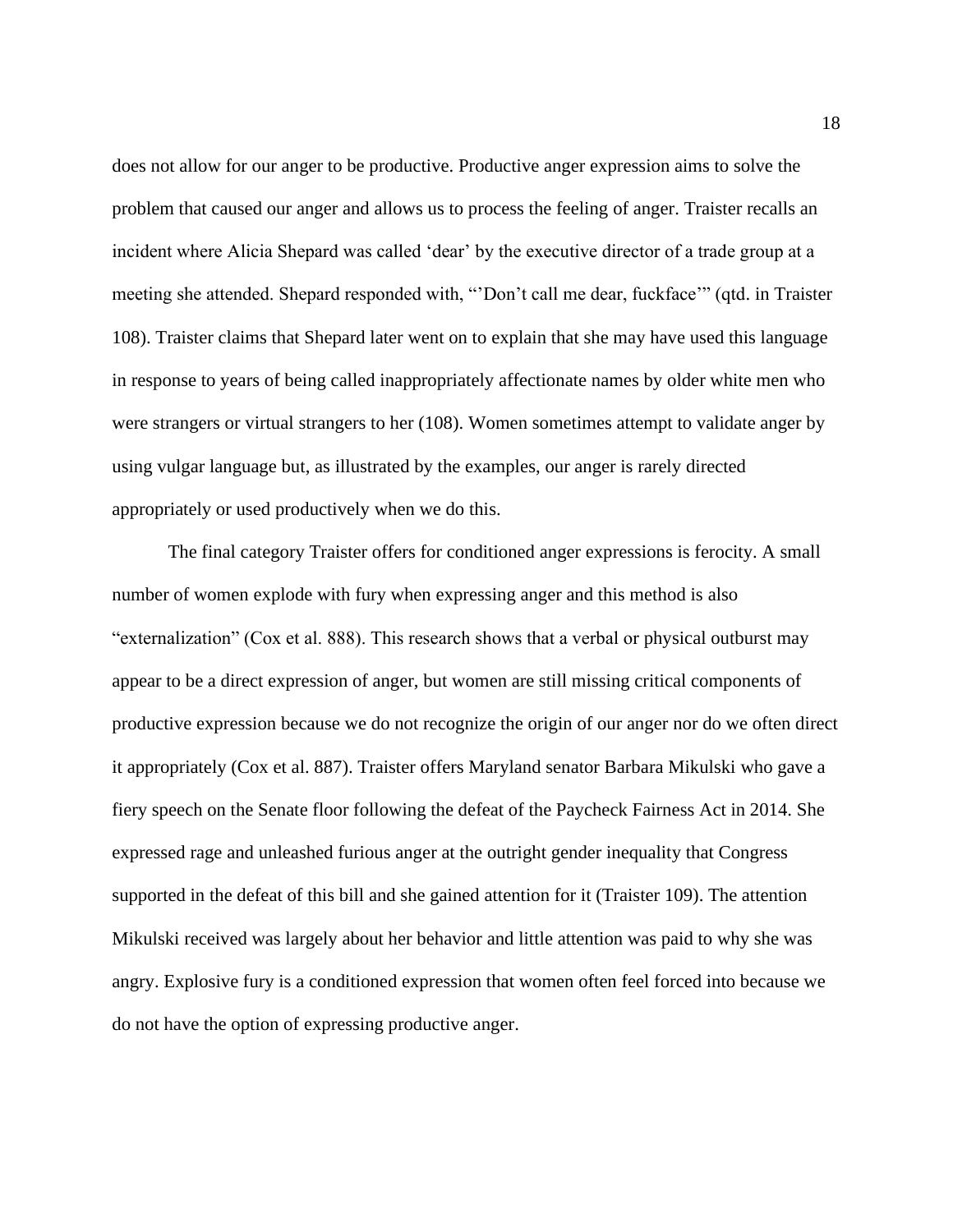#### *Conditioned Reflections on Women's Anger*

In addition to arguing that women's anger has been conditioned to be expressed in four basic forms, Traister also theorizes that women's anger is subject to specific conditioning in the ways we talk about or reflect upon anger in three main ways. She describes these as:

- 1. talking about anger in the past tense
- 2. engaging in self-blame
- 3. conflating anger with a "learning experience"

Traister's work provides an entry point for understanding how social norms condition how we reflect on our anger. Staying within these rigid parameters often forces us to make deliberate and unoriginal decisions about how to talk about anger.

The first category Traister offers for anger reflection is talking about it as something that happened in the past. Women are expected to suppress anger as it happens and once the feeling has diminished or disappeared, we reflect upon it using past tense verbiage. Traister uses an excerpt from Hillary Clinton's memoir about her 2016 loss in the Presidential election as an example of this. Clinton acknowledged feeling fury at the way Trump treated her during a debate in which he invaded her personal space and attempted to intimidate her. Traister writes:

Acknowledging how tight her grip on her microphone was during the debate, Clinton told me it was an extension of the internal control she was mustering. 'Think of all the times where you are either mentally or physically gripping yourself,' she said.'[Willing] yourself] not to respond, not to lash out, not to display the anger that you feel, because you know it will redound to your detriment. So you swallow it'" (81).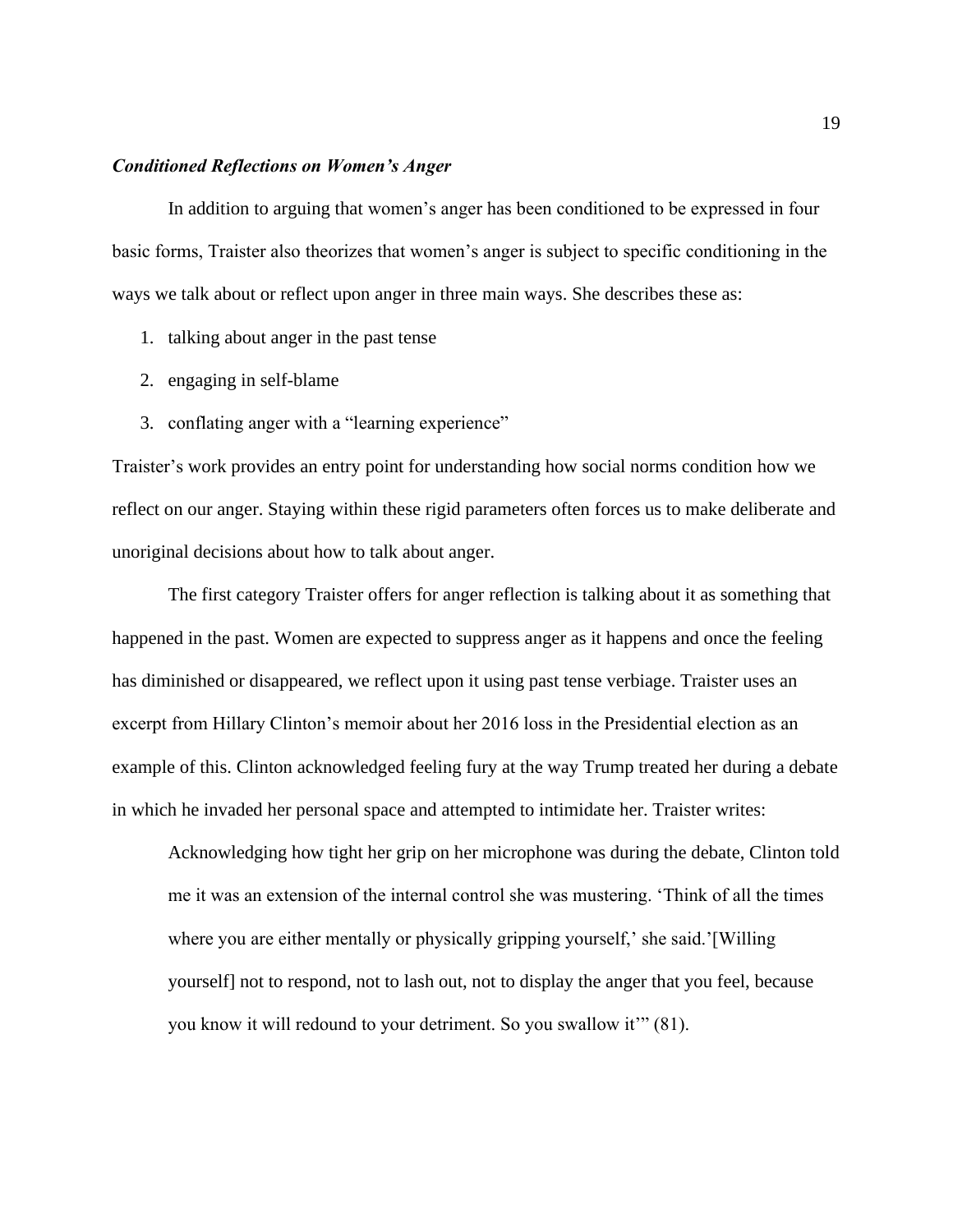Clinton's reflection of her anger illuminates how women are conditioned to repress anger in real time and only talk about the feeling after it has faded. When we can show that we are no longer angry, we are subject to fewer of the social repercussions of being perceived as "…hostile, irritable, less competent…unlikable…" (Chemaly xvii). The result of this type of conditioning is that our anger becomes less dangerous or intimidating and we can keep our social standing because we acknowledge that our anger has been reconciled.

Self-blame is the second category Traister offers for the conditioning of women's anger reflection and this happens most often in cases of sexual assault or harassment. For example, during the 2016 presidential race, an *Access Hollywood* tape revealed that Republican nominee Trump admitted to and boasted about committing sexual assault on multiple women (Traister 22). This prompted women across the country to share personal stories of assault and harassment, many of whom had a direct experience with Trump himself. A *People* magazine reporter, who had been in Trump's house for an interview, recalled that he led her to a private room and assaulted her. She reflected on the way she handled the situation by stating that once she returned to her hotel room, "shock began to wear off and was replaced by anger. I kept thinking, 'Why didn't I slug him? Why couldn't I say anything?'" (Traister 22). The reporter turned the blame on herself and reflected upon it as if she were the one who acted inappropriately. She did not place her anger where it originated, with Trump, because she is conditioned to understand that her anger is illegitimate so one way to talk about it is by conveying that she was in the wrong. When we do this our anger is once again less intimidating and less threatening which allows us to maintain our social status.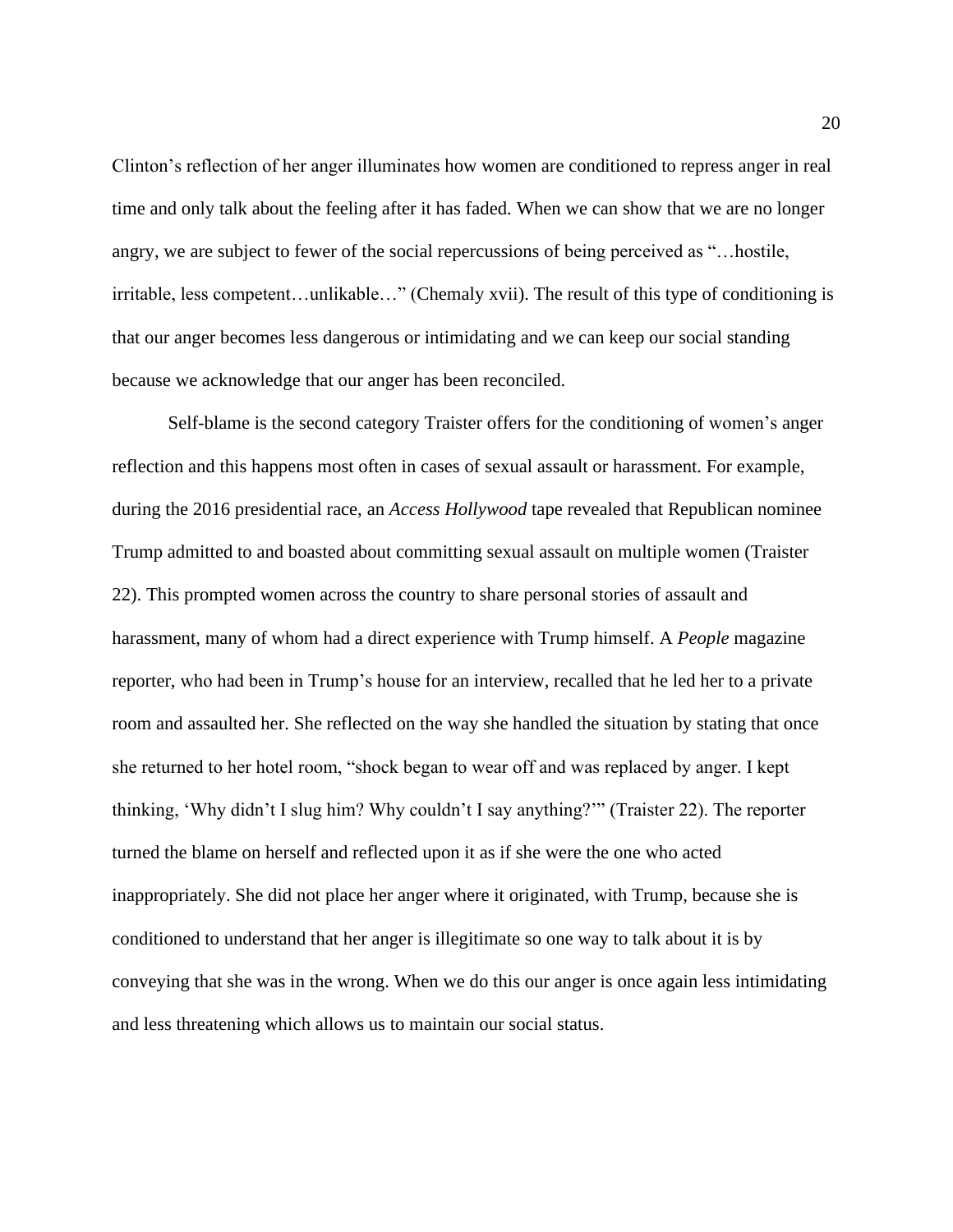The final category Traister offers for how women are conditioned to reflect on anger is casting it as a learning experience. When we do this, we acknowledge that we stepped outside of anger constructs and will correct our behavior. Traister offers the example of Michelle Obama reflecting on her anger after being critiqued for a statement she made while her husband was a Democratic nominee in 2008 (Traister 68). Obama had expressed anger at the continued inequality in America and was reprimanded for it. She did not speak about it publicly until years later when she said, "'I thought this was real, but it was a game too. And I wasn't playing the game, I was just being passionate…So I had to learn how to deliver' – and here, she pasted a big smile on her face, an offered a shake of her hair – ' a *message*'" (Traister 70). So that Obama could regain her position in society, she had to reflect on her anger with apology and by stating the lesson she learned.

#### *Conditioned Representations of Women's Anger*

Even when women follow the parameters of anger expression and reflection, we are subject to these public re-presentations of our anger:

- 1. We will be told that we are nothing more than maternal beings.
- 2. We will be told that our angry tears are truly tears of another cause.
- 3. We will be accused of harming ourselves mentally or physically.
- 4. We will be subject to name calling and derogation.
- 5. Our anger will be simply erased.

These representations that work to reinforce constructed norms about our anger are entirely out of our control. Feminist media studies scholarship argues that experiencing these public representations of our anger confirms messages of "female self-beratement, low self-esteem and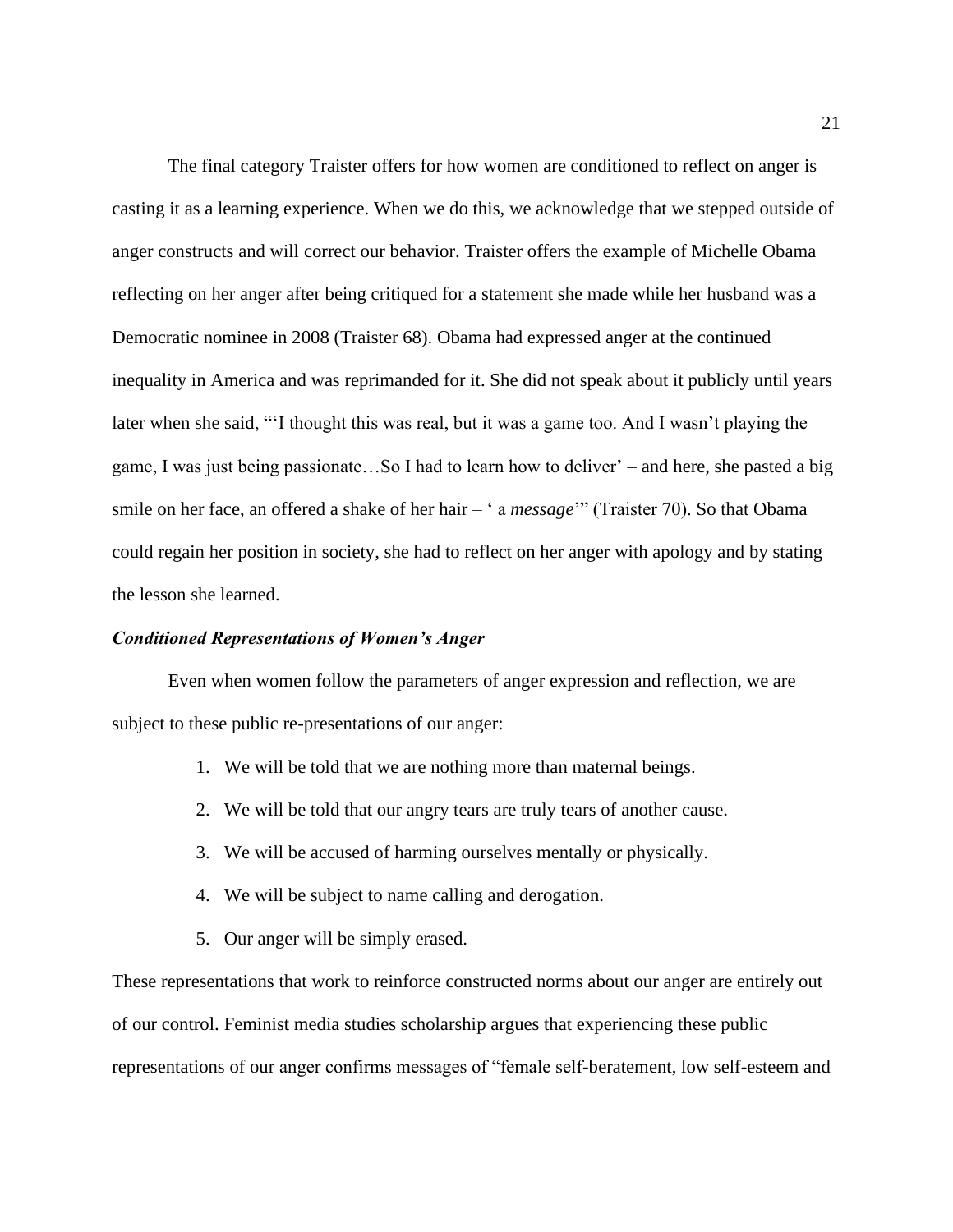discontent" (Orgad & Gill 597). When we experience messages of female anger that tell us these disparaging characteristics, we are more likely to adhere to the social parameters of anger expression and reflection to avoid as much backlash as possible. We *know* our anger is going to be re-presented in one manner or more, therefore, we feel conflict and strive to adhere to the norms.

The first category of representation from Traister's research is that women are transformed into motherly or maternal figures to make our anger harmless or insignificant. Traister offers Susan B. Anthony as an example of an angry woman who was re-presented as a docile, nurturing, and maternal being (86). Anthony devoted much of her life to the fight against inequality and regularly displayed anger while doing so. A magazine article published just years before she died, began a series of re-presentations of Anthony as maternal by placing the focus on how she taught household skills to her nieces rather than the anger she displayed at injustice (Traister 86). The motive behind re-presented Anthony in this way is that motherly figures are not typically considered angry or harmful to society. Chemaly supports this concept, "Motherhood is central to our social perception of women…nurturing, forgiving, sacrificing – and is also central to how we think about women's anger" (98). When women are represented in society through the lens of motherhood, we are reminded that mothers are selfless and harmless so that our anger becomes non-threatening, innocuous, and illegitimate.

Traister offers the second category of representations as "angry tears." These representations inform us that women who may appear to be angry are not actually angry. They may say that we are frightened or sad or they may condemn or mock us for crying. Even though crying is a legitimate response to anger, it is framed as a weak reaction and representations can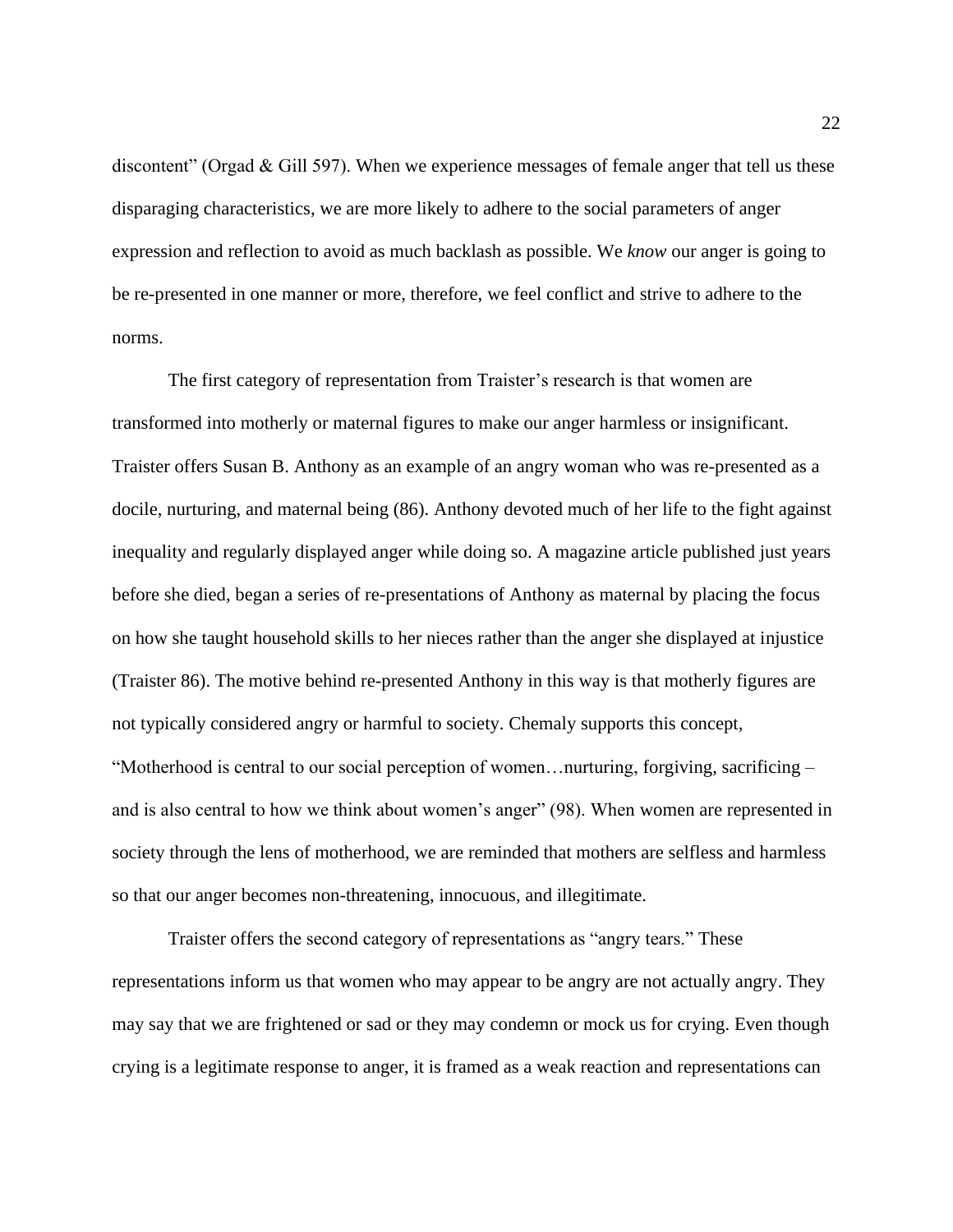use this as a move that will place the focus on our tears or our character rather than on what we are angry about. An example of a woman who was condemned and mocked for crying in response to anger is Congresswoman Patricia Schroeder (Traister 97). Schroeder once considered running for president. During the speech that she announced she would not, she cried and was publicly condemned for doing so. She was accused of setting women back one hundred years in terms of progressive gender equality and was subject to public mockery on the *Saturday Night Live* stage and other media platforms. Schroeder later recalled that the tears were a manifestation of a myriad of emotions with the primary one being anger (Traister 98). Women who cry in response to anger often get reframed as crying for some other reason or are ridiculed, as Schroeder was, and either of these representations make our anger secondary to our tears or our character.

The third category Traister defines in the representations of angry women is name calling and derogatory depictions. The public belittles women by depicting them as openmouthed and unattractive, with hands flailing in the air. Capturing images of women in an unflattering state perpetuates the notion that women who are angry are bitter, hostile, and unacceptable. In addition to unflattering images, the labels that describe angry women reinforce the notion that women's anger is illegitimate. Traister illustrates this concept with discussions of Elizabeth Warren and Kamala Harris. Warren was called "unhinged" by Mika Brzezinski of MSNBC and Harris was said to have "hysteria" by political advisor Jason Miller (Traister 54-55). The societal belief that women who express anger are in some way abnormal is emphasized when women's anger is represented in society through negative visual images and labeling.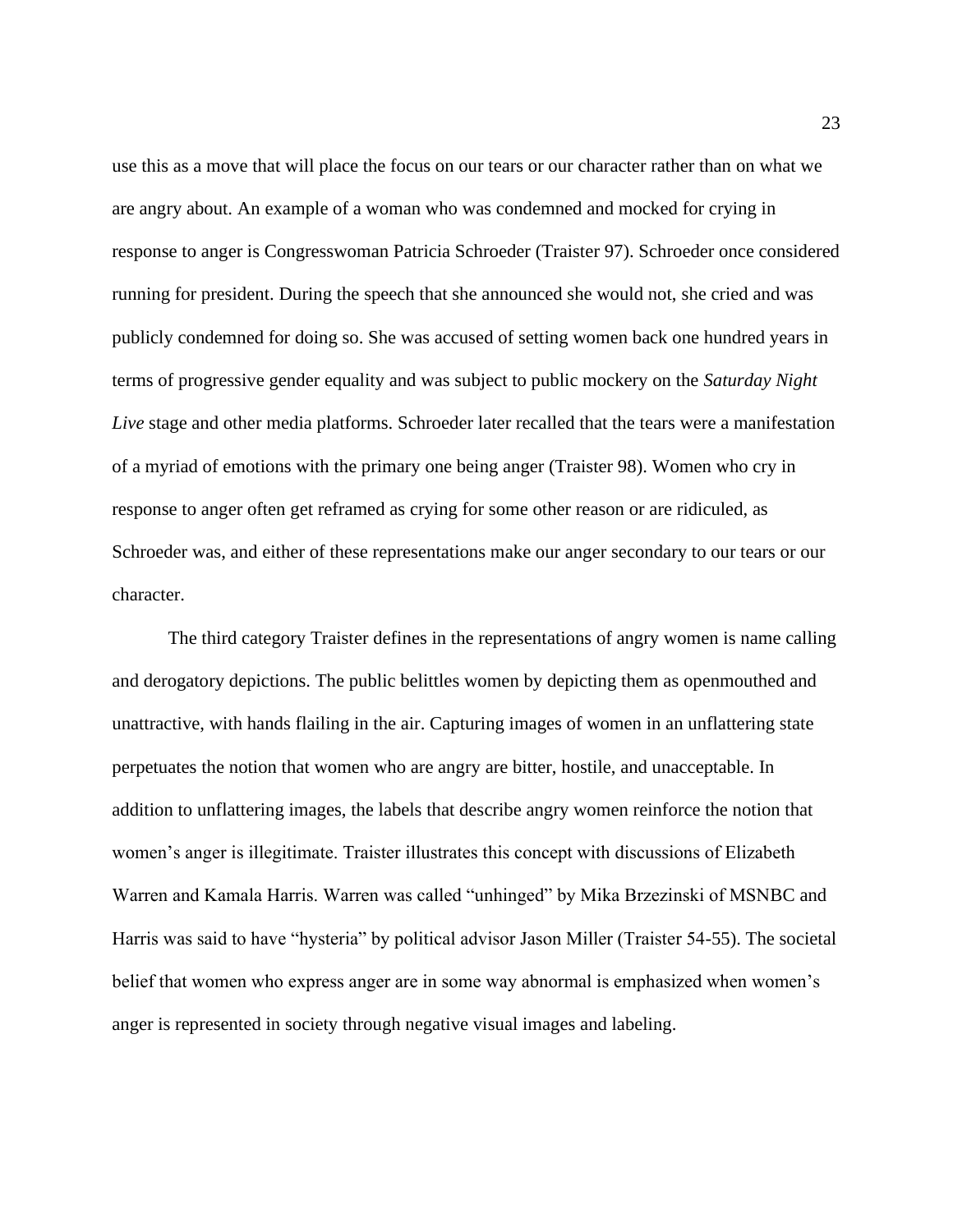The fourth category of representation that Traister describes is that women's anger is detrimental to our physical and mental health. Women who are angry are repeatedly told that it is bad for us to be angry; that it will ruin our teeth, hurt our digestive systems, and cause mental health issues. Traister argues that even her own dentist constructs anger as unhealthy for women. She describes how her dentist told her that women who were livid over Trump being elected president were putting their oral health in jeopardy (59). When our anger is represented as harmful, the perpetuation of women's anger as undesirable persists.

Finally, Traister describes erasure which happens when women's anger is ignored or erased from the narrative because we do not hold the power to tell the stories. Traister uses the "so-called Stonewall Riots" as an example (88). The events leading up to this movement of civil disobedience were the result of marginalized groups of LGBTQ people being angry with injustice. The Stonewall Inn was a popular gay bar in New York City during an especially unpopular time for gay, transgender, and lesbian people. In 1969, police conducted a raid on the bar as they had done dozens of times in the past, but this time the patrons engaged in acts of political resistance instead of cooperation. The story of the Stonewall Inn was retold in 2015 in a Hollywood movie titled, *Stonewall*. This movie portrayed the hero as a white cisgender man from the Midwest and completely eradicated the angry women who were realistically at the center of the revolt (Traister 89). Women's anger can be made invisible through nonexistent representation by those who have the power to chronicle the constructed norms. Our anger is ignored and the social construct of it being dismissible is then maintained.

While Traister's theory is not comprehensive, it offers insight into how the social management of women's anger happens and provides concrete categories for how our anger is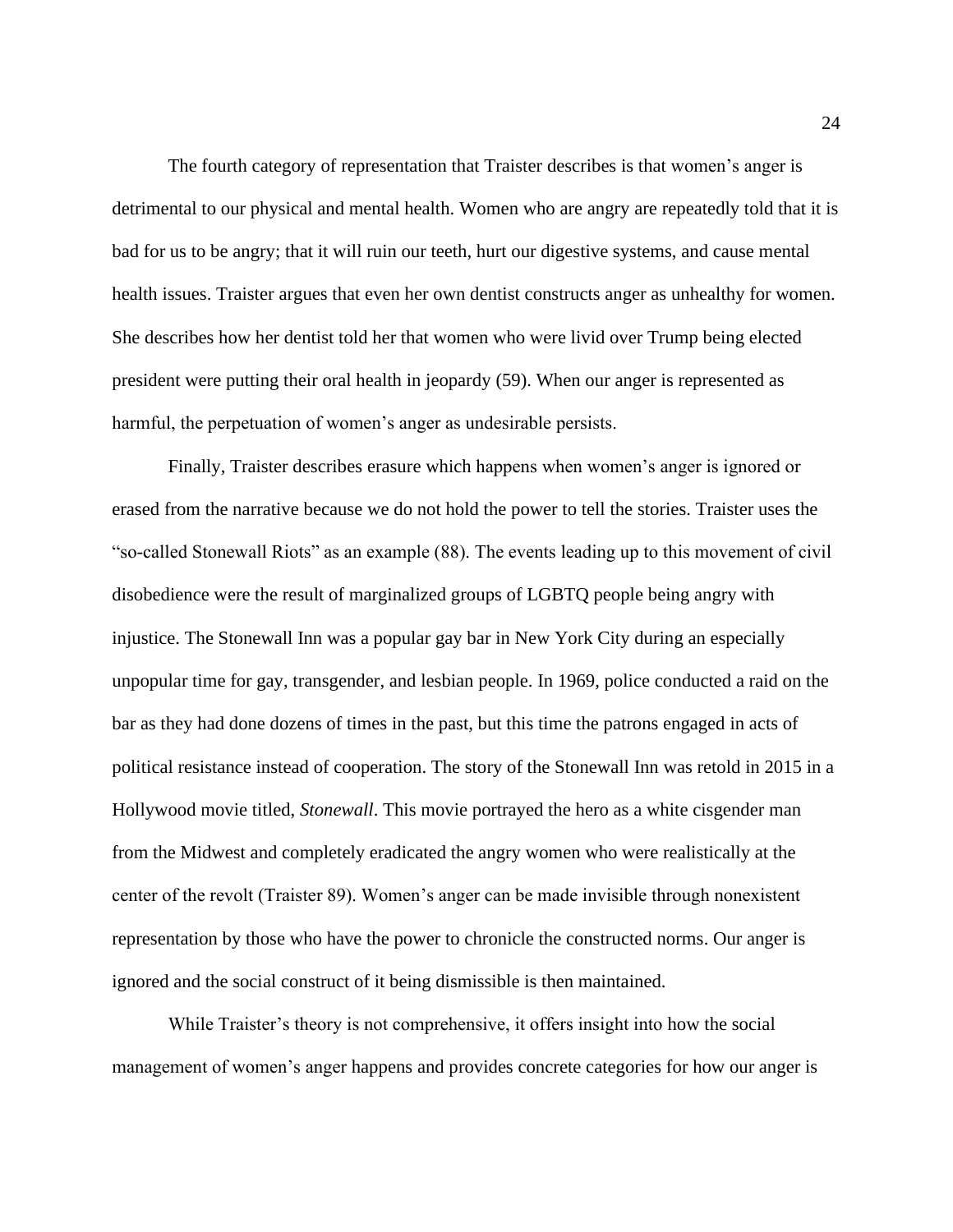contained. Chemaly's research also offers a helpful understanding of how social power contributes to the conditioning of women's anger when she argues that "…power and privilege are the framers of our anger" (xiv). She asserts that we understand anger based on our position in society. We can see this in how women have lower social positions than men do, so our anger perception differs from men's perceptions. We can also see this in the previous description of how male African American athletes do not have full access to male privilege and how female African American athletes have double hurdles to face when accessing privilege. Anyone who does not have full access to privilege has socially constructed anger management parameters because of our positions along lines of race, gender, and class. Both Chemaly and Traister illustrate in their work how those without privilege learn to manage our anger in ways that mold to social expectations.

Women's anger has the potential to be a catalyst for social change because it is linked to power and privilege. Traister notes this in her research by outlining the pivotal role of women in the social movements that have changed the landscape of American society. She also acknowledges women's efforts in the current social movements of #metoo and the Women's March as having a potentially similar long-term impact as movements of the past. The problem is that because our anger is under the confines of the social constructs that are currently in place, the power of our anger is restricted. Many of those who are privileged with power are threatened with any possible shift in society and work to keep the structures that limit women's anger in place. Understanding the restrictive constructs of women's anger and how they lead to a suppressed potential in social justice, helps us to understand how the ways that Rapinoe does anger differently matters.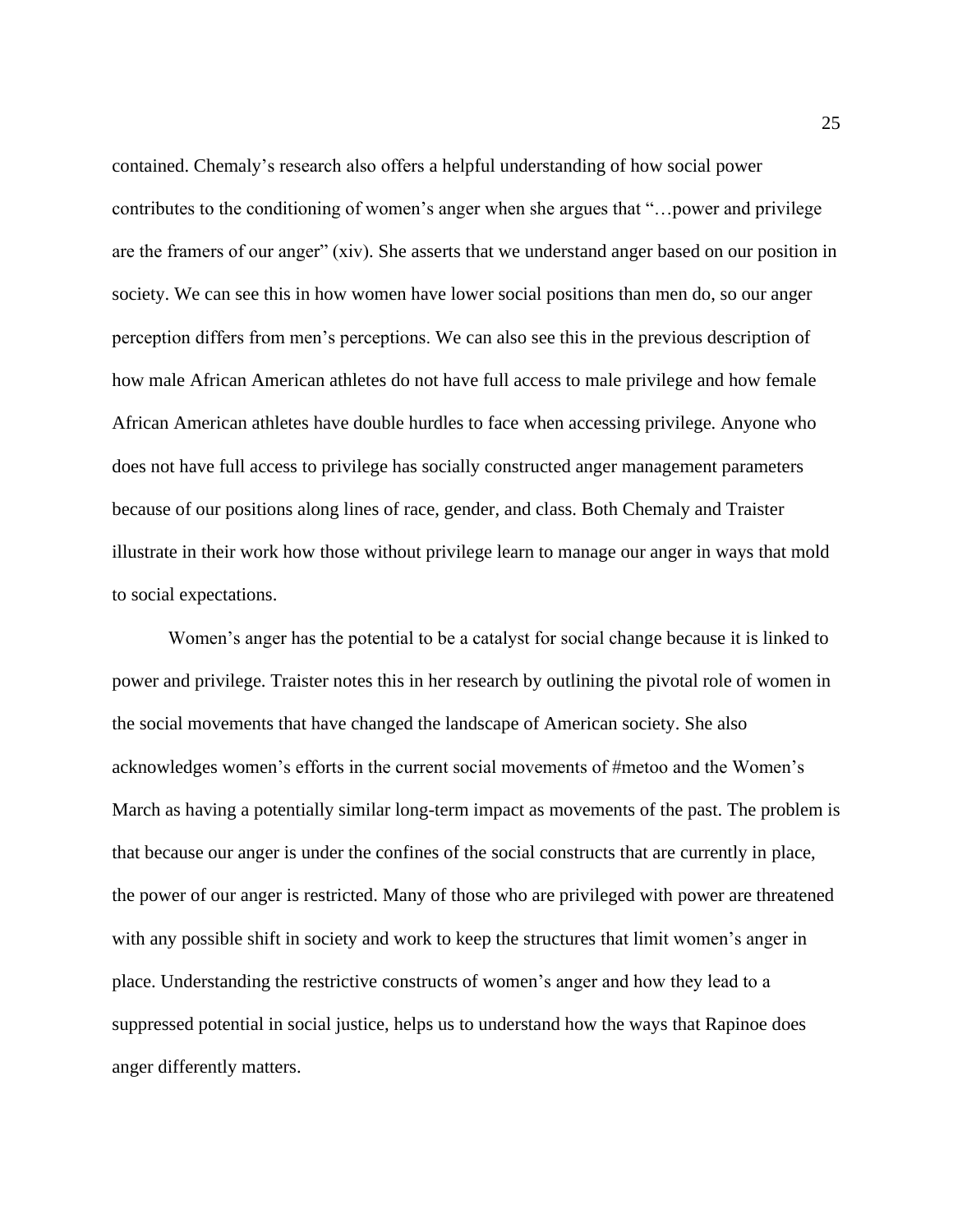#### **Methodology**

Rapinoe is a pioneer in what she is angry about, how she protests, who she calls on for assistance, and who she calls out as divisive. On September 4, 2016 when Rapinoe was the first white athlete to kneel during the national anthem, she was thrust into the public spotlight and has since been the subject of countless public broadcasts, articles, and awards. Analyzing the rhetorical discourse encompassing her anger uncovers how this rhetoric contributes to the transformation of social norms, particularly for marginalized groups. I have divided my artifacts for analysis into three general categories: those in which Rapinoe is expressing anger (expression), those in which she is reflecting on her anger (reflection), and those in which the media are representing Rapinoe's anger (representation). I have analyzed the artifacts in each category using the specific methods of anger conditioning as outlined in the theoretical framework section and the rhetorical moves that Rapinoe's uses.

The artifacts of expression I use are texts from the day of Rapinoe's first kneeling protest through her December 9, 2019 *Sports Illustrated* Sportsperson of the Year acceptance speech. These artifacts are samples of Rapinoe expressing anger in her own words in award speeches and in an open letter she authored for *The Player's Tribune*. The second set of artifacts are reflections and contain Rapinoe's own words as she discusses her anger in interviews for online or print publications and television broadcasts like *Sports Illustrated* and *CSN News.* 

The final set of artifacts are the representations of Rapinoe's anger which center around her actions and/or words. These artifacts are put into two groups, one is labeled supportive and the other critical. It is necessary to identify each text as supportive or critical so that the representations of Rapinoe's anger can be categorically analyzed. Coupling the artifacts of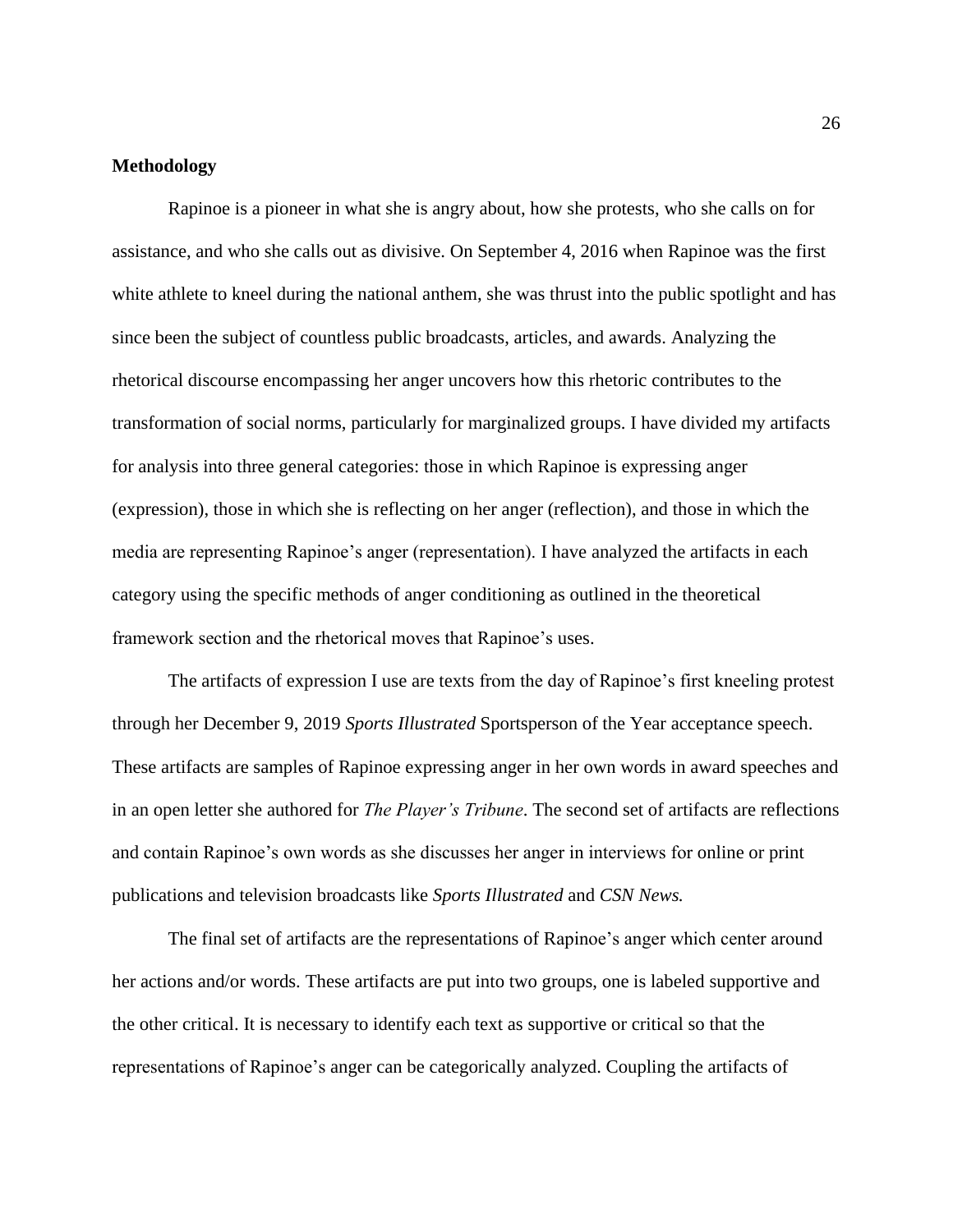expression, reflection, and representation with scholarly and popular research allows themes to emerge that are present in sets of artifacts or in overall messages.

#### **Research Questions**

The following research questions will aid in guiding this study:

- 1. What are the themes that arise from Rapinoe's expression of her anger?
- 2. What are the themes that arise from Rapinoe's self-reflection on her anger?
	- a. In what ways do these expressions align with or expand the research on women's anger and about how women's anger is conditioned by social norms?
- 3. How do representations of Rapinoe's anger by the media align with her own stated ethos and purpose? What does this tell us about how representations can both challenge and reinforce social conditioning of women's anger?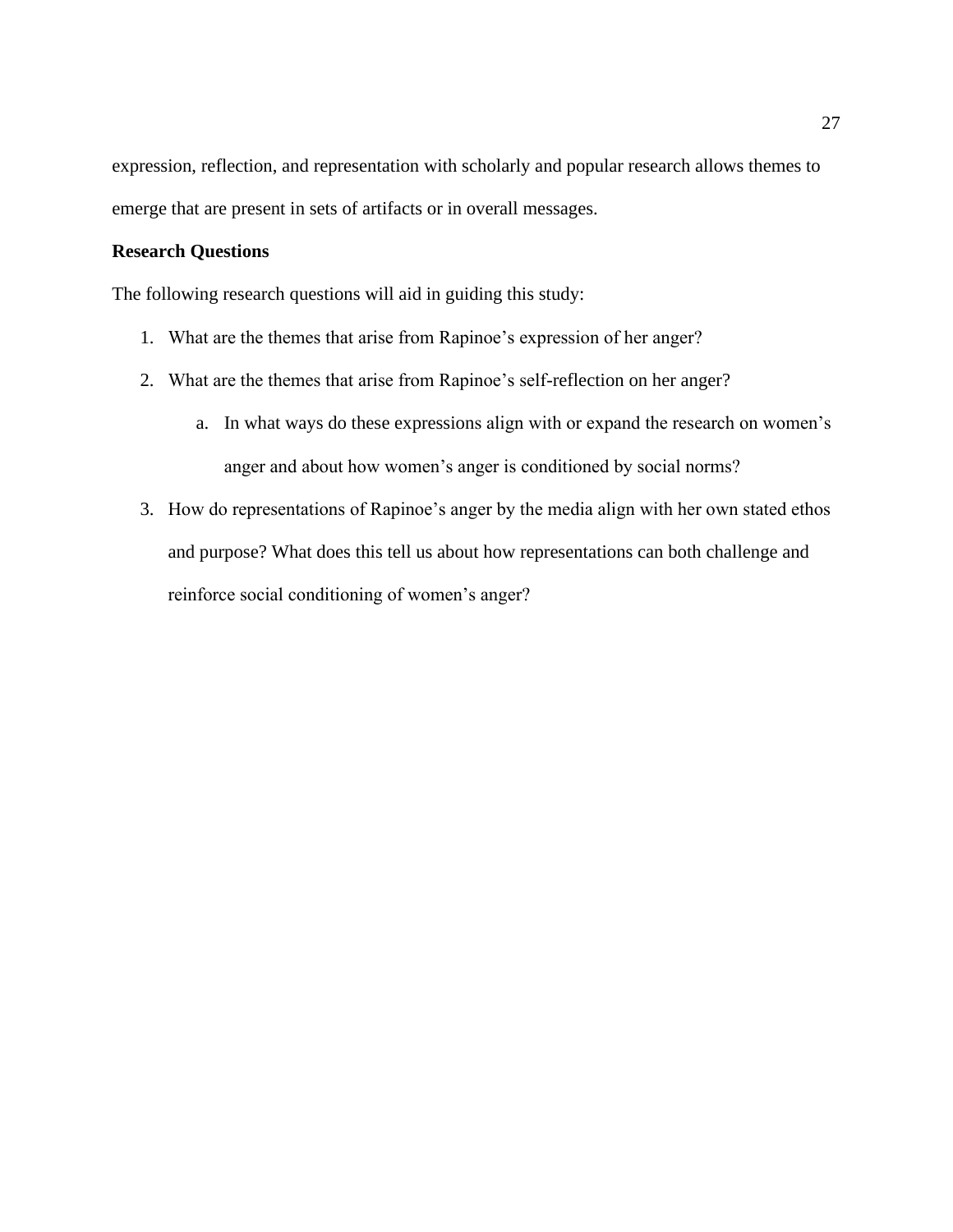#### **Chapter 2: Artifact Analysis**

#### **The Agency in Megan Rapinoe's Expressions and Reflections of Anger**

As discussed in Chapter One, women are socially conditioned to manage our anger in the ways that we express it and how we talk about it. One reason why this is a problem is because we are given one set of parameters for our anger expression that is entirely different than the parameters that are set for our anger reflection. This creates a disconnect in what we are saying when we are angry and what we say when we talk about it after the fact. When this disconnect is present the stereotype of the inconsistent crazy woman is perpetuated (Chemaly xvii). The ways that Rapinoe uses anger does not perpetuate this stereotype because she does not adhere to the parameters society has set for her use of anger. The social conditioning of women's anger is also problematic because our anger has historically been a powerful tool for social change, but when it is contained through social constructs it leaves this tool less effective. I used the framework and categories provided by Traister and Chemaly to discover that Rapinoe resists these specific constructs. Understanding the current norms for women's anger assisted in discovering themes in Rapinoe's expressions and reflections of anger; they are clarity of purpose, composure and conscientiousness, and consistency. Rapinoe uses her anger as a catalyst for social change by breaking out of the containers that previous research identifies. The themes are present in each of the artifacts and helps us understand how Rapinoe resists the constructs of women's anger management. I have divided this chapter into three sections that align with each theme. Each section will illuminate the claims I make about Rapinoe's use of anger and identify at least one example of the theme in both her expressions and reflections.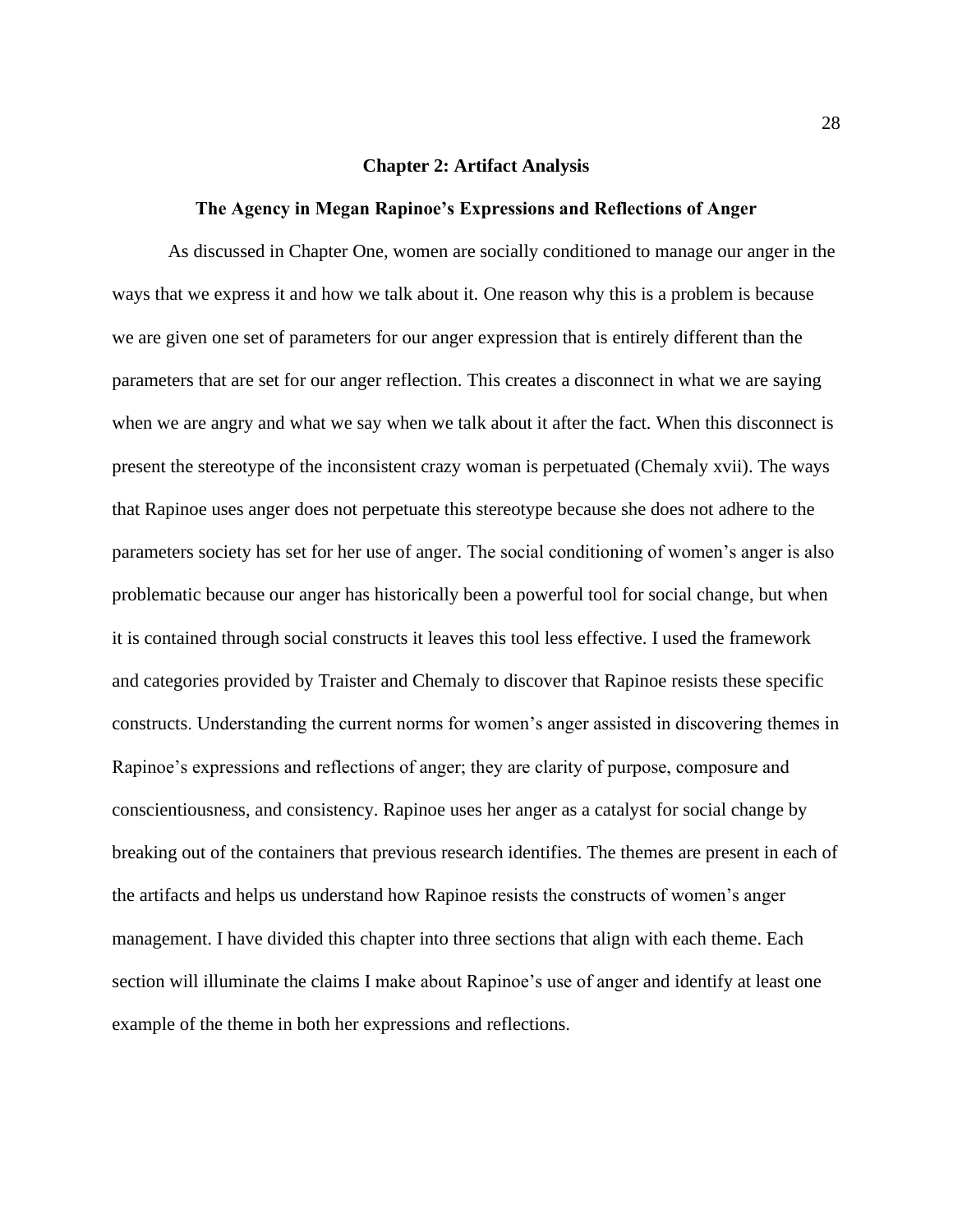#### **Clarity of Purpose**

Cox et al. argues that the tactic of "anger diversion" directs our anger away from the issue that initially caused it (874). Tina Fey making jokes about Harvey Weinstein as a sexual predator long before he was formally accused and convicted is an example of humor being used as anger diversion (Traister 102). The problem with this is that she makes the joke and then moves on without directly expressing her anger about the crisis of sexual assault. Cox et al. argue that this tactic is unproductive because the cause of our anger is never directly addressed. Also problematic in anger diversion is the way women are rewarded for and expected to always "soften" our anger rather than being direct about it and staying on point when we are angry.

Rapinoe does not take part in anger diversion, instead she uses assertive expression, which is expressing anger conscientiously, often to others, without fury, and with a purpose (Cox et al. 874). What makes her use of anger unique is her refusal to contain or divert her anger and her ability to stay on point about what she is angry about and what she envisions as solutions. An example of her refusal to contain or divert her anger is a letter that she wrote to *theplayerstribune.com* after her first kneeling protest that gained her national attention. She writes:

…I will do whatever I can to be part of the solution…I believe it is my responsibility, just as it is yours, to ensure that freedom is afforded to *everyone* in this country…In the time it has taken me to write this article, many more Americans have been lost to senseless violence… I simply cannot stand for the kind of oppression this country is allowing against its own people... this is more than just raising awareness. I know that actions must be taken to help bring about real change…I am reaching out to community leaders,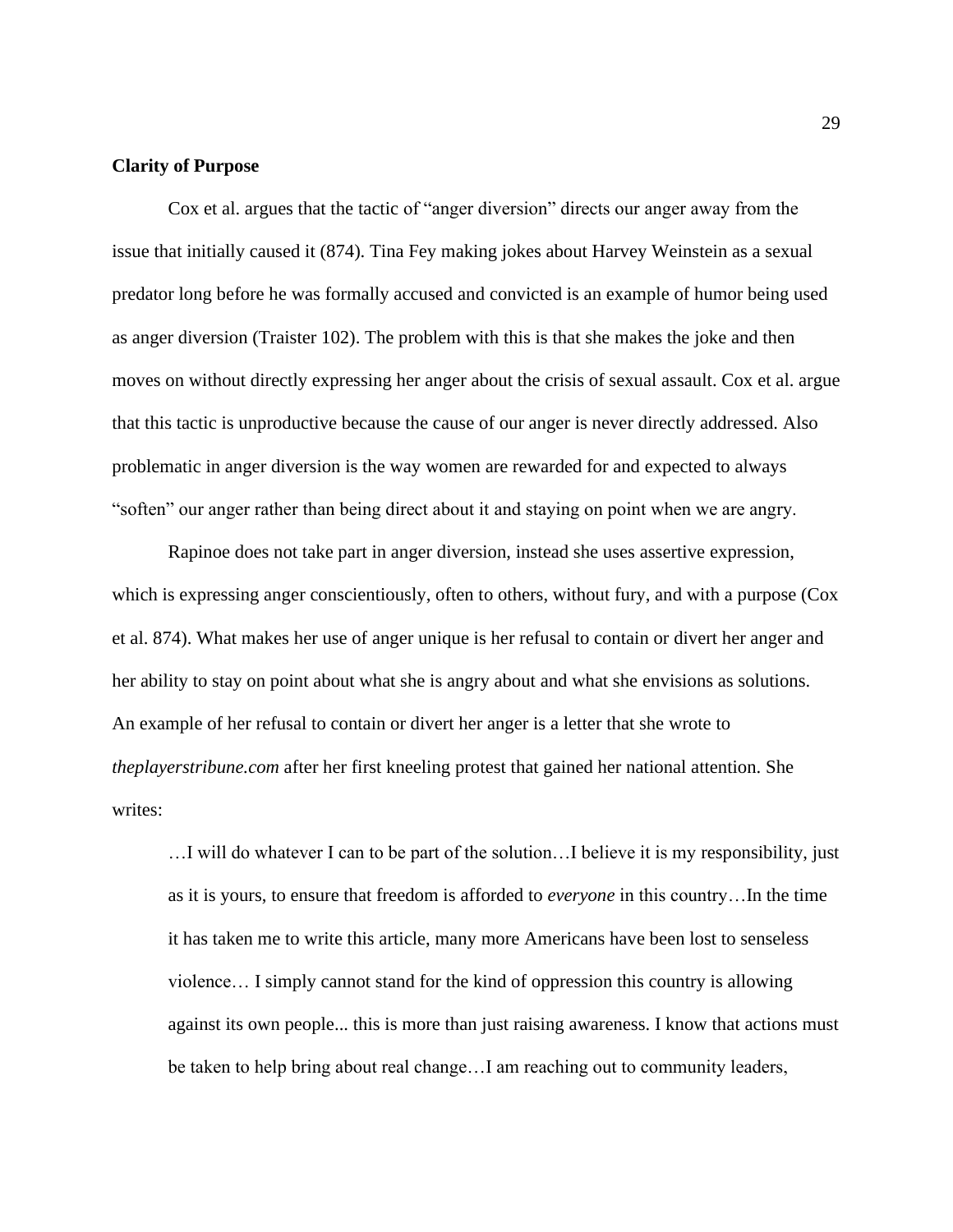corporate partners and leaders within the Black Lives Matters movement… (Rapinoe, "Why I Am Kneeling", pars. 4-7)

She received a lot of backlash for her protest, and instead of backing down, she wrote this letter. The letter does not rein in her anger, instead it offers rationale for it and in doing so solidifies it. This is a repeated move for Rapinoe, refusing the conditioning that tells women to back down or backtrack or stop, instead she continues to express her anger unapologetically.

An example of her refusal to contain or divert her anger in artifacts of reflection occurs in an article for *The New York Times*. In this interview she is asked about the criticism and professional backlash she received from kneeling during the national anthem and how ethical it is to avoid conversations with people who disagree with her politics, like Trump. Rather than answer the questions in a way that diverts attention to her personal life or actions, she expresses the causes of her anger. She does not remain in the container of backtracking or denying her anger, nor does she allow the conversation to distract from her purpose by allowing it to be about her. She specifically names "police brutality", "racial injustice", a flawed "criminal justice system", and "children locked up at the border" as the reasons for her anger and the foundational aspects of her protests (Marchese). In reverting to these specific issues, she demonstrates her refusal to be contained by social constructs that direct attention away from the issues and toward her behavior; she stays on point by reiterating what she is angry about and why.

An example of Rapinoe's ability to stay on point about why she is angry and what she sees as solutions can be found in her *Glamour* "Women of the Year" speech. This magazine awards several inspirational women each year who are groundbreaking in a variety of fields. Rapinoe was among the women in 2019 who gave acceptance speeches after receiving this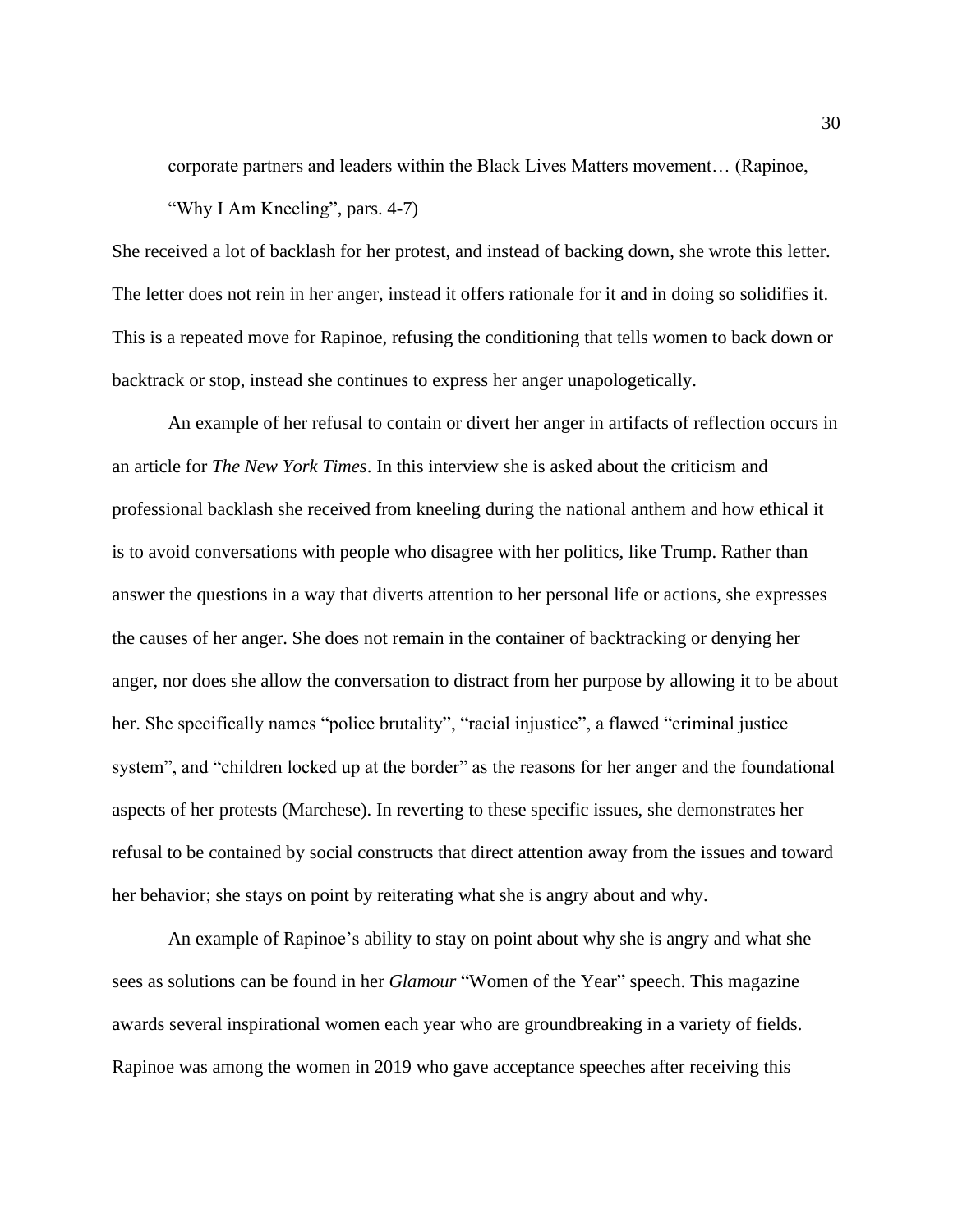honor. After she names racism, police brutality, and white supremacy as reasons she is angry, she says, "…I wanna re-imagine what it means to be successful, what it means to have influence, what it means to have power…for me personally to work relentlessly, to dismantle that system that benefits some over the detriment of others…" (Rapinoe, "Megan Rapinoe's Acceptance", 01:19 – 03:19). She is accepting this honor, but instead of saying "thank you very much for letting me live in your world," like women are expected to do, she uses this as an opportunity to express anger. Rather than engaging in anger diversion, which she would be doing if she merely said "thank you," she remains focused on naming the system of oppression as the root of her anger and takes personal responsibility for working toward breaking it down. In this same speech, she recognizes that most of the live audience are members of the media or sports figures who have public platforms. She includes the privileged audience members in her vision of social change by talking about reimagining success, influence, and power and says they should throw their ladders down to share their platform with the voiceless (Rapinoe, "Megan Rapinoe's Acceptance"). Rapinoe is in a situation where it would be socially acceptable to articulate only gratitude and divert from anger, but she rejects that construct to persist with her message.

Another example of Rapinoe remaining focused on her anger and on solutions is a television interview she gave within days of her initial kneeling protest where she was asked how social media have responded to her act of resistance. Rapinoe remains on point in both stating her anger and her fundamental goal of inciting change. She talks about hearing as many comments of inspiration as outrage, but says, "…it's been mostly positive and what I mean by positive is that we're talking about it and that's ultimately what I want…" ("Megan Rapinoe Defends",  $01:06 - 01:11$ ). She shows little concern about comments about her but displays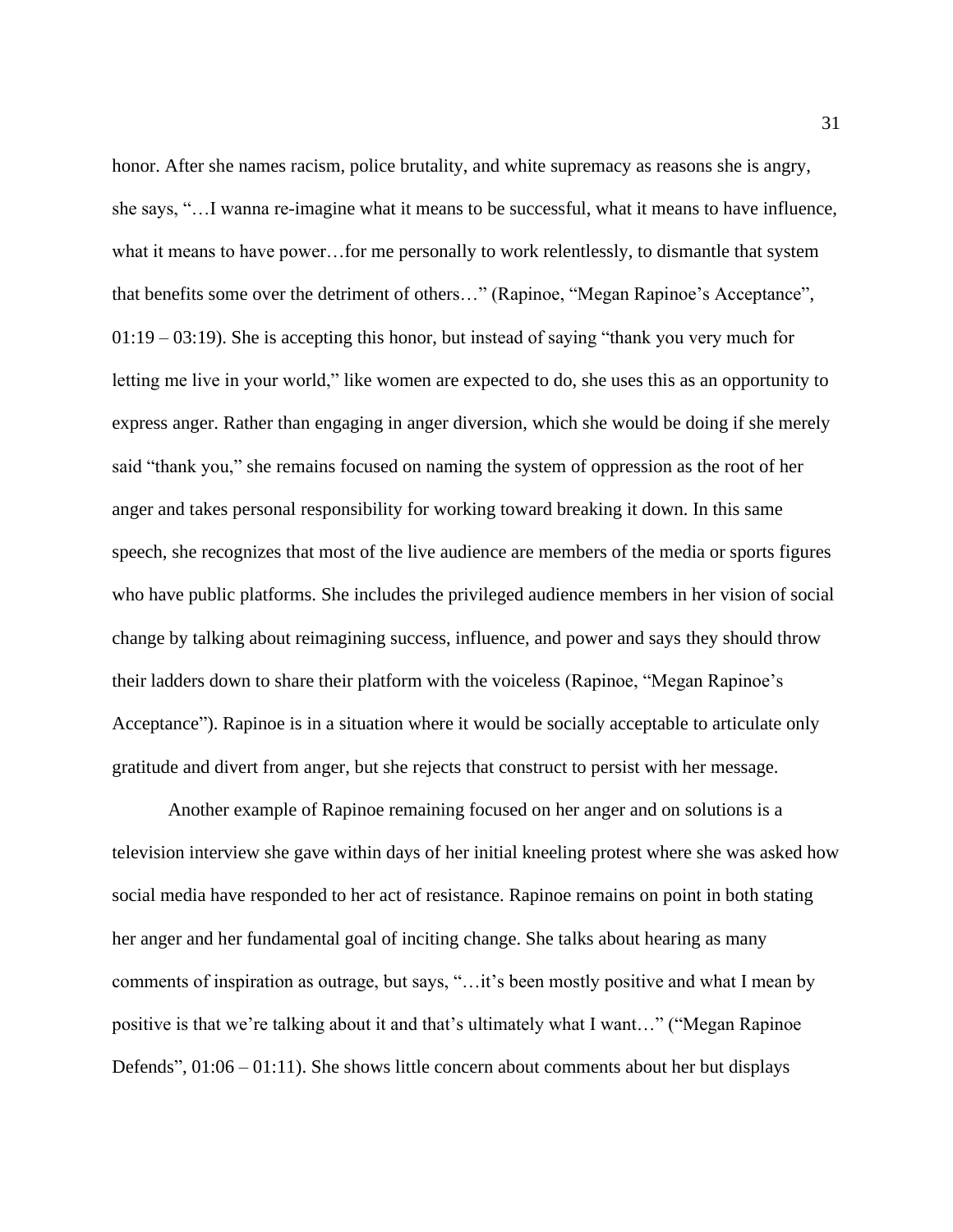optimism at the conversations she initiated about the issues at the root of her anger because she sees discussions as a road to finding solutions. While the question aims to answer how her life has been affected by comments, she effectively streamlines the answer into serving her purpose of anger expression and solutions.

Rapinoe refuses to contain her anger or be diverted from her purpose in naming problems of injustice and offering solutions in the times she expresses her anger and when she reflects on her anger. She uses assertive expression in a manner that is unique for women in American society by remaining persistent in coming back to her cause no matter how many attempts are made to place the focus on her. She is also persistent in focusing on the importance of difficult conversations and in naming what steps must be taken and by who so that a shift in societal norms may be possible. One way that she is effective in gaining momentum from the community, is her ability to get them to take notice of her.

#### **Composure and Conscientiousness**

To be rhetorically effective to an audience, we must connect with them. Women are expected to adhere to social constructs that make us contain or divert our anger and if we are bold and outspoken about it, there is a problem in connecting with an audience that expects us to operate within social norms. Often what happens to a bold, angry woman is that we get pigeonholed into a one-dimensional stereotype of the "angry bitch." We can see this clearly in how Serena Williams' anger has been received differently from male tennis stars like John McEnroe (Clarke). Being perceived as an angry woman creates obstacles in how we connect with our audiences and how trustworthy we are perceived to be.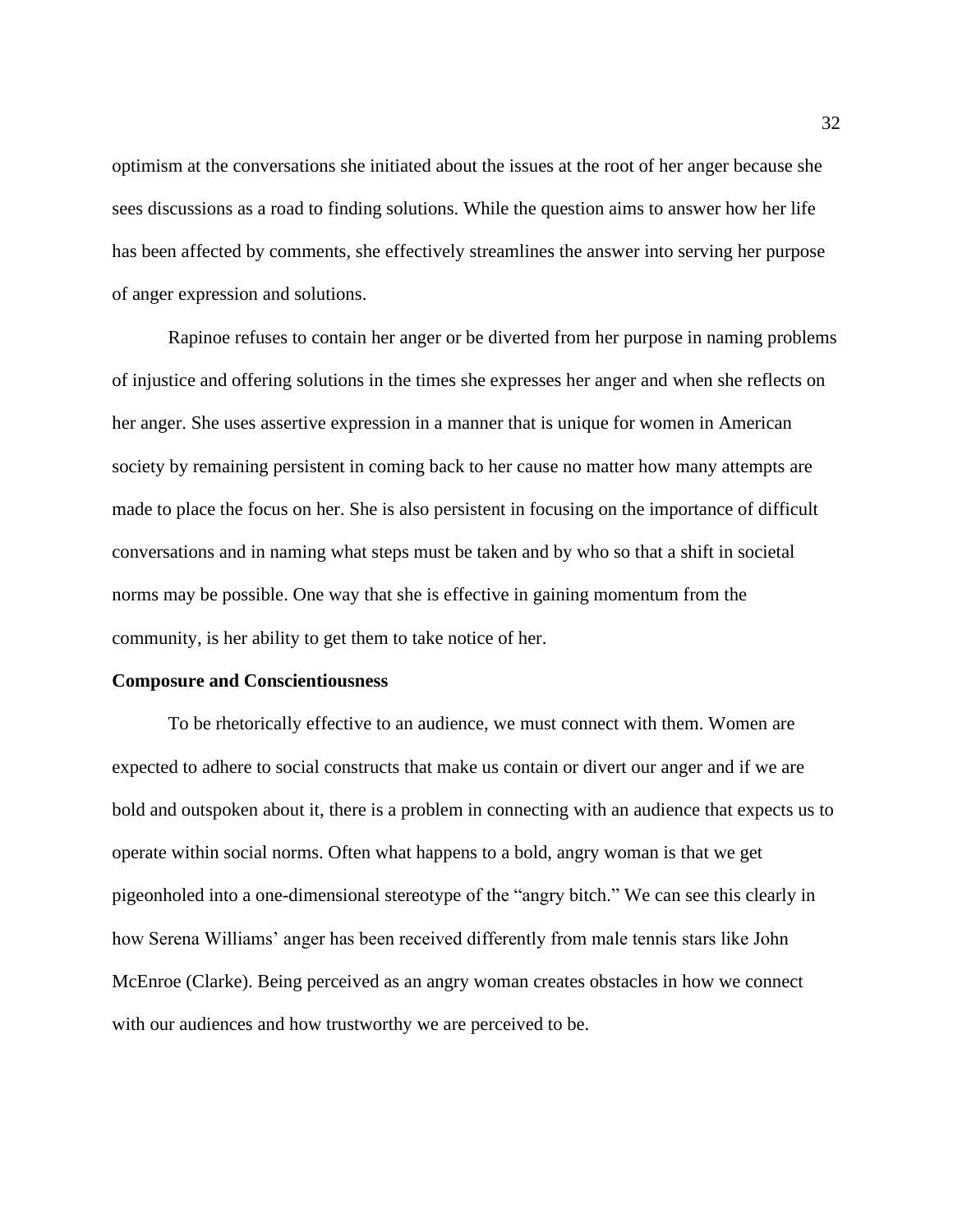Rapinoe is different because she is outspoken and bold, but rather than being pigeonholed as the "angry bitch" this boldness seems to work in her favor. Traister argues that societal representations of women who are bold often use visual images of them open-mouthed with hands flailing in the air in order to discredit them as "unhinged." She also asserts that these women are subject to derogatory names, such as angry bitch, and generally dismissed (54). Oftentimes protestors are similarly represented as merely seeking attention, with nothing substantial to be angry about, and nothing substantial to offer the audience. Rapinoe's use of anger is not necessarily subject to these stereotypes because it is coupled with two elements of style that make audiences pause and listen to her: composure and conscientiousness. By composure, I am referring to the way that Rapinoe remains poised and calm and by conscientiousness I am referring to the thoughtfulness and consideration she displays. Cox et al. argues that these are two elements present in assertive anger expression that can legitimize women's anger (874). Women who express anger without being conscientious about it run the risk of being named a fraud. Not only is our anger dismissed, but we are delegitimized altogether for having nothing worthwhile to contribute. The problem with women not maintaining poise when expressing anger is that the focus is removed from what we are angry about and is reassigned to our unleashed fury. When this happens, the chance of our anger having a clear purpose or resolution disappears, as does the chance of connecting with our audience.

Rapinoe was presented with the 2019 "Sportsperson of the Year" award given by *Sports Illustrated* magazine. This award has rich history in its 66-year existence of honoring individual athletes or teams who demonstrate excellence in their sport. Rapinoe is only the fourth woman to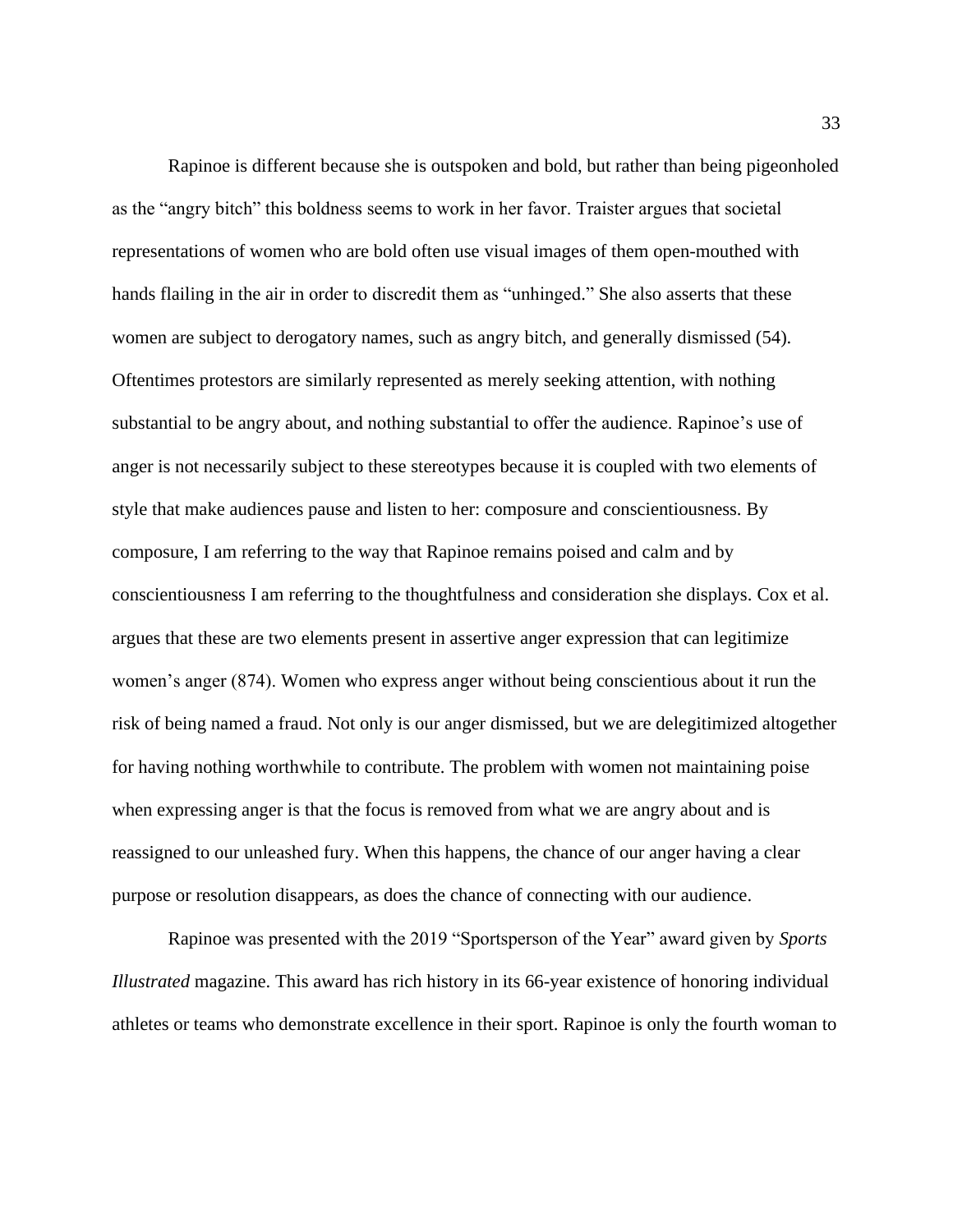independently win this award in the history of the achievement. In her acceptance speech she says:

Is it true that I am the fourth woman deserving of this award? I don't think so. Is it true that so few writers of color deserve to be featured in this publication? No. Is it true that so few women's voices deserve to be heard and deserve to be read in this publication? I don't think so…not only do I believe that we can be better, I believe that we together, we just are better… Let's just be better. (Rapinoe, "2019 Sportsperson", 05:55 – 08:06)

As she calls out the magazine for perpetuating discrimination, she maintains composure, but does not back down on her message that she is angry that this magazine participates in sexism and racism and that she wants resolution to this problem. Even in this instance of receiving accolades for her achievements, she remains poised, angry, and focused on her purpose. She resists social norms that call for suppression of anger expression by refusing to only say "thank you," instead she uses assertive expression of anger while maintaining composure.

Rapinoe also exemplifies composure in how she talks about her anger in an interview with Anderson Cooper. After establishing Rapinoe's public conflict with Trump, his policies, and his messages, Cooper asks her what she would like to say to the president. She looks directly into the camera and calmly says:

…your message is excluding people. You're excluding me. You're excluding people that look like me. You're excluding people of color. You're excluding, you know, Americans that maybe support you. I think that we need to have a reckoning with the message that you have and what you're saying about make America great again…It might have been great for a few people and maybe American is great for a few people right now, but it's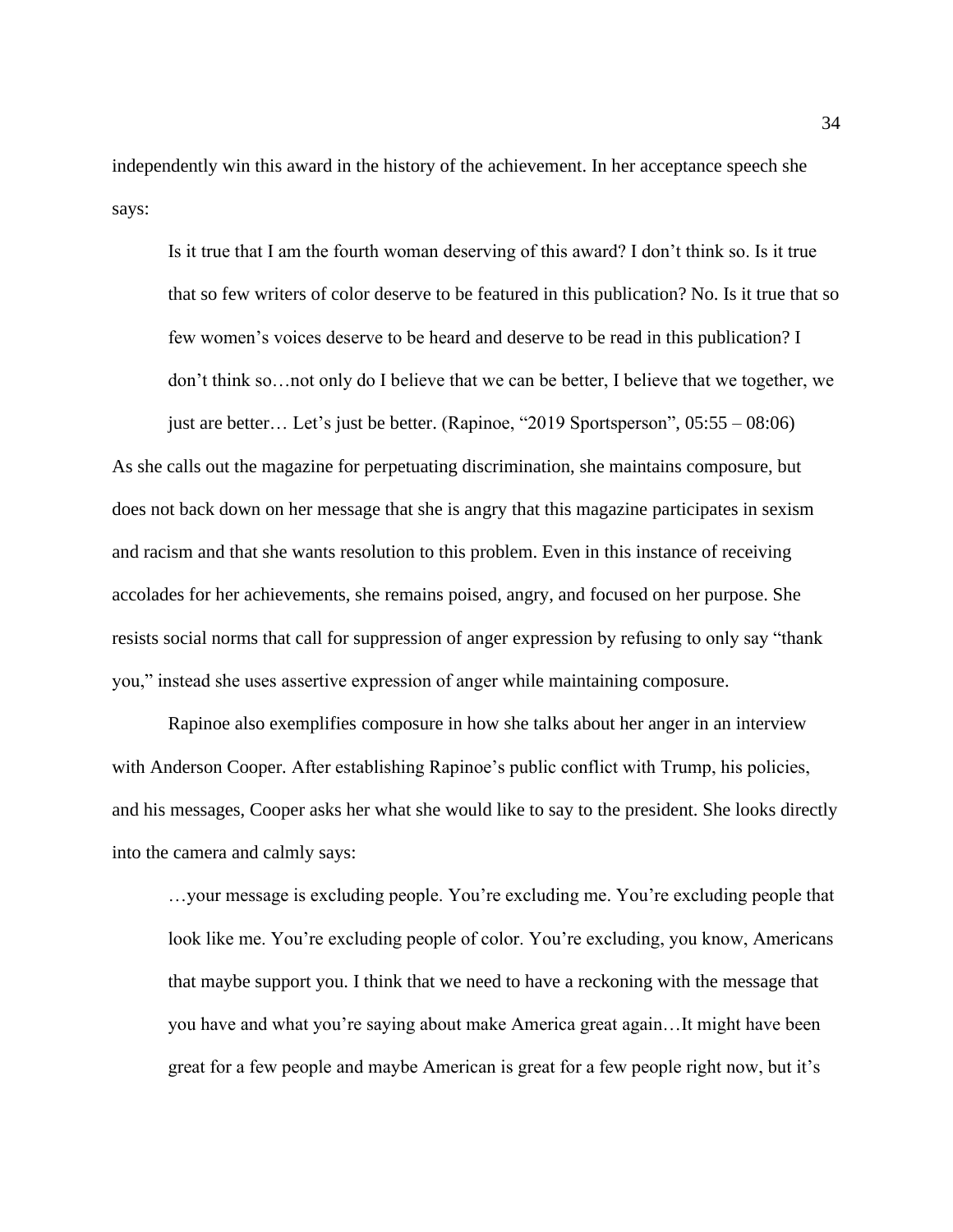not great for enough Americans in this world and I think that we have a responsibility, each and every one of us, you have an incredible responsibility…to take care of every single person and you need to do better for everyone. (Rapinoe, "Interview by Anderson Cooper",  $02:42 - 03:29$ )

Trump has publicly criticized Rapinoe and maintains his general messages of divisiveness that she takes issue with. She maintains poise, repeats what she is angry about, and focuses on what she sees as steps to resolution, rather than backing down from a feud with potentially the most powerful man in the world. She has a bold and outspoken message of anger but conveys it without unleashing furious rage. Instead of saying things in a way that could allow her to be seen as the angry bitch, she uses a bold style that gets her noticed and keeps the content of her message consistent and substantial.

The second component in Rapinoe's style that drives people to pay attention to her is her ability to communicate anger while illustrating conscientiousness. For example, in her *Glamour* "Women of the Year" award speech she was cognizant that her live audience was comprised of athletes and members of the media who have power in wealth, voice, and position in society. She implores this audience to consider injustices that are happening outside of their own ingroup by stating:

I feel like if we really want to have meaningful change, what I think is most inspiring would be if everybody other than Raheem Sterling and [Kalidou] Koulibaly, if they were as outraged about racism as they were…If everybody was as outraged about homophobia as the LGBTQ players…if everybody was as outraged about equal pay or the lack thereof or the lack of investment in the women's game other than just women, that would be the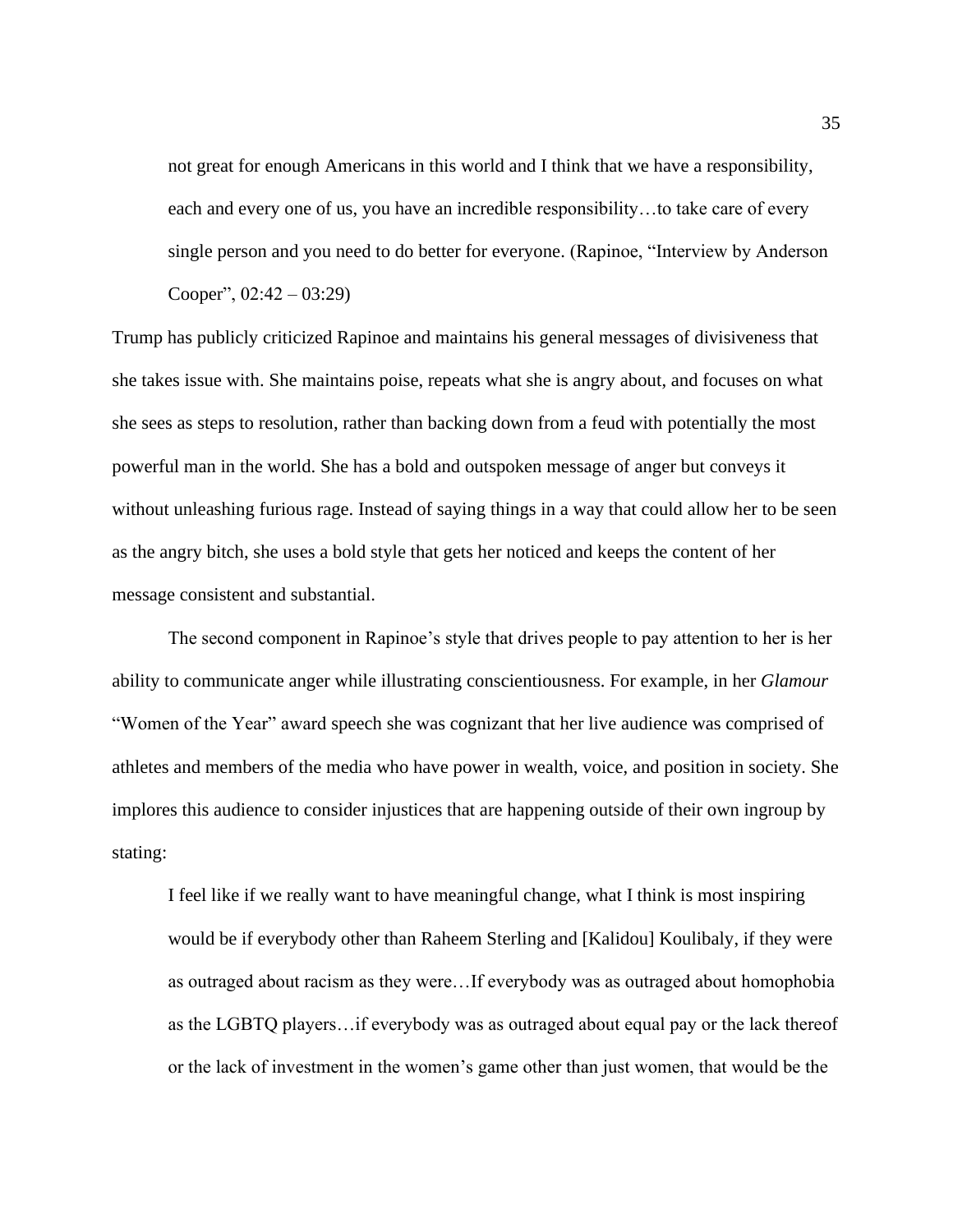most inspiring thing to me…We have incredible platforms. I ask everyone here…lend

your platform to other people. Lift other people up… (qtd. in Yang, par. 4). Rapinoe displays her anger at these systems of oppression in a thoughtful manner by analyzing her audience. She knows that these are the people who can make a difference in community behavior, so she calls on them to be the change. This act of diligence makes Rapinoe stand out; it is a bold move for a woman to demand action from her audience rather than extend simple gratitude, especially when they potentially have more societal power than she has. When Rapinoe gets attention like this, what she is saying and the way she says it potentially creates a connection and credibility that is unique. Her conscientiousness enables many (but not all) to move beyond pigeonholing her in the angry bitch stereotype, and instead take note of her actual message about injustices and our collective responsibility to solve those injustices.

An example of Rapinoe displaying conscientiousness when reflecting on her anger is when she repeatedly says in a televised interview with Rachel Maddow that she stands by her message of anger and vigilance. Maddow comments on the effectiveness of how Rapinoe uses her platform to call for change and asks how deliberate she is in this process. Rapinoe responds:

I try to be as educated as I can…I'm quite off the cuff, but I'm also very thoughtful…and take a lot of pride and take very seriously the platform that we have and understanding…where my voice goes when I say things and trying to use those things for good and trying to challenge people and constantly…make people think…(Rapinoe, "Interview by Rachel Maddow",  $07:30 - 08:11$ )

This response speaks to the nature of Rapinoe's repeated diligence in inciting social change. Admitting that she works hard at educating herself about injustice and what her impact can be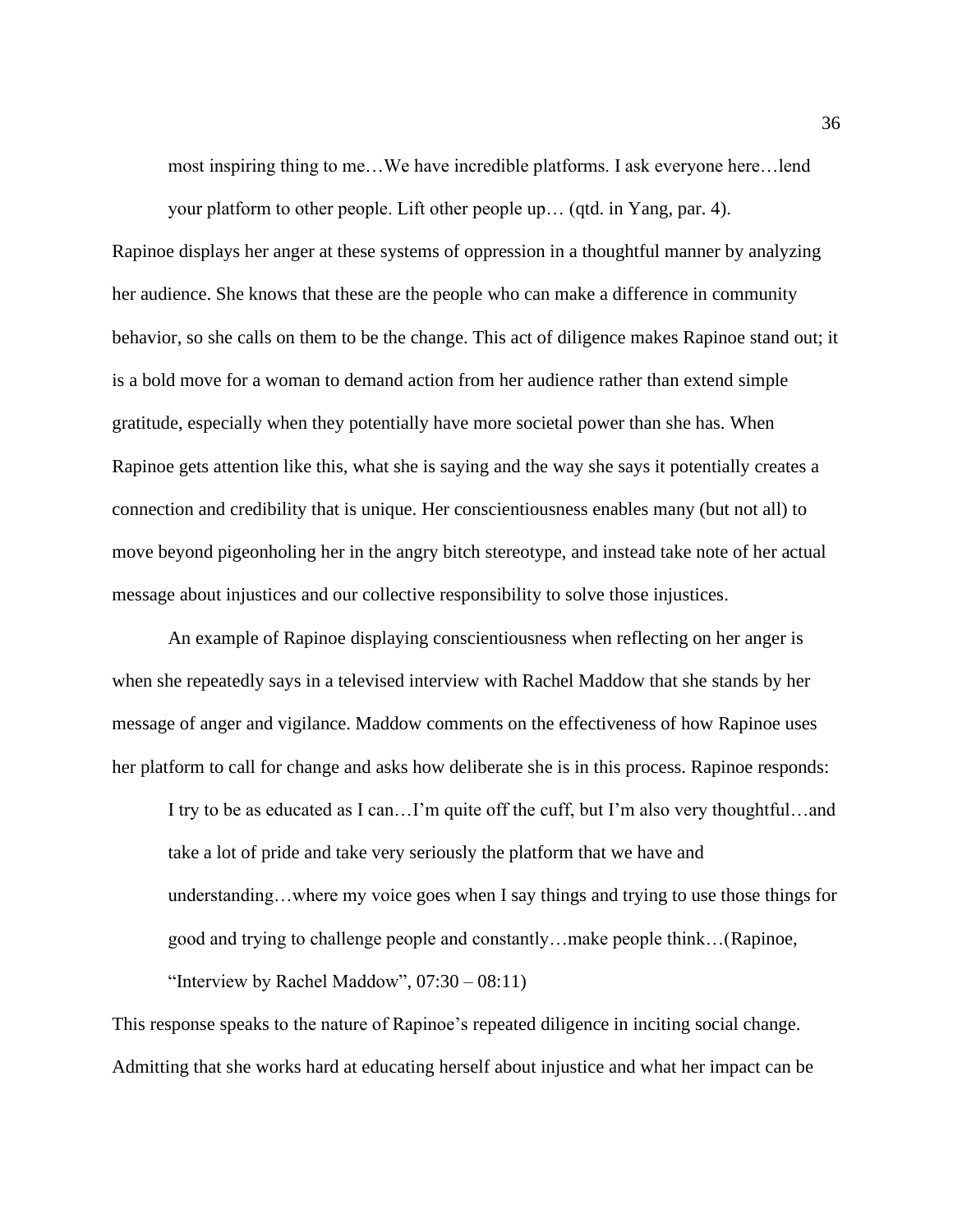illustrates the care she asserts in advocating for other people. Making a statement about how conscientious she is about understanding the world around her is an outspoken way to talk about herself. This is an unusual move for a woman, but the way that Rapinoe couples this with evidence potentially creates a level of trust with some members of her audience rather than the image of angry bitch.

Rapinoe takes opportunities that are typically reserved for expressions of gratitude, like public acceptance speeches, to express anger at social injustices. It is unusual for women to openly assert anger when normative gender expectations are that we should be eternally grateful, especially in a situation where we are being publicly acknowledged for excellence. Chemaly explains that when a woman expresses anger in "…institutional, political, and professional settings she automatically violates gender norms. She is met with aversion, perceived as more hostile, irritable, less competent, and unlikable – the kiss of death for a class of people expected to maintain social connections" (Chemaly xvii). Women usually think twice about expressing anger in public to avoid these social consequences that we have been conditioned to understand. Rapinoe sets herself apart from other female athletes and other angry women because she expresses and reflects thoughtful and realistic anger while maintaining composure and conscientiousness in public settings unique to female anger.

#### **Consistency**

As discussed in Chapter One, Traister argues that women are conditioned to express our anger within a very different set of parameters from those that frame how we later reflect on it. In expression she finds that women use four distinct strategies: divine intervention, humor, vulgar language, and ferocity. Whereas in reflection, she finds three very different strategies: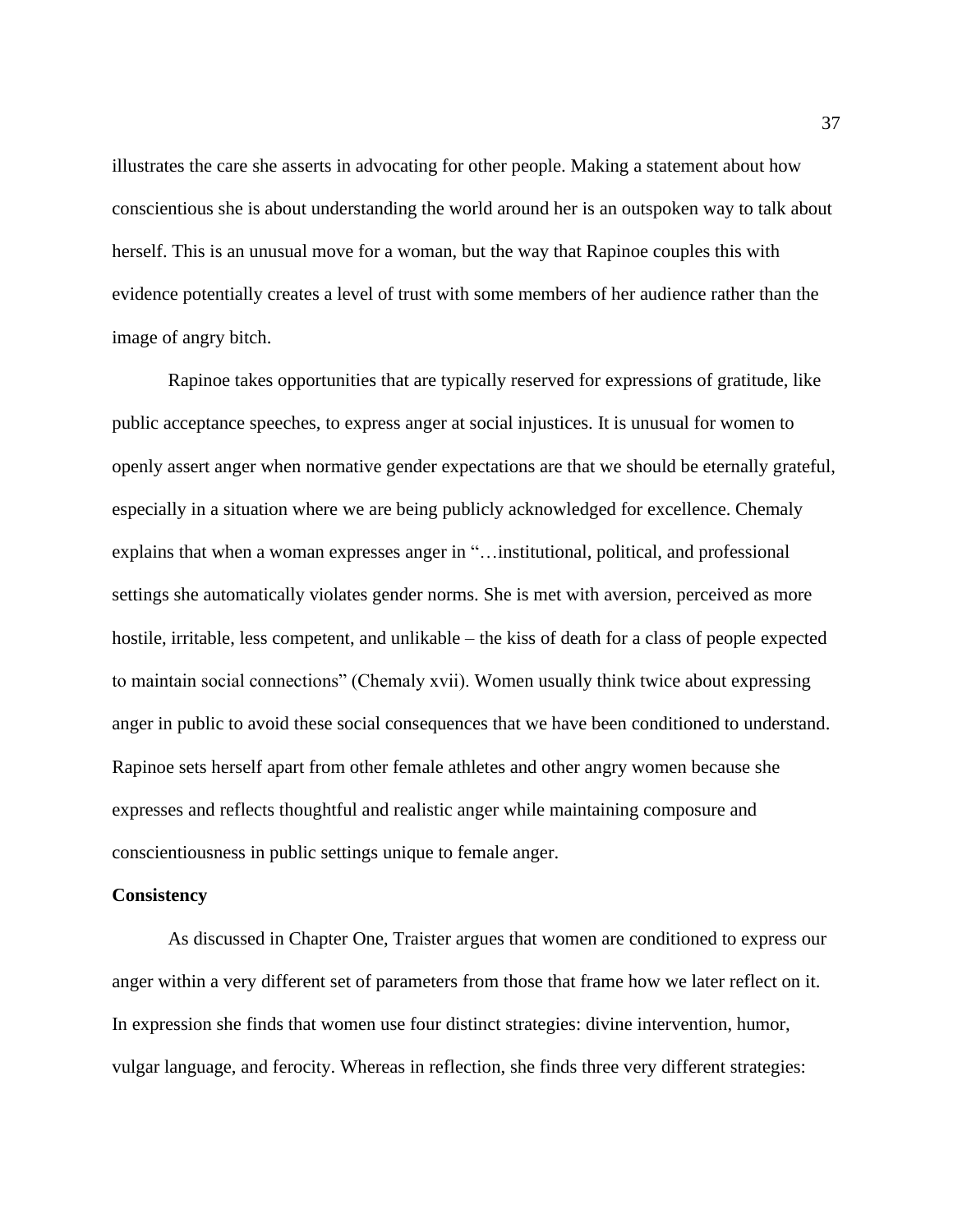talking about anger in the past tense, engaging in self-blame, and conflating anger with a "learning experience." This kind of social conditioning is a no-win situation for women because it affects our credibility. For example, if we use humor to express anger (a method of anger diversion) people might not generally know we are angry. If we were to be asked about this joke later, we might say we were not joking and talk about our anger in the past tense. This creates an inconsistent message. Another scenario might be that we have a moment of angry expression, but when reflecting on it later, we might talk about it as a "learning experience." Traister illustrates this concept by highlighting a time when Michelle Obama expressed anger in a speech but received so much backlash that she needed to apologize, name what she learned, and guarantee it would not happen again (68). My point in noting the different ways women are conditioned to express versus reflect on our anger is that it affects our credibility. Although there is nearly an unlimited number of methods of anger expression that can be coupled with methods of anger reflection to illuminate this concept, each one carries the same consequences – these constructs make women appear inconsistent, untrustworthy, and erratic. This affects future expressions of anger because it lays the foundation for the stereotype of the crazy angry woman who cannot be trusted.

We can see that Rapinoe is consistent between manners of expression and reflection in how she repeatedly presents herself as accountable, how she is dedicated to self-education by frequently offering examples of current events, and how she uses consistent language in her public addresses. Rapinoe's use of consistency between the way she expresses anger and reflects on it is groundbreaking because she expands possibilities for women to resist being socially constructed as inconsistent, untrustworthy, and crazy.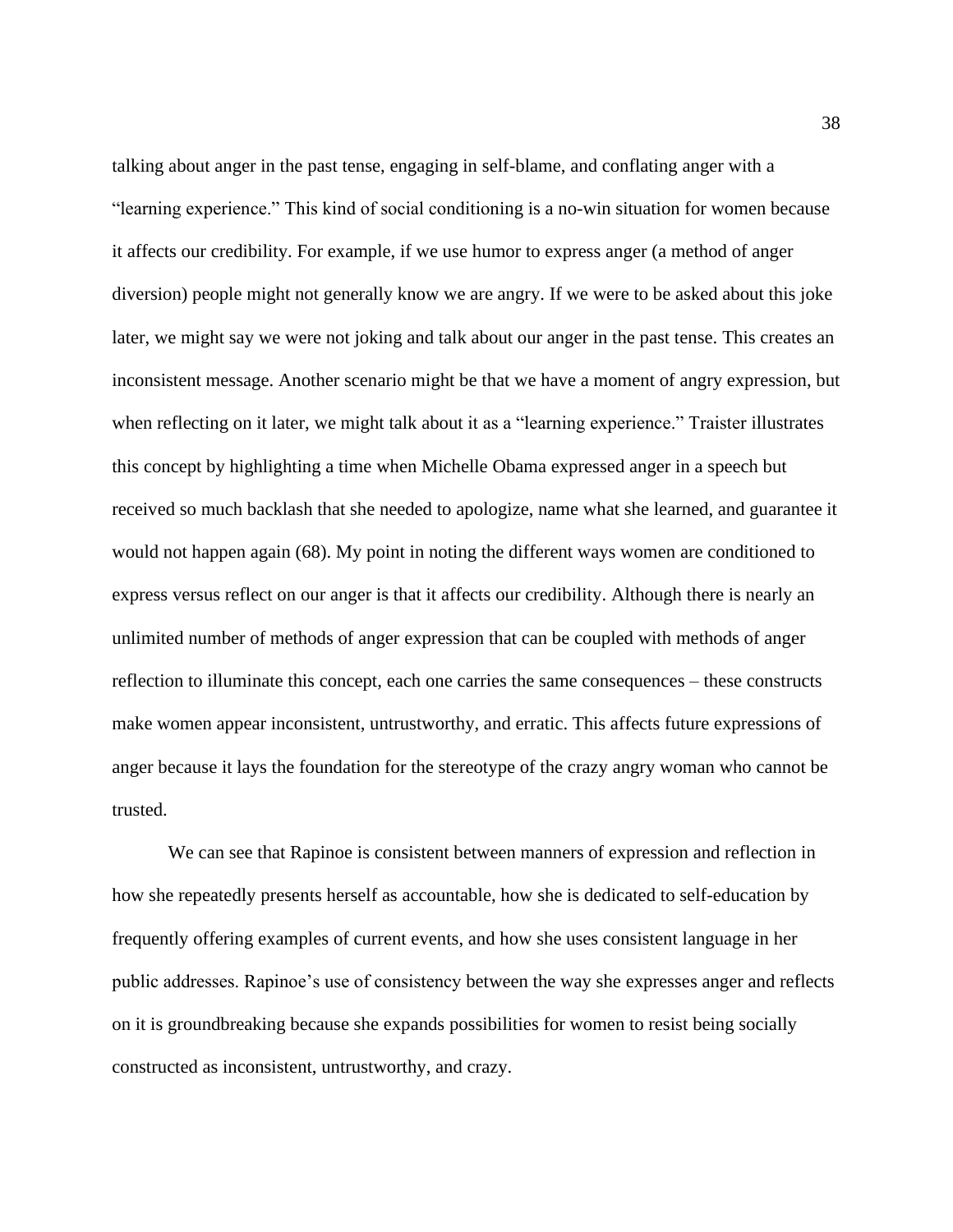#### *Accountability*

An example of how Rapinoe demonstrates consistency in how she holds herself accountable to incite change in the world is how she uses her public platforms. In every artifact of expression, she says that she is angry, what she is angry about, and how she envisions change will happen. One example is the very thing that launched her into the spotlight – her 2016 kneeling protest. This act of resistance thrust her into the role of advocate for justice and equality, which was entirely what she intended. To show support for Colin Kaepernick, who kneeled during football games, Rapinoe kneeled during the "Star Spangled Banner" prior to a soccer match. She realized that people were watching and listening to her, but rather than just play soccer she viewed this as an opportunity that she felt compelled to take advantage of. She does this same thing when she is given a platform to speak to any number of people: she takes advantage of the opportunity. Rapinoe is consistent in using the public voice she has, even at times when it may seem socially inappropriate, which shows one of the ways she holds herself accountable for making change.

She remains consistent in her anger reflections by verbalizing her intention of keeping herself accountable and by using every opportunity to bring the conversation back to injustice. She says, "…I feel a responsibility to do this. I'm privileged to be a famous person and to be on this team and to be who I am, and if I just stay silent, it seems awfully selfish" (Rapinoe, "Interview by Rachel Maddow", 08:24 – 08:35). Rapinoe repeatedly speaks to the personal responsibility she feels in having a voice that countless other people do not have. Maddow indicates throughout the interview that she is a fan of both Rapinoe's soccer achievements and her social justice crusade, but Rapinoe remains steadfast in focusing on the issues. She ensures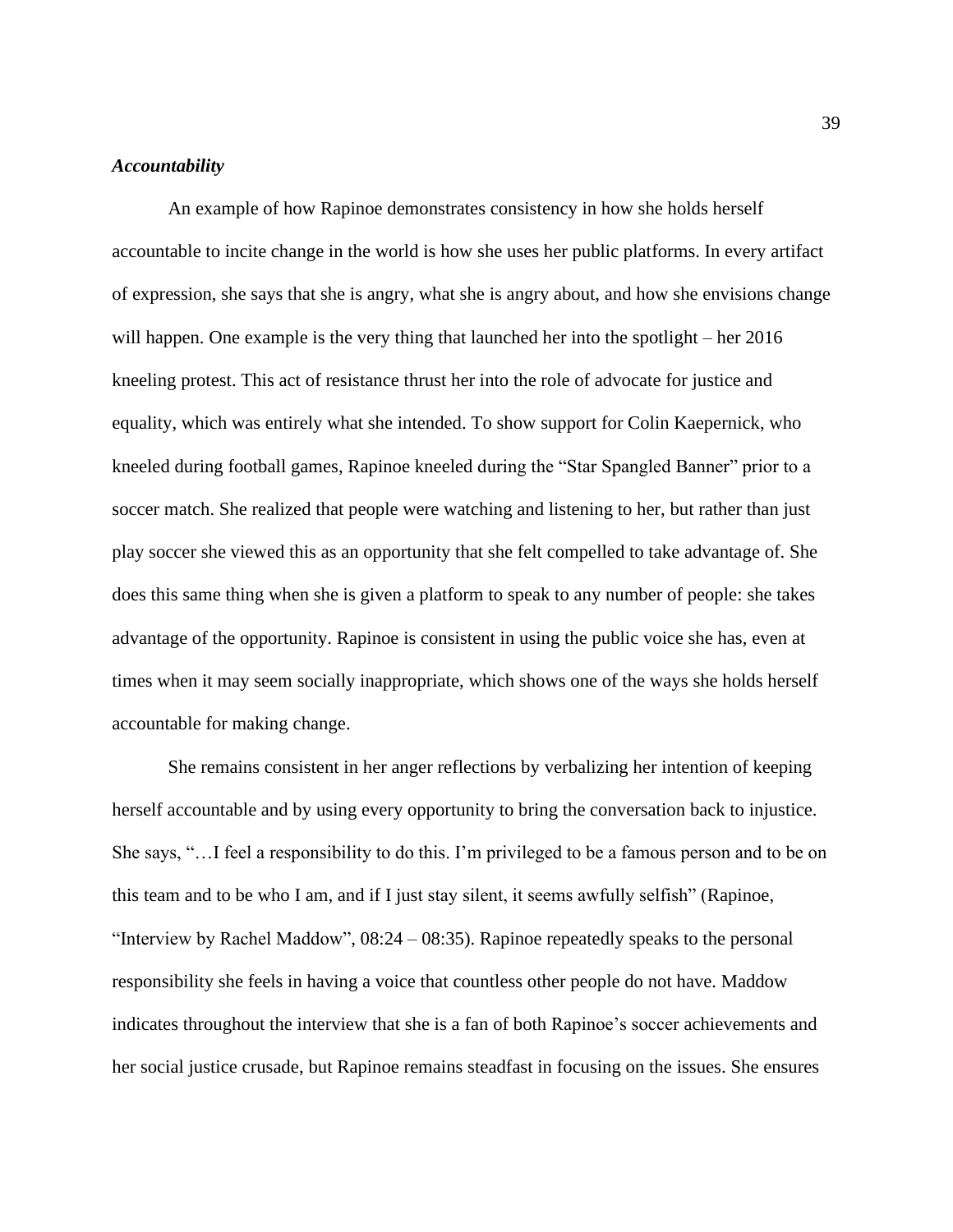that in all her public reflections she names her fight for justice and her personal responsibility in it. This move exudes consistency and makes her a potentially trustworthy and credible public ally.

#### *Self-Education*

A second way that Rapinoe stays consistent with her anger is by displaying selfeducation, particularly in how she uses current concrete examples of people who are contributing to social change. In her FIFA "Best Female Player of the Year" speech she says:

…Raheem Sterling and [Kalidou] Koulibaly, they're [sic] incredible performances on the field, but the way that they've taken on the disgusting racism that they have to face [not only] this year, but probably for their whole lives. The young Iranian woman who eventually set herself on fire because she wasn't able to go to the game. The one out MLS player, Mr. [Colin] Martin… (qtd. in Yang, par. 5).

Showing that she is aware of the injustices and movements that happen in real time illustrate her dedication to learning about important issues. She has repeatedly stated that racism, sexism, and homophobia are among the discriminations she advocates against. By pointing out specific instances of current events that feature these injustices in this expression of anger, she provides evidence that backs up the reasons for her anger.

One way that Rapinoe shows she is consistently educating herself on the issues is an interview with CNBC. She is asked about why she thinks many male athletes are not public allies for social justice. As she talks about one of the most famous male soccer players in the world and how she wishes he would speak out about racism and sexism, she says, "If you're a female athlete, you're in the fight…Whereas male athletes have a completely different situation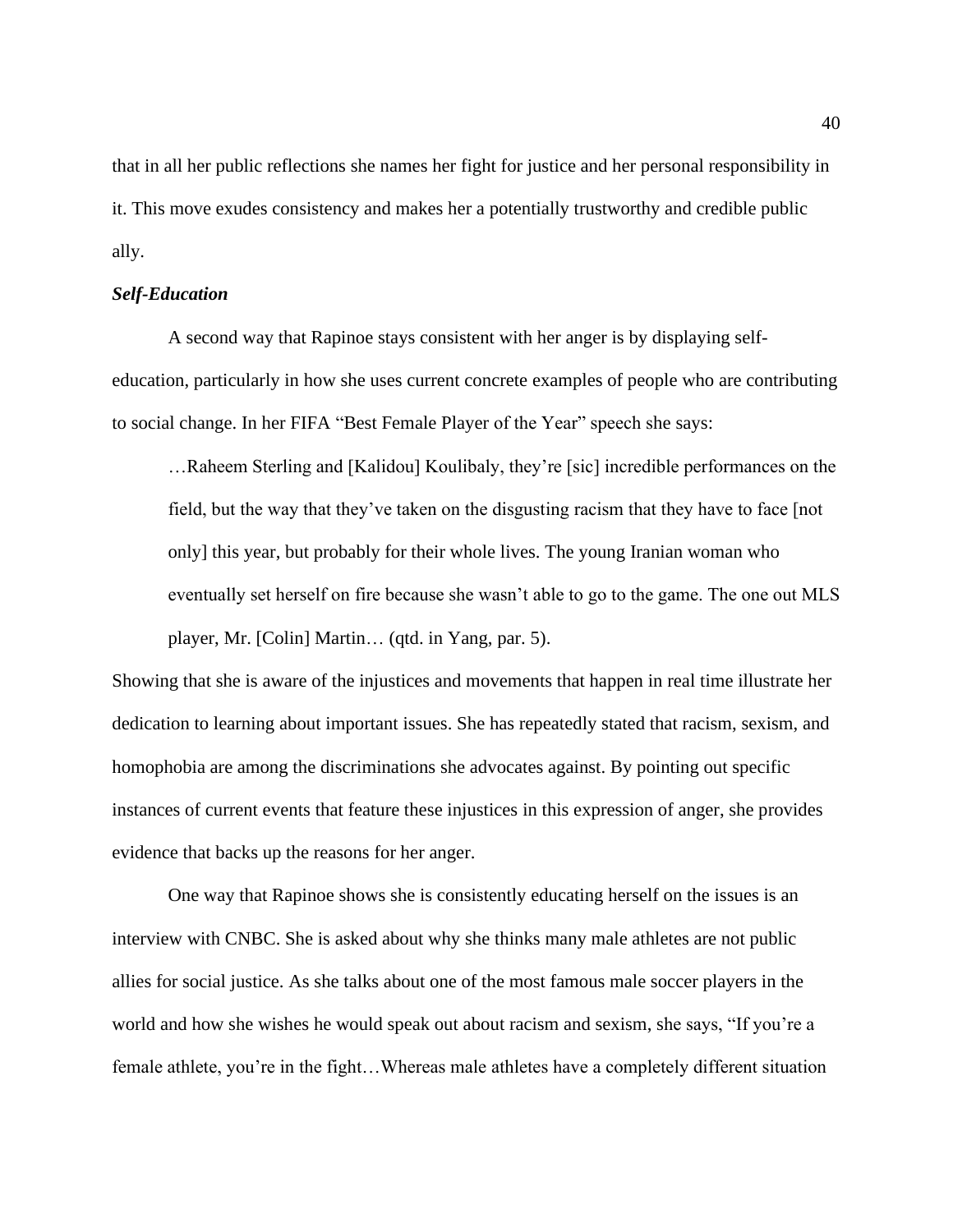and perspective…Cristiano [Ronaldo] does a lot of charity work, I'll absolutely give him that, but…one tweet, one show of support, can mean so much. It sets the tone for everybody else" (qtd. in Hess, pars. 8-9). Rapinoe places herself in the group of female athletes who fight because they are angry at gender discrimination and racism. She also illustrates knowledge about how change happens. She is aware that oppressed people are not the ones who can effectuate change but that people in positions of power, like Ronaldo, are the ones with voices that can potentially instigate social change. This statement is consistent with the example of expression because it highlights specific reasons that she is angry and a high level of knowledge about how movements of social justice occur.

#### *Language Consistency*

Finally, Rapinoe's message can be easy to understand because she exudes consistency in the language she uses when speaking in public whether she is expressing or reflecting anger. An example of this is what she says in the victory speech she gave in New York City shortly after her team made history by winning the World Cup. Just as she does with every opportunity that she has, she talks about being angry, why she is angry, and how she envisions change happening, even when she is in the mist of celebrating soccer's biggest victory. Rapinoe uses phrases like "We have to be better", "We've got to know that this is everybody's responsibility…", "This is my charge to everybody…" (Rapinoe, "US Women's World Cup", 04:40 – 04:55). These are nearly the same phrases she uses in the *New York Times* interview when she reflects on her anger, "My big…'message' right now…every person has a responsibility to be a participant in this society and make it a better place for everybody…" (Marchese, par. 3). Rapinoe uses nearly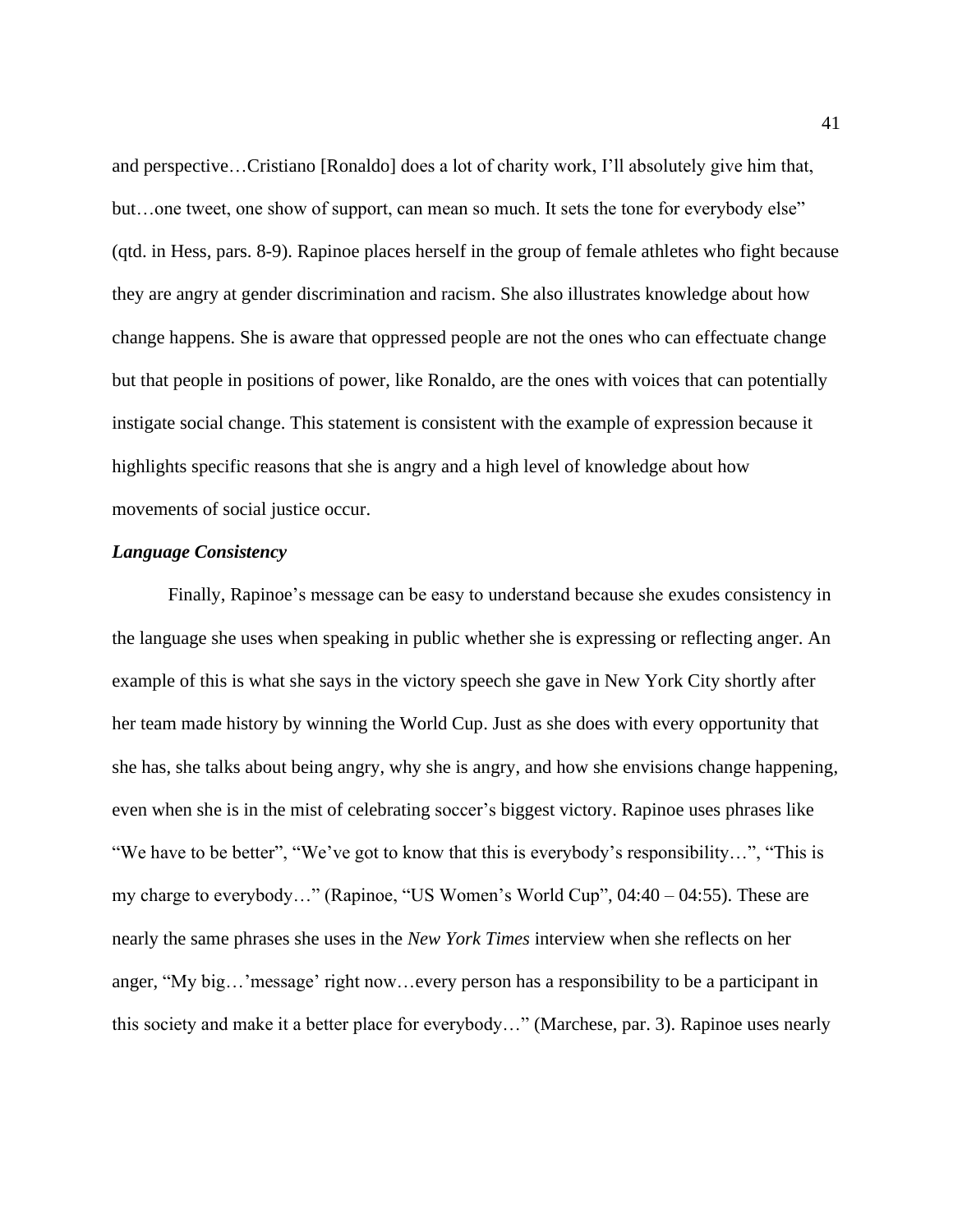the same words to convey almost every message which illustrates credibility and consistency without confusion.

Rapinoe represents different ways for women to experience our own anger aside from the constructed conditions we are subjected to. She shows us that we can use assertive expression of anger so that we can work toward a resolution to the issues that cause us to be angry. This differs vastly from the current conditions of anger diversion that render our anger illegitimate and unproductive. Rapinoe repeatedly states her purpose while staying on point no matter what the situation is or how someone tries to divert attention elsewhere. She has a bold style that uniquely couples composure and consistency which gets her noticed so that the substance of her messages can be illuminated in her expression of and reflections on anger. Her refusal to appear inconsistent by expressing anger one way and reflecting on it in another opens up possibilities for women to break down the stereotypical image that society places on us as crazy and not worthy of valuable contributions. Rapinoe also illustrates new ways for women to think about what connecting with other people can look like. In creating relationships, even with people she will never meet, she illustrates coalition building which helps us feel connected across movements for social change. Ultimately, society needs angry women because we are the catalyst for social revolution.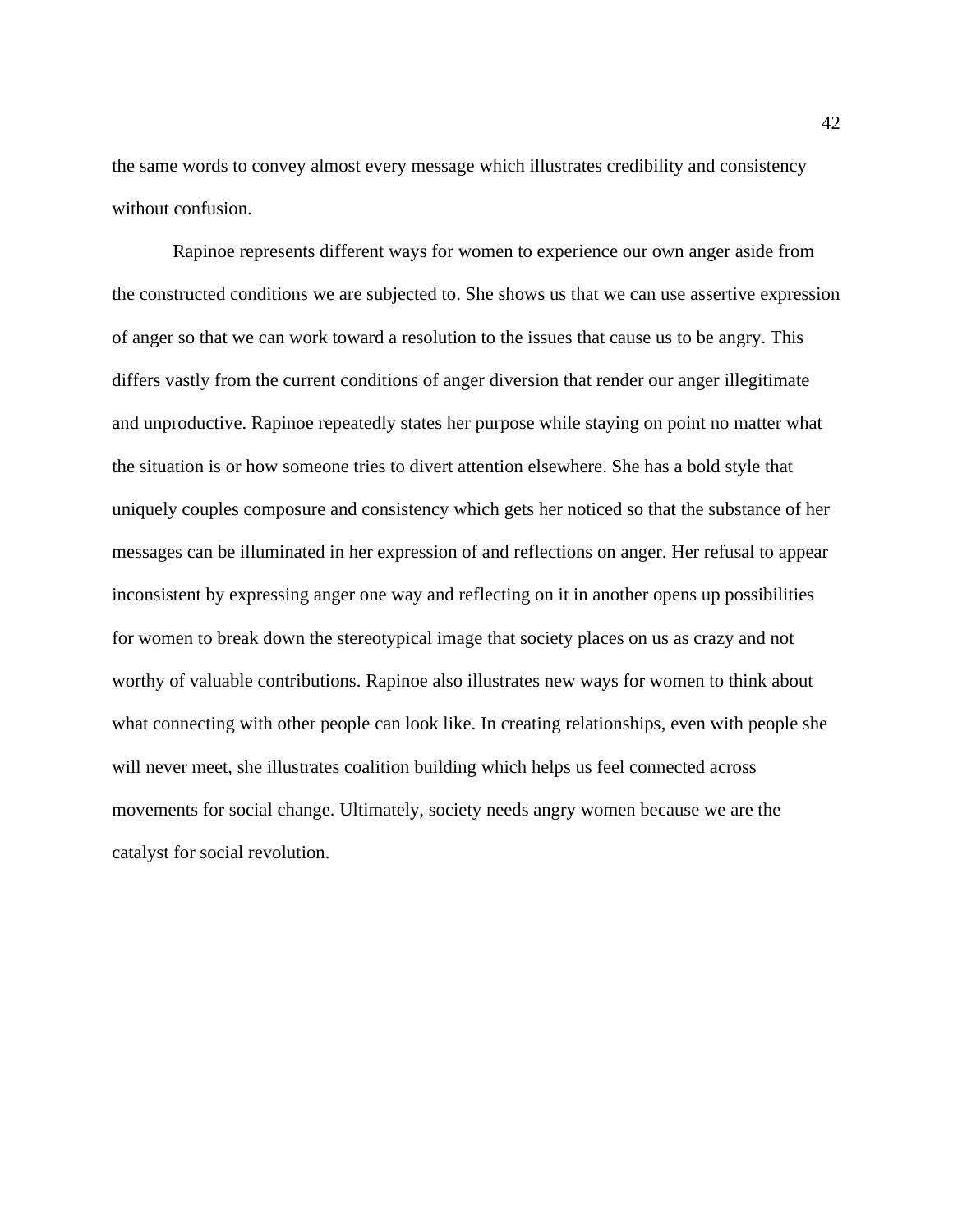#### **Chapter 3: Significant Findings**

#### **How the Rhetoric of Representation Influences American Culture**

In Chapter One, I introduced the problem of women's anger being socially conditioned in ways that serve to contain or dismiss it. I outlined Traister's argument about how our anger is managed in how we express and reflect on it and how it is represented by the media. I linked Traister's work to the research done by Chemaly, Orgad and Gill, Leonard et al., and Cox et al. who also offer portals into the social conditioning of women's anger. Each of these researchers assist us in understanding that women are expected to participate in anger management through constructed parameters, but also that women's anger is a necessary component in creating social change. Additionally, I introduced the United States Women's National Soccer Team to show that Megan Rapinoe is a fierce social justice advocate who has a public platform because of her status as a world class soccer player and that she uses that platform as a vehicle to address social injustice. Most importantly, I pose the question: Does Megan Rapinoe's use of anger conform to or resist the normative expectations of how women are taught to express and reflect upon our anger?

In Chapter Two I analyze Rapinoe's expression of and reflection on her anger using the framework of Traister and Cox et al.'s research on women's anger. I make the claims that Rapinoe uses her anger differently because she focuses on her purpose, she remains composed and conscientious, and she creates a connection with her audience by proving herself credible. A main point I discovered in this analysis is that Rapinoe resists the parameters for women's anger that creates a disconnect between how we say we are angry and later talk about it. In Chapter Three, I will begin to explore the significance of my analysis by examining the ways in which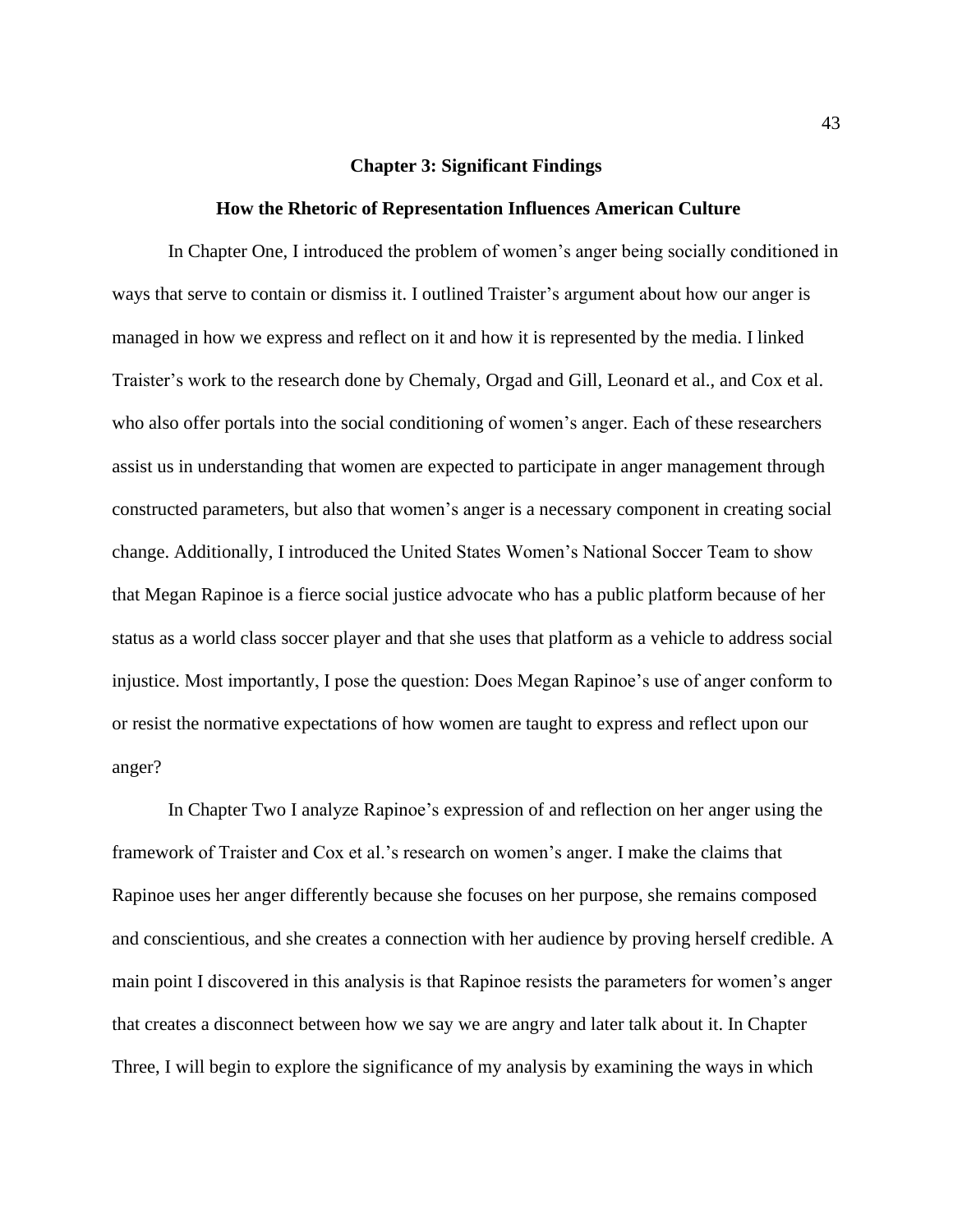Rapinoe's anger has been represented differently by supportive versus critical media and, finally, I will offer some conclusions as to why Rapinoe's rhetorical use of anger matters to our larger American culture.

#### **Artifacts of Representation**

As outlined in the previous chapters, the three components of the societal construction of women's anger are expressions, reflections, and representations. Representations are the ways that angry women are depicted in society; in the case of Rapinoe, these are articles written about her for websites or magazines. It is important to categorize and define the current constructs of representations so that the representations of Rapinoe's anger can be shown to either adhere to them or resist them. I have labeled the artifacts that resist current constructs as supportive and the ones that perpetuate current constructs as critical. As discussed in Chapter One, Traister suggests that representations of women's anger generally fall into five categories:

- maternal protectionism
- diversion (we are *really* angry about something else or not angry, but sad, afraid, etc.)
- personal danger (our anger is harmful to us)
- derogatory name calling
- simple erasure

These ways of representing women's anger serve to perpetuate normative gender expectations because they all work to contain it. As with all representations, we have no control over what is said about us, who experiences the representation, and how the audience acts based on the information they receive. In other words, in the arena of representations, Rapinoe does not have agency as she does in her expression and reflection on anger.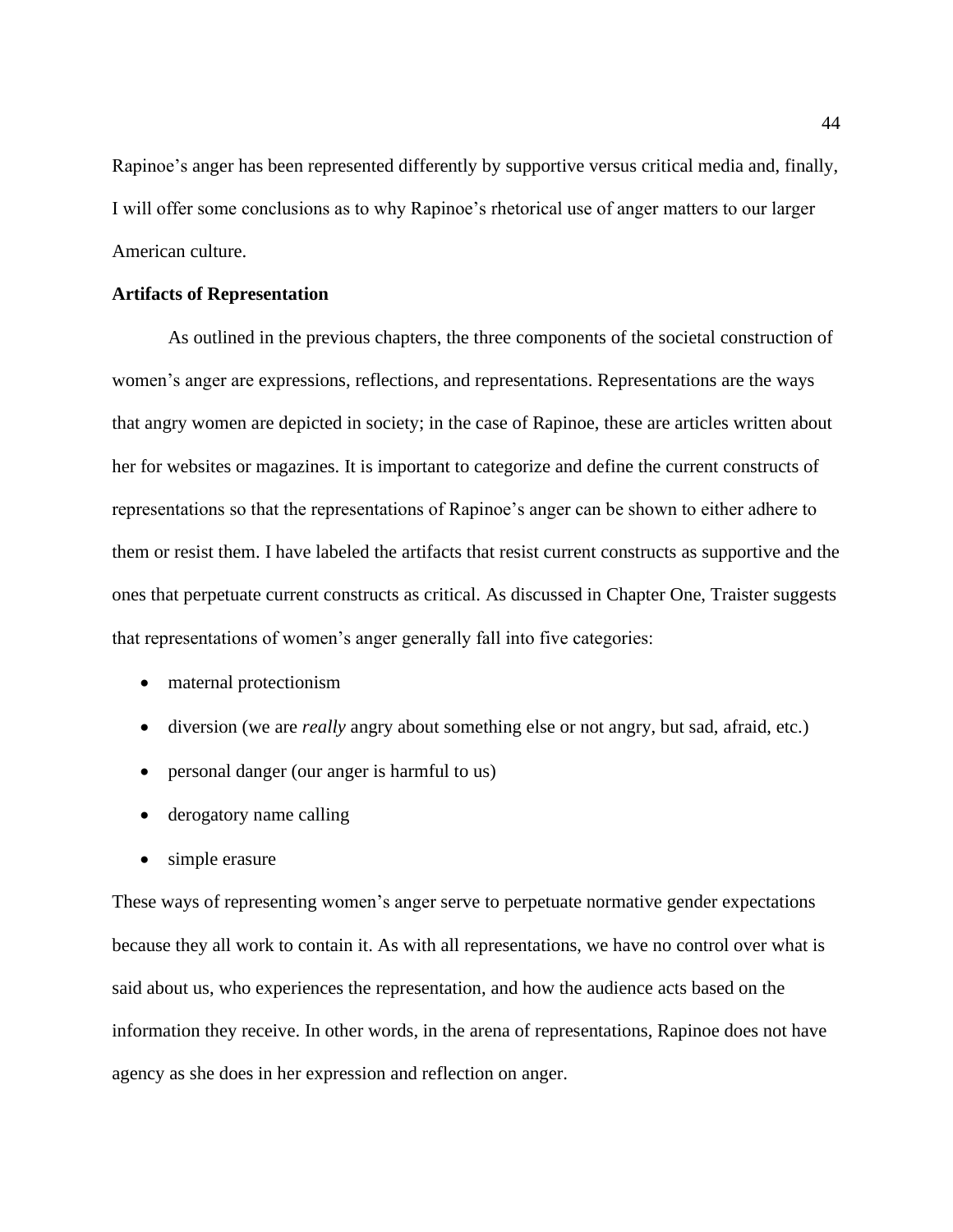#### *Critical Representations*

The critical artifacts have themes that help us understand how these representations of angry women work. These representations generally dismantle Rapinoe's intended purpose, rhetorical style, and credibility through two main themes: ridicule of her sexuality and ridicule of her character. First, these two themes work as a barrier and detract the audience from her purpose and message, making it much harder for them to understand what she is angry about. Second, rather than seeing her style as making a connection with the audience and increasing her credibility, it becomes something that actually disconnects the audience from her through ridicule. One example of this comes from *townhall.com* author Chris Stigall who begins his article by claiming his dismissal of her is not because of her sexuality:

Let's just tackle the obvious thing off the top, lest the comments section below fill with charges of perceived homophobia. It's 2019, ok? Can we move past talking about gays as though we're discussing Rock Hudson in Hollywood's golden age? We aren't picking up gossip magazines because 'Megan's courting dames not fellas! Extra! Extra!' Sorry, we've moved into a new era of debating reparations for black Americans who are descendants of slaves and researching politicians who are descendants of slave holders which is a level of insanity for which is [sic] there is no gay equivalent. Not to mention no meaningful size of the American population wants to jail you or kill you or shame you for being gay (Stigall, par. 2).

Although Stigall asserts that Rapinoe's sexuality is not the reason he discards her, his mere mention of it has the opposite effect. No matter his intended purpose for bringing up her sexuality, by bringing it up he makes it about that. The focus on her sexuality is a micro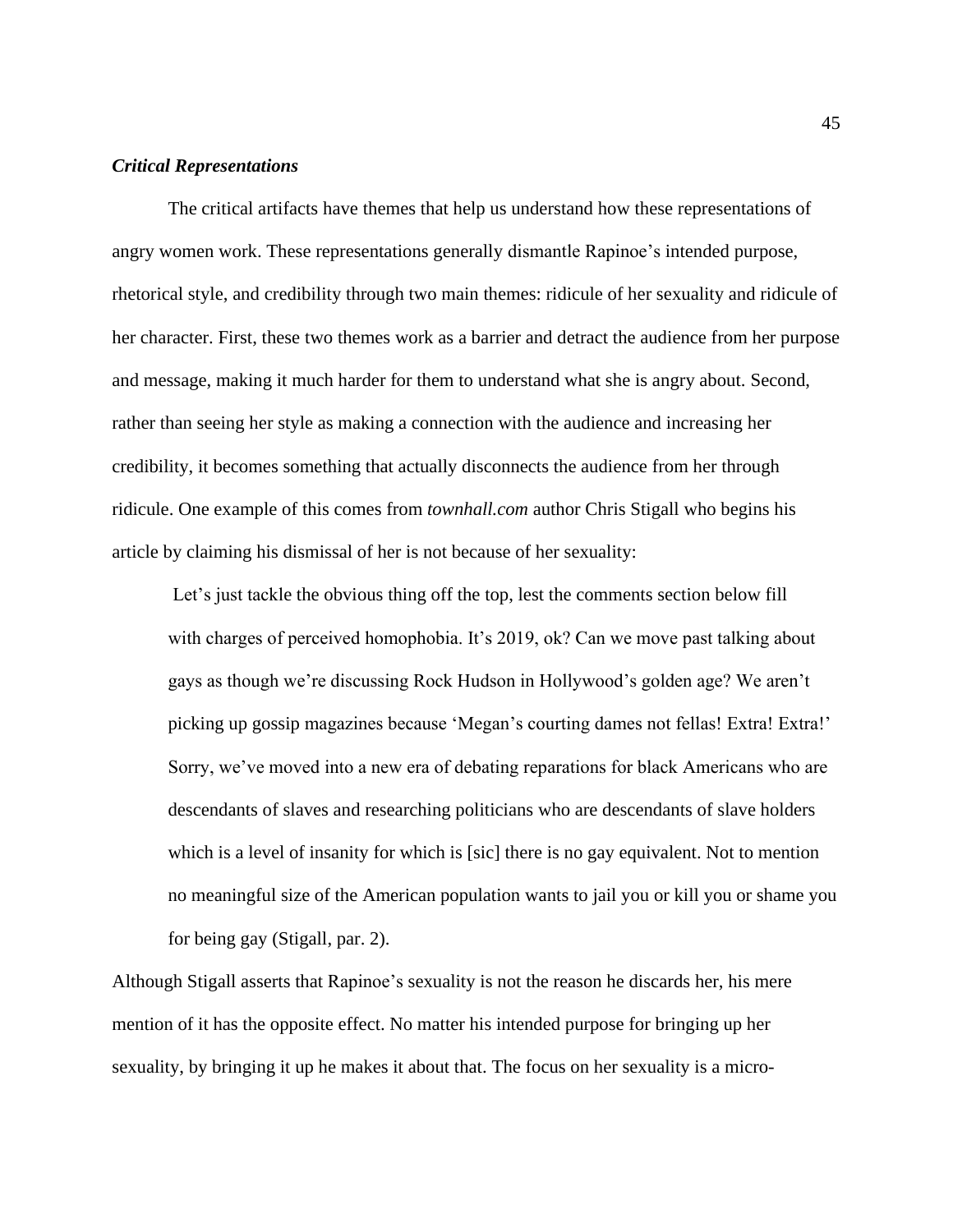aggression that is sarcastic and demeaning and not only belittles Rapinoe, but also Rock Hudson, gossip magazines, black Americans, and gays. From this example, we can also see how one negative stereotype feeds a chain of negative stereotypes, which again detracts from Rapinoe's message about social justice.

What happens when a representation takes on this demeaning tone and places the focus on Rapinoe's sexuality is that it perpetuates stereotypes about gay people. It invites the audience to form an image of an LGBTQ person in their mind and for some people this will be enough to disapprove of or to abnormalize the person and ignore the message. This tone gives the audience permission to think in this demeaning manner and to use it as they see fit. Placing the focus immediately on Rapinoe's sexuality diverts attention away from her message and feeds into existing stereotypes. Such diversion of the audience's attention is an effective way to ensure that Rapinoe's anger is not taken seriously nor are the injustices she is angry about. The novelty of Rapinoe's consistent message in both her expressions and reflections on anger as discussed in Chapter Two gets diminished.

The second broad theme in these artifacts is that each one engages in calling Rapinoe derogatory names and generally disrespecting her. An example of this comes from an article by Kyle Smith for *The New York Post* in which he describes Rapinoe as, "Arrogant, abrasive, sanctimonious, whiny, humorless, unpatriotic, self-important and immensely boring" while also disparaging her as "America's anti-sweetheart" (Smith, par. 1). By defining her in this manner, he eradicates her humanity by framing her as a second-class citizen who is undeserving of respect and maintains the stereotype of women as less-than. Representing Rapinoe in this way perpetuates the idea of women as nothing more than caricatures who are unworthy of certain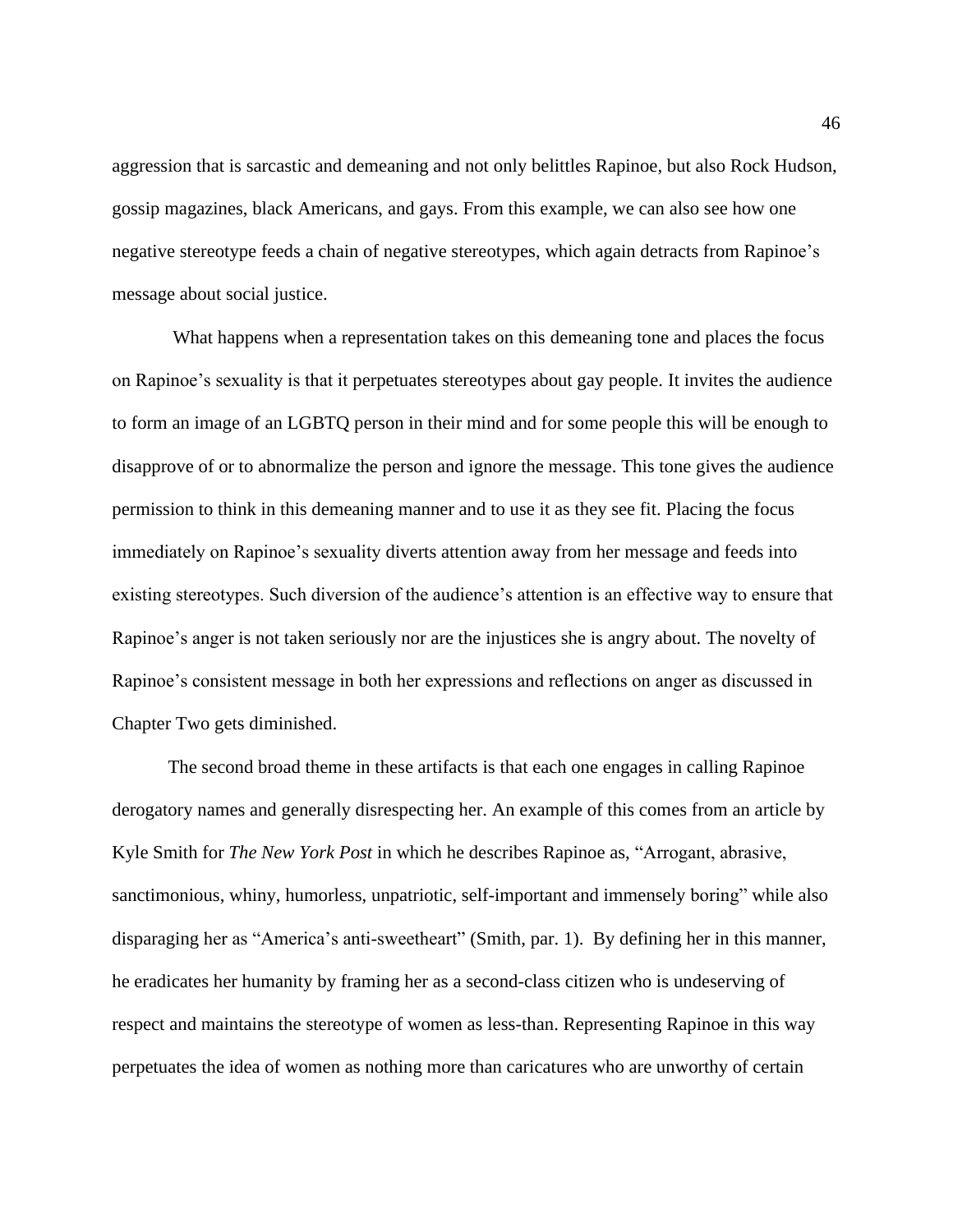feelings and need to be managed. This dehumanizing treatment of women can lead to women being insecure, to devaluing our impact on society, and to the normalization of violence against us.

In discussing Rapinoe's kneeling protest, Smith asserts that it "…means nothing more than, 'I am an angry leftist in need of attention.'" When he brings up her equal pay fight, he asserts that female athletes and female sports are "minor league" that deserve less than men. He also calls her crazy by saying she is fighting for "imaginary pay disparities" and that "…her grievances are all in her head…She's a fake victim" (Smith, pars. 7-10). This representation is essentially depicting Rapinoe as crazy and in doing so perpetuates the stereotype of the crazy and inconsistent woman which works against the ways she uses anger to deconstruct these stereotypes.

The audience already has an image of Rapinoe, the lesbian, in their mind because of the first couple of paragraphs when they read about the stereotypical crazy woman that this representation depicts. By placing Rapinoe in yet another stereotypical box, other typecasts of women can materialize in the reader's mind and are easier to maintain. In addition to gender discrimination, the audience could assume the stance of homophobia, age discrimination, racism, or any other stereotype. The ripple effect of discrimination and marginalization happens when people *only* see others through the lens of the stereotype. The groups who are marginalized become the caricature who is less than human, and this often begins with just one stereotype being perpetuated, like the conditioning of women's anger.

The critical representations do several things: reinforce dominant norms, dehumanize women, and perpetuate stereotypes. I have shown how Rapinoe reimagines the parameters of the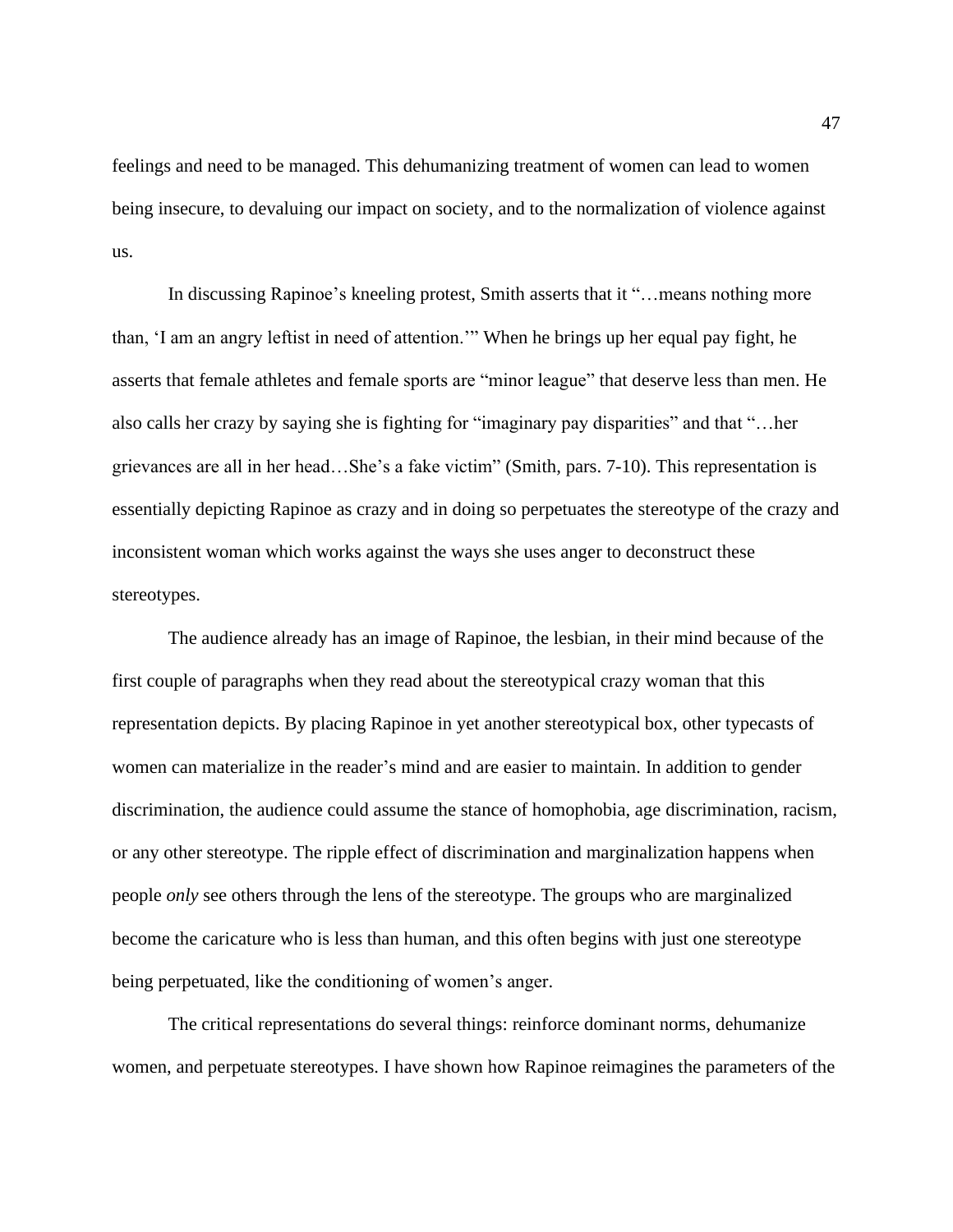social conditioning of women's anger by how she remains consistent in her expressions and reflections on anger, displays credibility through establishing a connection, and stays focused on her purpose. Each of the critical representations complicate these efforts because the ways Rapinoe is represented is entirely in the hands of the representations. Rapinoe can repeatedly talk about the same issues and present herself in the same manner, but she cannot control the representations of her words. This extends beyond just Rapinoe and anger; this often happens to women who attempt to expand boundaries of social conditioning. Even though we may have the intention of presenting ourselves as resisting norms, the ways that we are re-presented will sometimes still align within the power structure.

The second thing the critical representations do is dehumanize Rapinoe by discounting her anger. They shift the focus from her anger, her intention to remain on point, and her credibility and place it on her sexuality and on her as a person. Anger is a core human emotion and erasing it or containing it attempts to remove it from existence. In other words, when a representation removes our anger, it simultaneously dehumanizes us which diminishes our contributions to society, normalizes violence against us, and stifles our self-confidence. To contain or deny women our anger has dehumanizing effects.

Ultimately, when women's anger is contained in these inhumane manners, the constructs of racism, homophobia, sexism, and other stereotypes are all easier to maintain. Each of the critical artifacts exploit Rapinoe's use of anger and simultaneously creates a link for maintaining stereotypes of her as a female athlete, a lesbian, an advocate, and a white woman. Those who perpetuate social norms have power, so representing women who challenge the status quo in a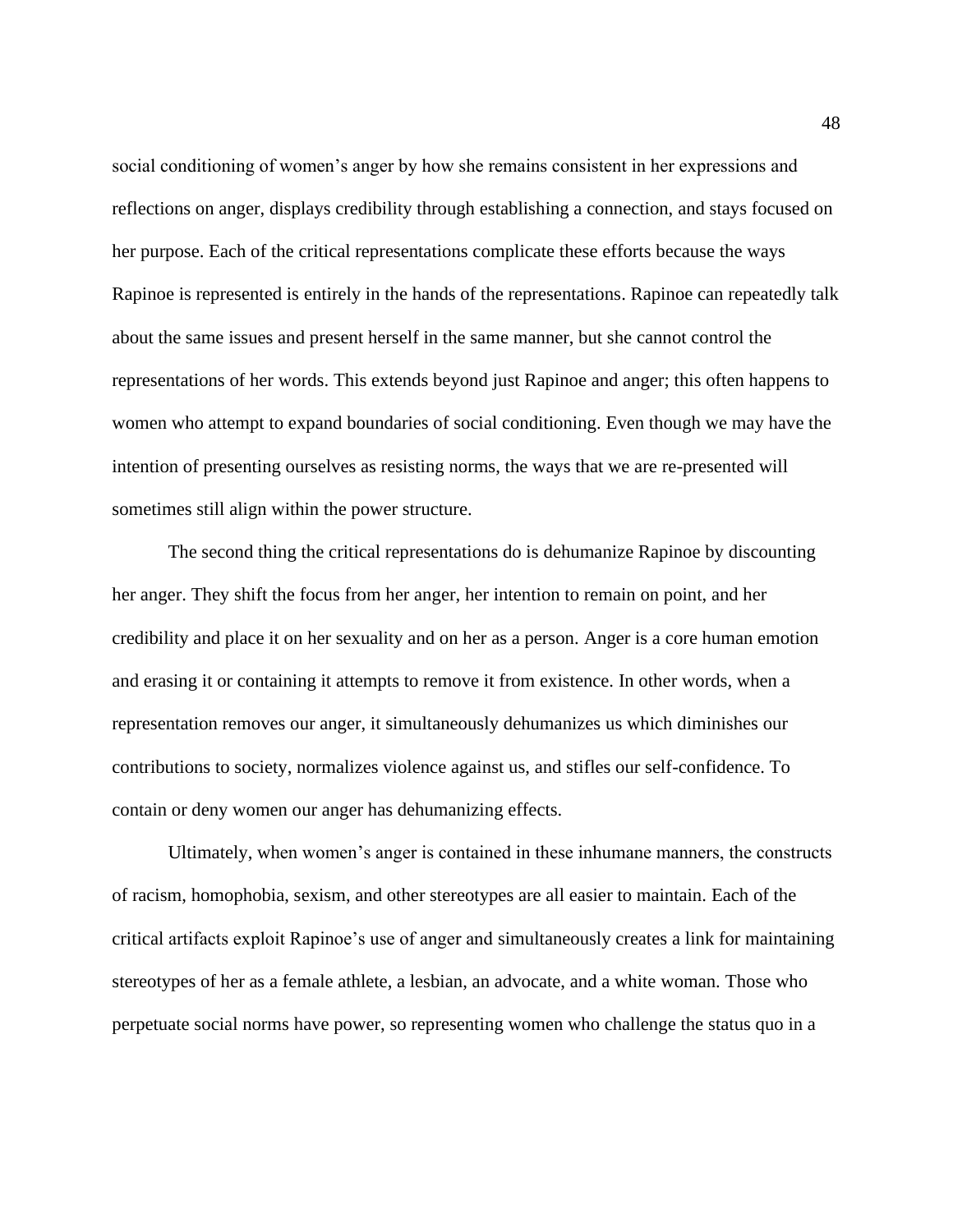negative light can lead to the audience believing other things about these women without even thinking about it.

An audience for critical media is more often than not exposed to Rapinoe as the crazy woman, the angry bitch, or the ungrateful lesbian which allows for stereotypes and injustices to persist. But it is possible that an audience member catches a glimpse of a different representation of Rapinoe or overhears a conversation in which someone sees her differently and questions the critical representation. This could spark a chain of events that lead one person to think or act differently. The hope for change lies with the audience.

#### *Supportive Representations*

There are three themes that emerge that support Rapinoe's consistency, credibility, and focus. The supportive representations do this by portraying her as logical, inspirational, and revolutionary, thus challenging dominant norms and empowering women as agents of change. An example of Rapinoe being represented as logical comes in an article in *USA Today*. The article acknowledges Rapinoe's public dispute with Trump as well as her success in the world of soccer and her engagement in advocating for marginalized groups:

Rapinoe is smart, thoughtful and principled, and she made the decision to kneel for the anthem in support of Colin Kaepernick because she was bothered by the very real problem of biased policing that has cost the lives of far too many people of color. When U.S. Soccer changed its rules to require athletes to stand… Rapinoe said she would no longer sing or place her hand on her heart…Rapinoe is well aware her acts of protest can be a flashpoint, and she doesn't much care. That's the point (Armour, par. 13).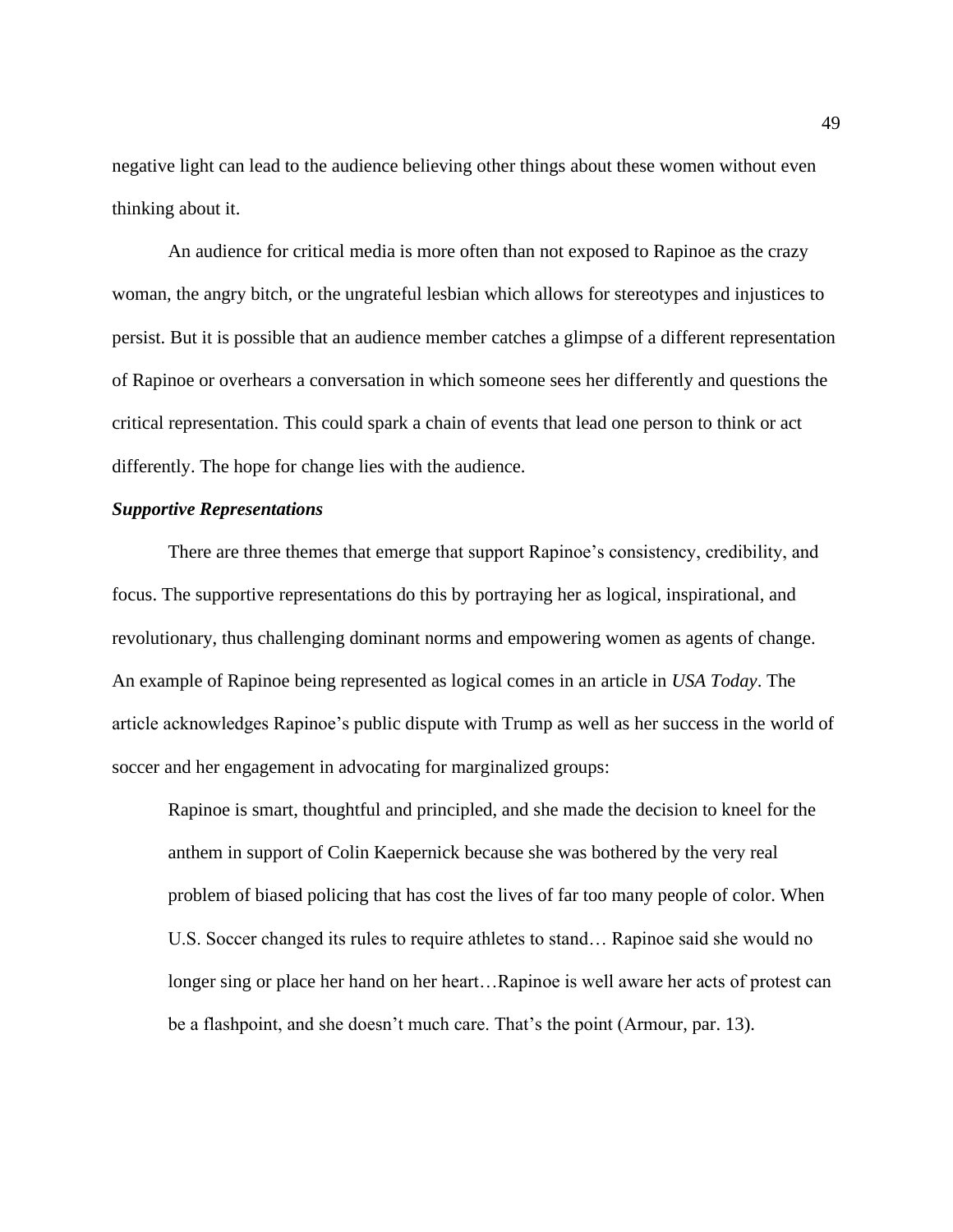The language in this article represents Rapinoe as an angry, but well-informed and intentional ally who logically understands the problems our society faces as well as what it will take to create change. The author acknowledges that Rapinoe understands the consequences she may personally face, but also that change is nearly impossible without someone experiencing consequences. This artifact also recognizes that Rapinoe faces barriers in her acts of resistance, such as the federation requiring her to stand during the anthem, but that she persists by finding another way to protest. The examples and tone of this article are supportive of Rapinoe's anger, her consistency, and her logical reasoning.

This representation contradicts the social norm of women's anger being exemplified as inconsistent and illogical. We can see from previous research on women's anger that it is typically represented in ways that work to contain it, which perpetuates the typified gender norms. However, by portraying Rapinoe's anger as an agent for change and positivity, this artifact invites people to think differently about women's anger and about us in general (we are humans who have something to offer society as change-agents). By representing women's anger as productive and logical, a door begins to open that allows the restricting stereotypes to be reimagined.

An example of Rapinoe being represented as inspirational comes from an article in the *LA Times* by Kevin Baxter. Baxter notes Rapinoe's advocacy in the areas of gay rights, equal pay, and female athlete equality. After setting the scene of the crowd chanting "equal pay" rather than "USA" after the USWNT won their second straight World Cup title, he says:

If Rapinoe didn't start the movement, she's certainly leading it. She was part of a federal lawsuit charging the U.S. Soccer Federation with gender-based discrimination. Not only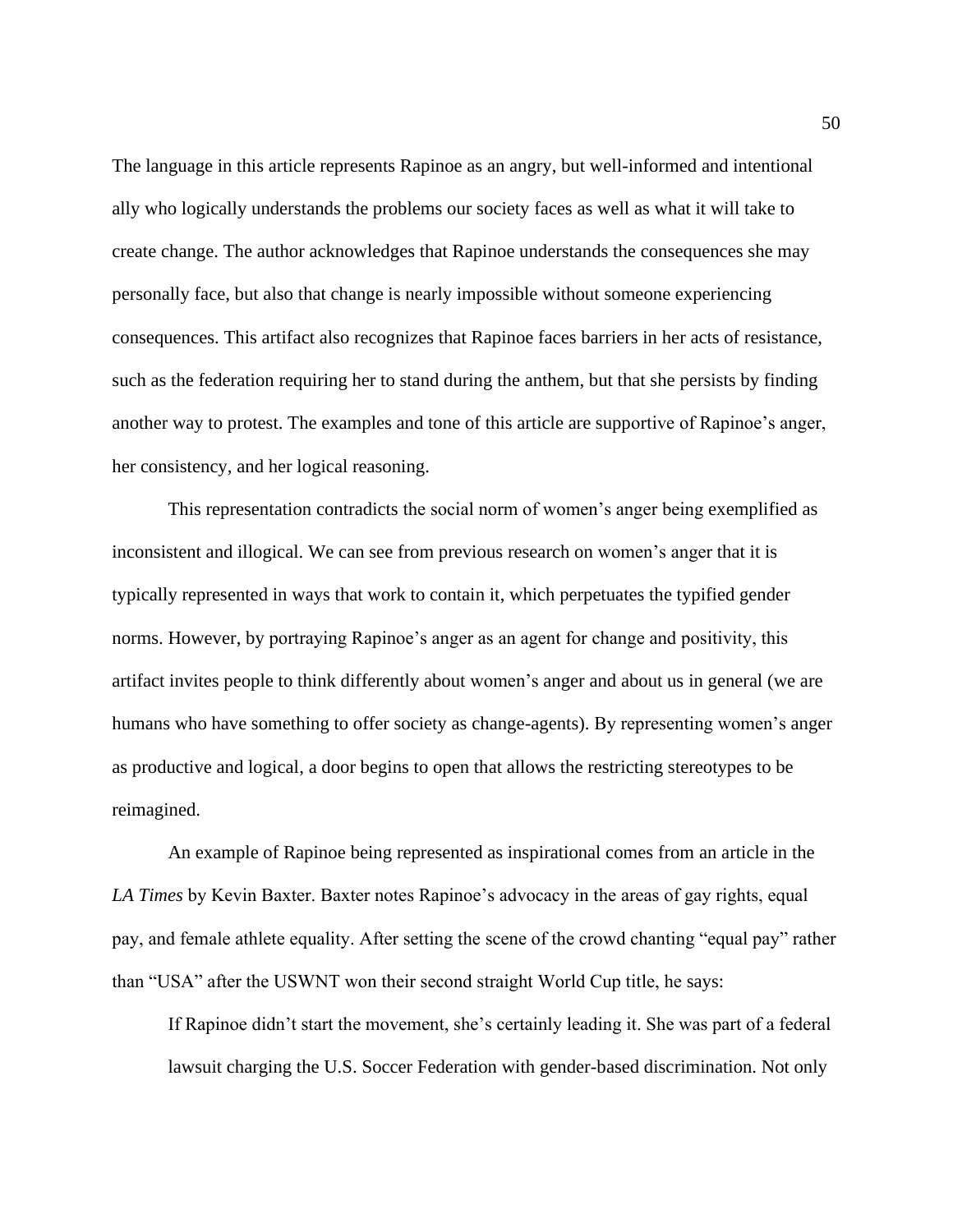has the rest of the world been watching, but now it's participating...Rapinoe arguably has become the most impassioned and forceful advocate… (par. 6-12).

This representation of Rapinoe illustrates how she drives other people into action by pointing out how she inspired crowds of soccer fans to reimagine the legacy of the "USA chant." This is about more than the chant, however, this massive crowd boldly supporting equality, shows that progress *is* possible. This author is portraying Rapinoe as inspirational which is a departure from what is expected in a representation of a woman who displays anger. Inspiration in American culture typically does not come from women and certainly not from angry women. What this representation is doing by displaying Rapinoe as motivating is highlighting the possibility of the redistribution of power in American culture.

Power and privilege in society lies in societal constructs, who controls them, and who benefits from them. To be represented as inspirational is to have a degree of power in society. Furthermore, those who are inspirations become role models - one person shares it with another and another and so on. To represent Rapinoe's anger as inspirational (rather than "a problem") is a shift in power. When the power begins to shift, even ever so slightly, the entire structure can potentially be reimagined. It takes representations like this to start the chain of redefining who is inspirational and who holds power.

The final example of supportive representation portrays Rapinoe as revolutionary and is featured in an article in *The Guardian.* The article represents Rapinoe as a pioneer in the way she celebrates victory and the way she complicates social norms by saying:

She is unapologetically gay, unapologetically political, and above all, unapologetically proud of herself and her teammates. Her habit of celebrating a goal with her chest out,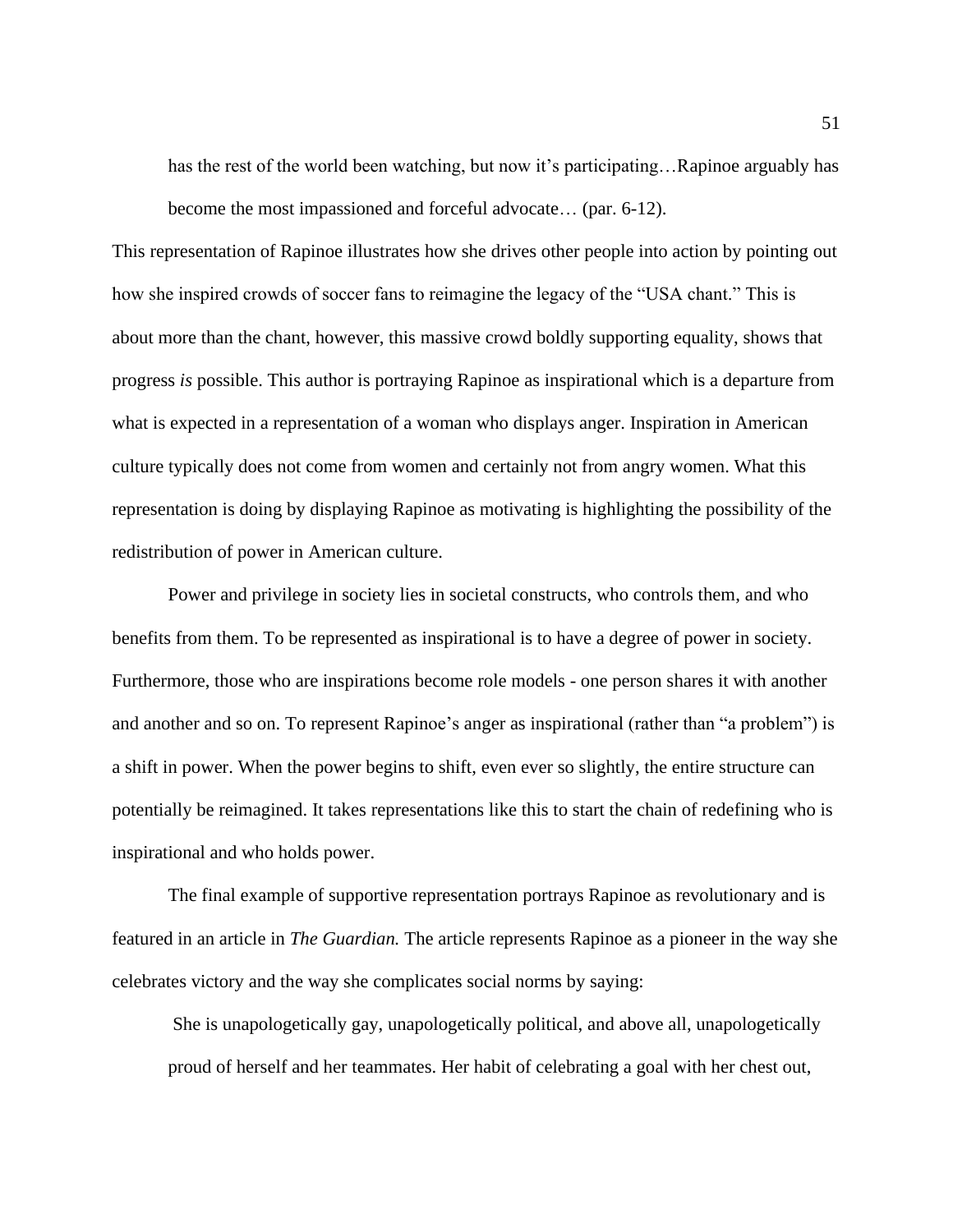arms thrown to the side to milk the crowd, is a standard piece of burlesque in men's football. When undertaken by Rapinoe, though, it made headlines. At last month's victory parade, she kissed the trophy and yelled: 'I deserve this!' and for a moment, conventions governing women's conduct in public seemed thrillingly, shockingly to change (Brockes, par. 3).

This author illustrates Rapinoe as a revolutionary force for potential change who is to be celebrated for her public display of self-confidence and self-worth. As Brockes notes, men have the freedom of demonstrating confidence, even when turned into cockiness, but women are expected to be demure and grateful. This artifact challenges the normative gender expectations that women behave modestly and instead celebrates her public display of confidence.

Social norms that tell us how to behave come from a multitude of places, but one of the primary sources and reinforcers of these norms is media. When the media represents someone in a way that differs from what the current societal constructs tells us about that person, the possibility of changes in social behavior occurs. Leonard et al. describe this phenomenon as "descriptive norms create injunctive norms" (108). This is a reversal of common thinking, instead of power working unidirectionally in the arena of normative expectations (social norms dictate behavior), Leonard et al., flip the script to argue that the challenge of normative expectations (injunctive norms) also has the power to influence and shape human behavior and create new norms. We can think about the social justice movements of women's suffrage, police brutality, anti-lynching, and abortion rights: somebody had to do something differently and get noticed for it for the re-creation of social norms to eventually occur. This phenomenon can be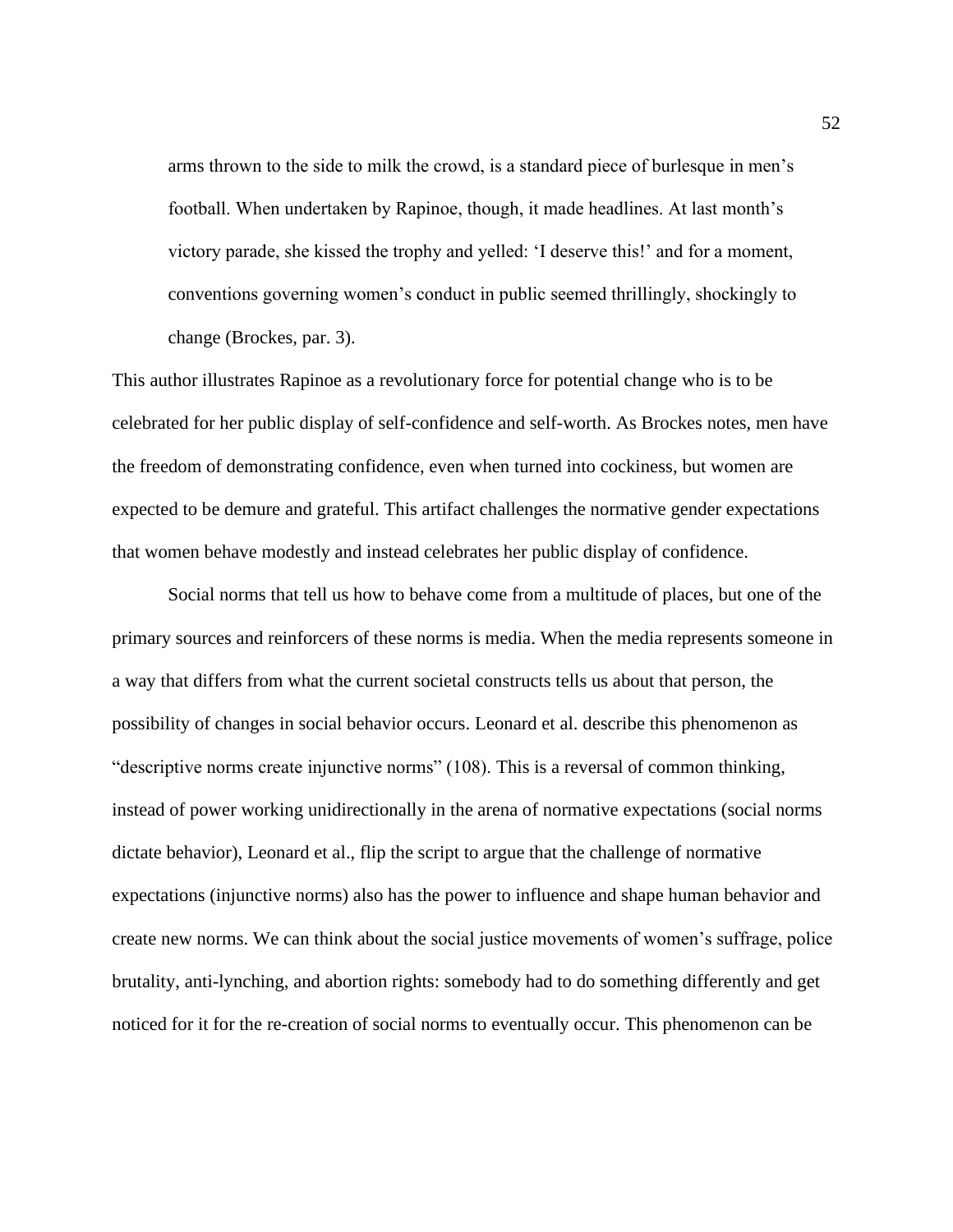applied to Rapinoe being represented as a "revolutionary" because she is behaving in ways that challenge the norms for women and anger, thus the normative boundaries can begin to expand.

Even though the inability to control representations of our anger remains, they still matter because they do something for social norms. Representations either help to perpetuate or reimagine norms and it is nearly impossible to gauge when either of these things might affect society. We can see how social norms might expand in how the supportive representations reimagine the portrayal of women and the how the critical ones perpetuate the current norms of portrayal. The supportive representations work to potentially redefine women as logical, inspirational, and revolutionary while the critical ones work to contain what women are currently meant to be.

#### **Why Rapinoe, Representations, and Rhetoric Matter to American Culture**

This thesis confirms previous research about how the ways women's expression and reflection on anger is represented by the media. The basic message: women's anger is unacceptable. We learn how to act based on this message and when we see someone doing something different, we notice. I noticed Rapinoe, not because I am a sports fan or even necessarily an advocate for resistance, but because she is doing something different. She states her anger while remaining on point, she remains composed and conscientious, and she creates a connection through credibility. I had not heard a woman be so bold and outspoken, yet so enlightening and well-spoken. Once I noticed her, I noticed that she may be giving women a new way to think about the parameters of socially constructed anger. More importantly, once I completed this analysis, I discovered that because of what she is getting noticed for, the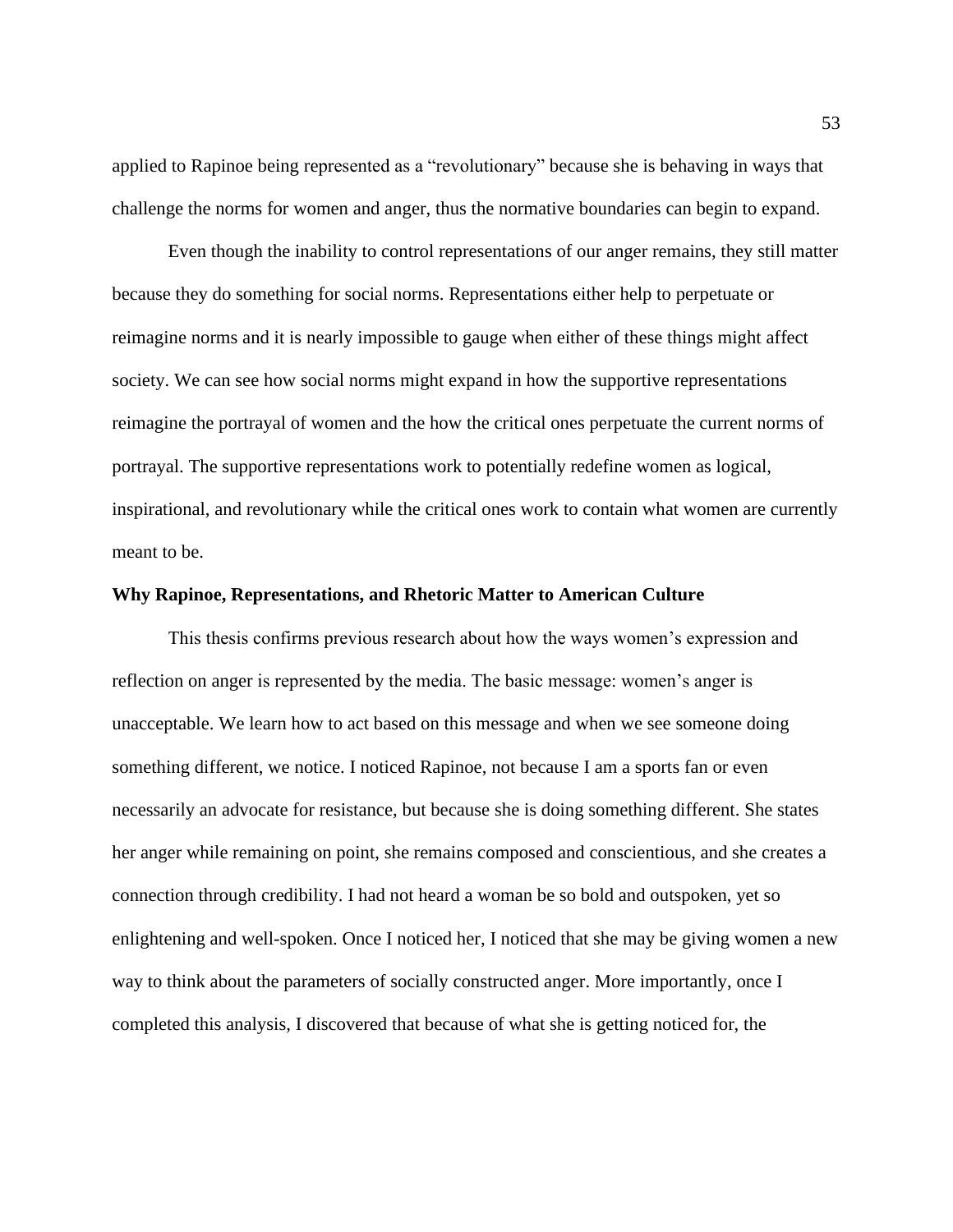possibilities for the deconstruction of other stereotypes exists, the redistribution of power exists, and the possibility of positive social change exists.

If Rapinoe can be a model for how to change the gendered norms about women and anger, it is possible that she is also setting the bar for how to break out of additional parameters. Women face many oppressive norms such as being held responsible for household tasks and child rearing, being limited in the jobs we hold, in being told what our surname should be in the event we marry, in being called othering terms like "you guys", in how we are expected to dress, in that women's sports are "minor league," that we are less intelligent, competent, or hardworking than a man. To move toward equality, women can look to people like Rapinoe, who shows us how to do anger differently, and apply her moves to our anger or any of the other constructed norms. Women often unconsciously accept less-than treatment because of the norms we are subjected to in natural experiences like our anger, but being able to see that we have options in this one construct, can show us there are possibilities for ways to expand other social constructs too.

Societal power lies within the constructed norms and those who perpetuate them, but when we can see possibilities that expand the social constructs of anger – the power may begin to shift. Women can begin to see possibilities in having control over our own anger which moves toward regaining the power that the stereotype takes from us. It is possible that the deconstruction of this one construct can affect other stereotypical constructs. Women may begin to look at the roles we are conditioned into as caregivers or what careers we are steered into and dare to do something different. This could potentially reimagine power constructs which may lead to a more equal society. Women could have better access to wealth, education, politics, and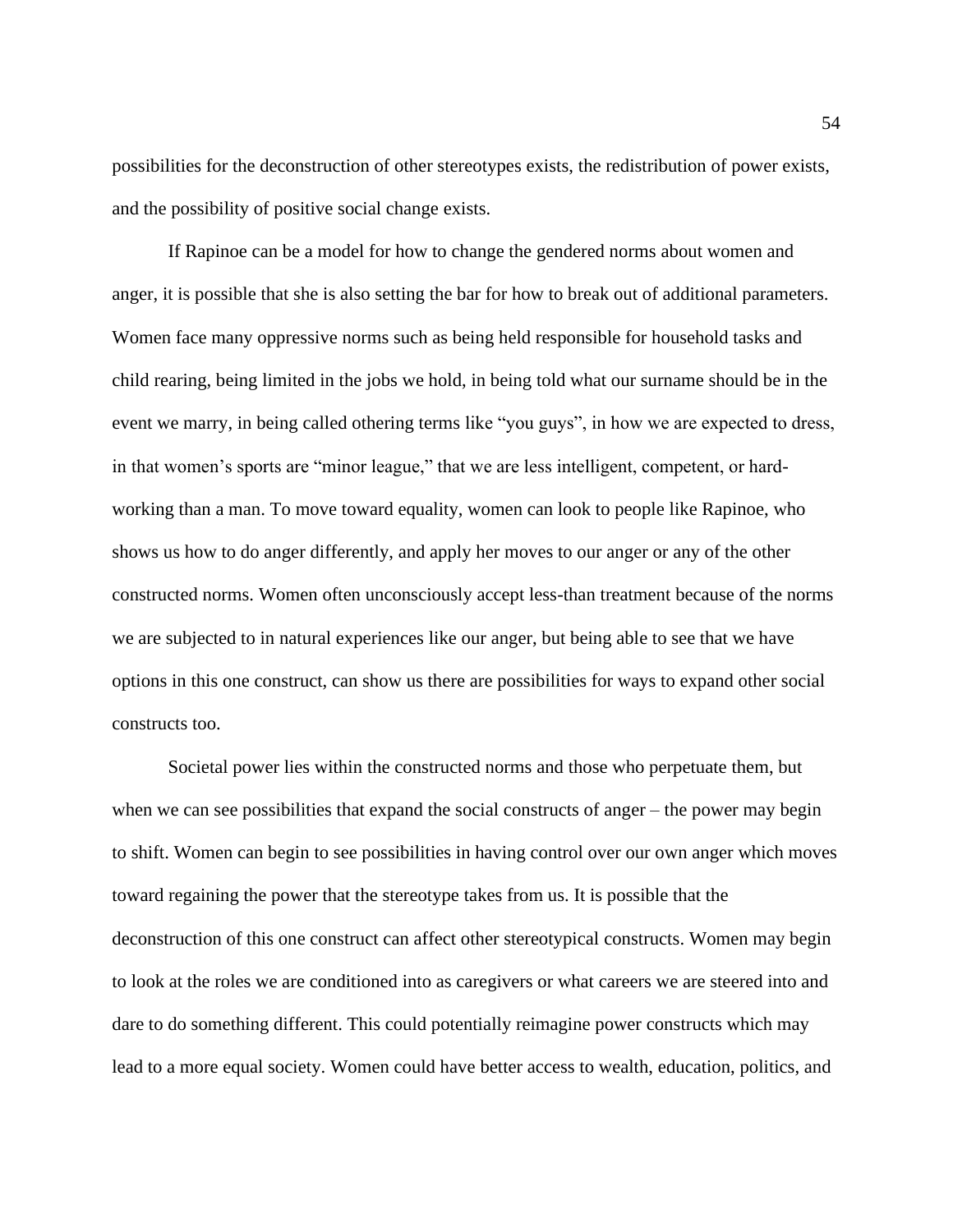resources by resisting the power constructs that are currently in place. The power is in the construct and if we can take control of the construct, we can perhaps redistribute where the power lies.

Examining the social constructs and rhetoric surrounding women and anger matters: it matters because an analysis can illuminate the gender inequality of women's anger management and can give us agency in accepting or rejecting the messages this conditioning sends. It matters because when society frames women as inferior, we lose our humanity and the full potential of the impact we can have on our own lives and how we can impact society. It matters because having agency in the impact we individually have, moves us toward a redistribution of power that can lead to women having access to wealth, education, politics, and resources. It matters because angry women are the backbone of important social change; we are currently on the brink of another revolution, but because our anger is oppressed the process is stagnant or gradual.

Because of this analysis, my rhetorical awareness of these issues is enhanced, and I am able to pass along logical and well-rounded information to others. I can talk to colleagues and friends about Rapinoe, the work she is doing, and how it affects me. I can talk to my family members, who once told me Rapinoe is "obnoxious," about what I found in this research and potentially impact their ways of thinking about her and about women's anger. In doing any of these things, I may impact one person who also passes information on to someone else. Most importantly, I can teach my two young sons about the value of thinking critically. We can discuss being rhetorically aware of the representations they experience throughout their lives and how they impact thinking and behavior. I can model for them how to talk to others about our own values and beliefs with integrity and that when we experience something that is different,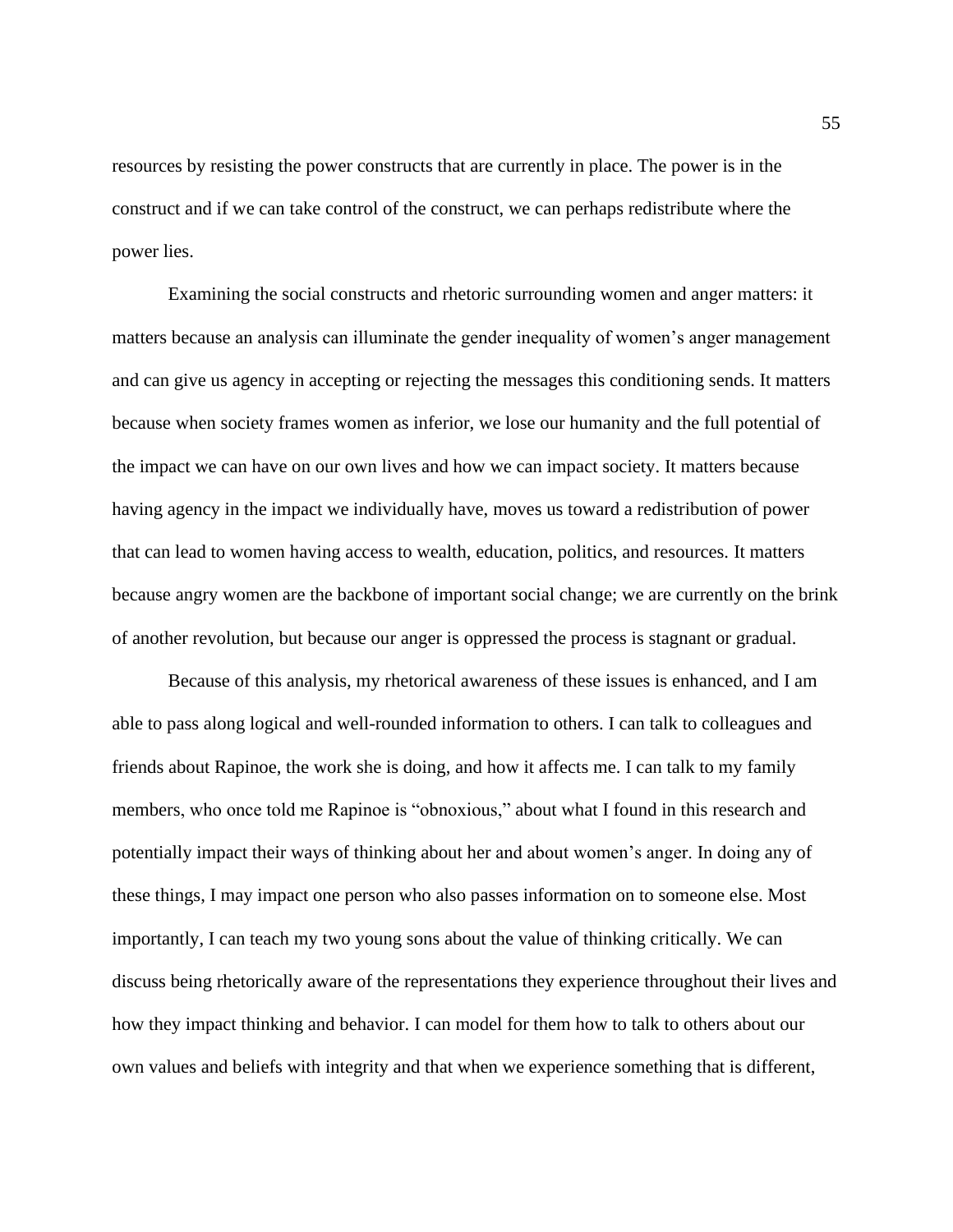maybe we can educate ourselves on what the difference is and why. Maybe we can look at people who are different from us and think about what their lived experience might be like. Maybe instead of noticing someone doing something different in passing, we can actively seek people out who are purposefully asking for change. Maybe the possibility of supporting people outside of our ingroup rather than degrading them or ignoring them can become reality. Rhetorical awareness is much larger than what it seems on the surface because it opens possibilities. It is not just about this particular topic (women's anger and the ways in which we are confined by gender norms), but it extends to how *all stereotypes* are perpetuated through language. With rhetorical awareness we can be much more conscious in how language is acting upon us and with this awareness we have choices both as listeners/readers and as speakers/writers in whether or not we want to perpetuate negative stereotypes. In other words, with rhetorical awareness we have a much greater agency in rhetorical situations.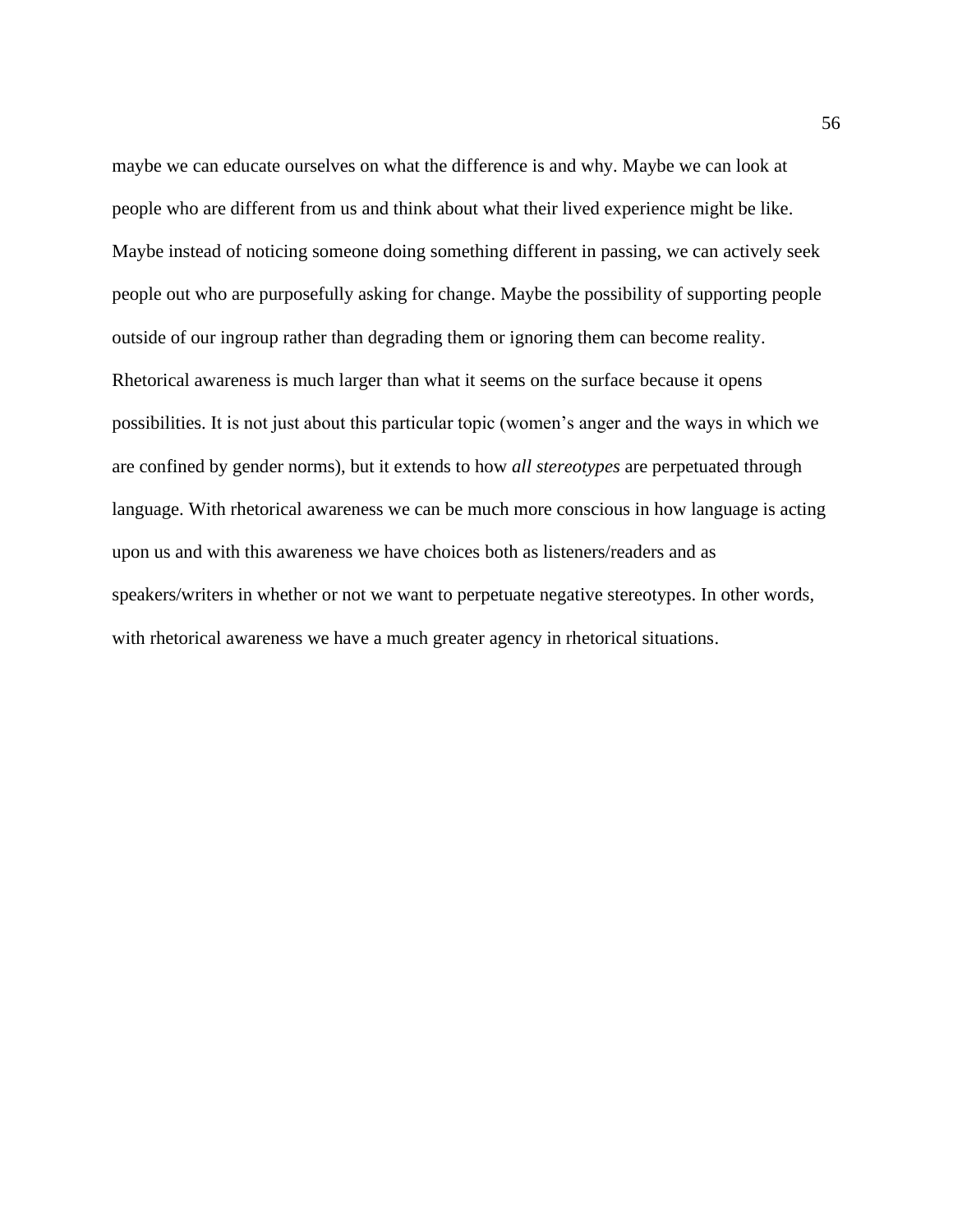#### **Works Cited**

- Baxter, Kevin. "Megan Rapinoe took Center Stage and Owned it at Women's World Cup." *latimes.com*, edited by Angel Rodriguez, Los Angeles Times, 7 July 2019. [https://www.latimes.com/sports/soccer/la-sp-usa-netherlands-world-cup-sidebar-](https://www.latimes.com/sports/soccer/la-sp-usa-netherlands-world-cup-sidebar-%0920190707-story.html)[20190707-story.html.](https://www.latimes.com/sports/soccer/la-sp-usa-netherlands-world-cup-sidebar-%0920190707-story.html) Accessed 23 Nov. 2019.
- Blakemore, Erin. "How the Black Power Protest at the 1968 Olympics Killed Careers." *History.com*, A & E Television Network, 19 Oct. 2019. [https://www.history.com/news/1968-mexico-city-olympics-black-power-protest](https://www.history.com/news/1968-mexico-city-olympics-black-power-protest-backlash)[backlash.](https://www.history.com/news/1968-mexico-city-olympics-black-power-protest-backlash) Accessed 5 Oct. 2019.
- Brockes, Emma. "Megan Rapinoe: 'We're Everything Trump Loves Except that we're Powerful Women'" *theguardian.com*, edited by Katharine Viner, Guardian News & Media Limited, 17 Aug. 2019.

[https://www.theguardian.com/football/2019/aug/17/megan-rapinoe-everything-trump](https://www.theguardian.com/football/2019/aug/17/megan-rapinoe-everything-trump-%09loves-except-we-are-powerful-women)[loves-except-we-are-powerful-women.](https://www.theguardian.com/football/2019/aug/17/megan-rapinoe-everything-trump-%09loves-except-we-are-powerful-women) Accessed 29 Oct. 2019.

Chemaly, Soraya L. *Rage Becomes Her: The Power of Women's Anger*. 2018. Print.

Clarke, Liz. "In Her Anger, in Defeat, Serena Williams Starts an Overdue Conversation." *washingtonpost.com*, edited by Marty Baron, The Washington Post, 9 Sept. 2018, [www.washingtonpost.com/sports/tennis/in-her-anger-in-defeat-serena](http://www.washingtonpost.com/sports/tennis/in-her-anger-in-defeat-serena-)williams-starts-an-overdue-conversation/2018/09/09/9d9125ea-b468-11e8-94eb-3bd52dfe917b\_story.html. Accessed 1 Feb. 2020.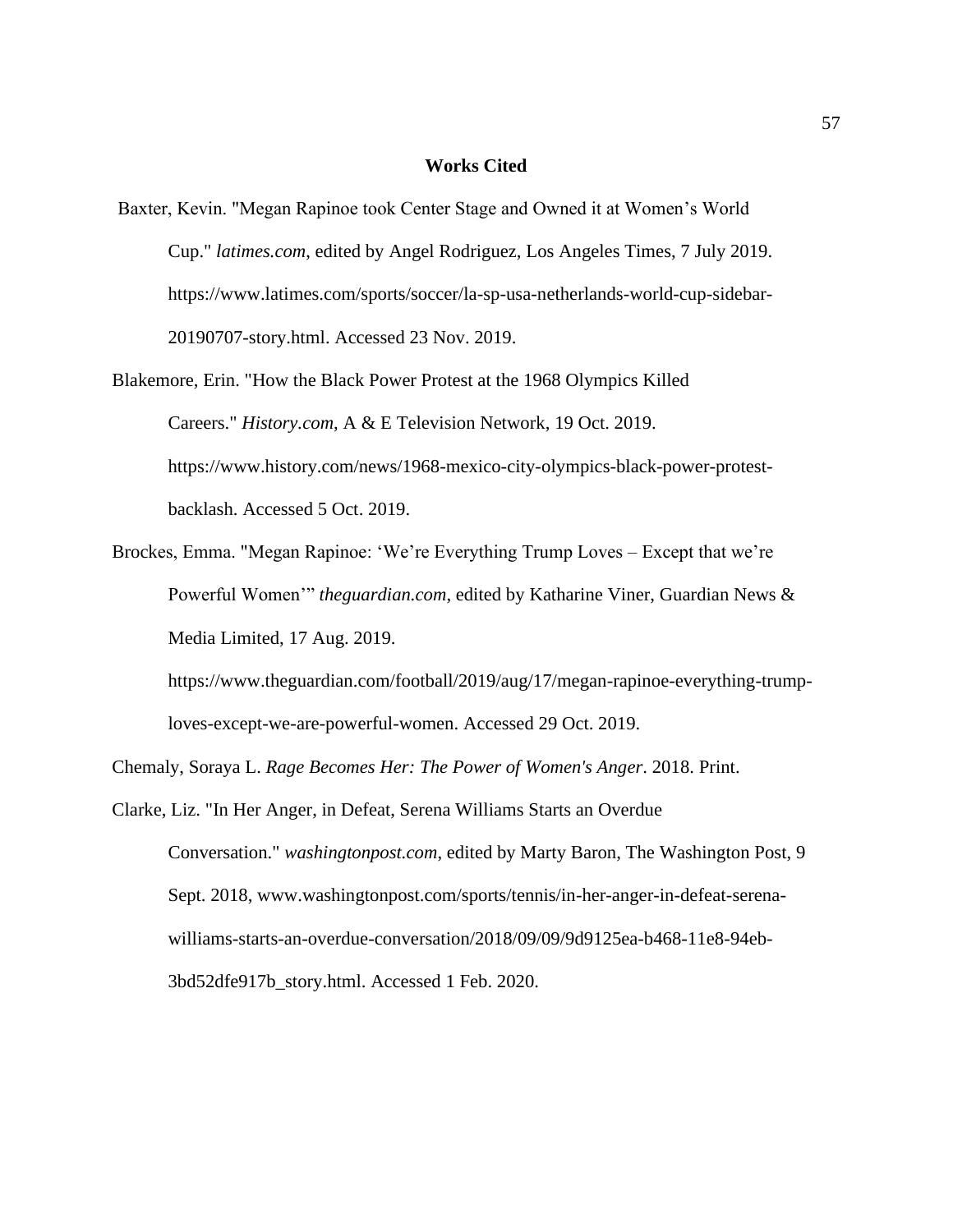- Cox, Deborah L., et al. "Who Me, Angry? Patterns of Anger Diversion in Women." *Health Care for Women International*, vol. 25, no. 9, 2004, pp. 872-93, doi:10.1080/07399330490493412. Accessed 2 Jan. 2020.
- Deace, Steve. "Megan Rapinoe's Antics Spell out Exactly the Type of Civil War we are Up Against." *theblaze.com*, edited by Leon Wolf, Blaze Media LLC, 12 July 2019, [www.theblaze.com/op-ed/megan-rapinoes-antics-spell-out-exactly-the-type-of-civil-war](http://www.theblaze.com/op-ed/megan-rapinoes-antics-spell-out-exactly-the-type-of-civil-war-)we-are-up-against. Accessed 4 Dec. 2019.

Hays, Graham. "USWNT lawsuit: What we know and what it means going forward." *espn.com*, ESPN Enterprises, 8 Mar. 2019, [www.espn.com/espnw/sports/story/\\_/id/26196105/uswnt-files-lawsuit-us-soccer](http://www.espn.com/espnw/sports/story/_/id/26196105/uswnt-files-lawsuit-us-soccer-)federation-means-women-world-cup. Accessed 16 Dec. 2019.

- Hess, Abigail. "21% of men say they're afraid to hire women after #MeToo. Megan Rapinoe isn't having it." *cnbc.com*, CNBC LLC, 11 Dec. 2019, [www.cnbc.com/2019/12/11/21percent-of-men-are-afraid-to-hire-women-megan-rapinoe](http://www.cnbc.com/2019/12/11/21percent-of-men-are-afraid-to-hire-women-megan-rapinoe-)isnt-having-it.html. Accessed 14 Dec. 2019.
- Leonard, Diana J., et al. ""We're Mad as Hell and We're Not Going to Take it Anymore": Anger Self-Stereotyping and Collective Action." *Group Processes and Intergroup Relations*, vol. 14, no. 1, 29 Apr. 2010, pp. 99-111, doi:10.1177/1368430210373779. Accessed 2 Jan. 2020.
- Marchese, David. "Megan Rapinoe is in Celebration Mode. And She's Got Some Things to Say*", The New York Times Magazine*, 26 July 2019,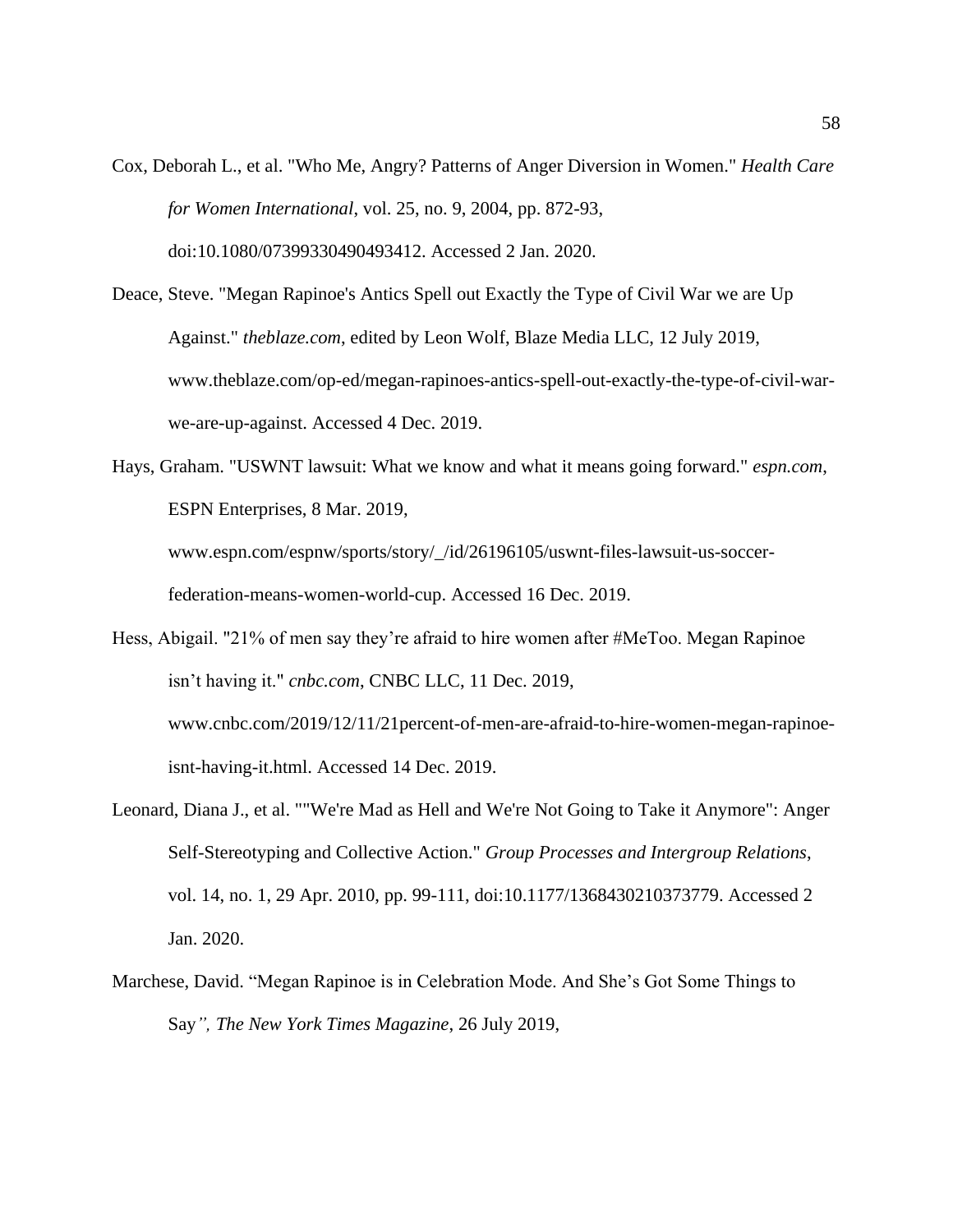[https://www.nytimes.com/interactive/2019/07/29/magazine/megan-rapinoe-sports](https://www.nytimes.com/interactive/2019/07/29/magazine/megan-rapinoe-sports-%09politics.html)[politics.html.](https://www.nytimes.com/interactive/2019/07/29/magazine/megan-rapinoe-sports-%09politics.html) Accessed 29 July 2019.

- "Megan Rapinoe Defends National Anthem Protest." Hosted by Sebastian Salazar, *CSN News*, NBC, 6 Sept. 2016., [www.nbcsports.com/washington/video/uswnt-star-megan-rapinoe](http://www.nbcsports.com/washington/video/uswnt-star-megan-rapinoe-)discusses-kneeling-during-national-anthem. Accessed 5 Oct. 2019.
- Mervosh, Sarah, and Christina Caron. "8 Times Women in Sports Fought for Equality." *nytimes.com*, The New York Times, 8 Mar. 2019. [https://www.nytimes.com/2019/03/08/sports/women-sports-equality.html. Accessed 31](https://www.nytimes.com/2019/03/08/sports/women-sports-equality.html.%20Accessed%2031) Oct. 2019.
- *Morgan v. United States Soccer Federation, Inc.,* 2:19-CV-01717, United States District Court Central District of California Western Division, 2019, Hays, Graham. "USWNT lawsuit: What we know and what it means going forward." *espn.com*, ESPN Enterprises, 8 Mar. 2019, [www.espn.com/espnw/sports/story/\\_/id/26196105/uswnt-files-lawsuit-us-soccer](http://www.espn.com/espnw/sports/story/_/id/26196105/uswnt-files-lawsuit-us-soccer-)federation-means-women-world-cup. Accessed 16 Dec. 2019.
- Oates, Joyce Carol. "Muhammad Ali, Beginning to End for the First Time in a Book." *NYTimes.com*, edited by Monica Drake, The New York Times, 28 Nov. 2017. [https://www.nytimes.com/2017/11/28/books/review/jonathan-eig-muhammad-ali](https://www.nytimes.com/2017/11/28/books/review/jonathan-eig-muhammad-ali-%09biography.html)[biography.html.](https://www.nytimes.com/2017/11/28/books/review/jonathan-eig-muhammad-ali-%09biography.html) Accessed 5 Oct. 2019.
- Orgad, Shani, and Rosalind Gill. "Safety Valves for Mediated Female Rage in the #metoo Era." *Feminist Media Studies*, vol. 19, no. 4, 20 May 2019, pp. 596-603, doi:10.1080/14680777.2019.1609198. Accessed 14 Jan. 2020.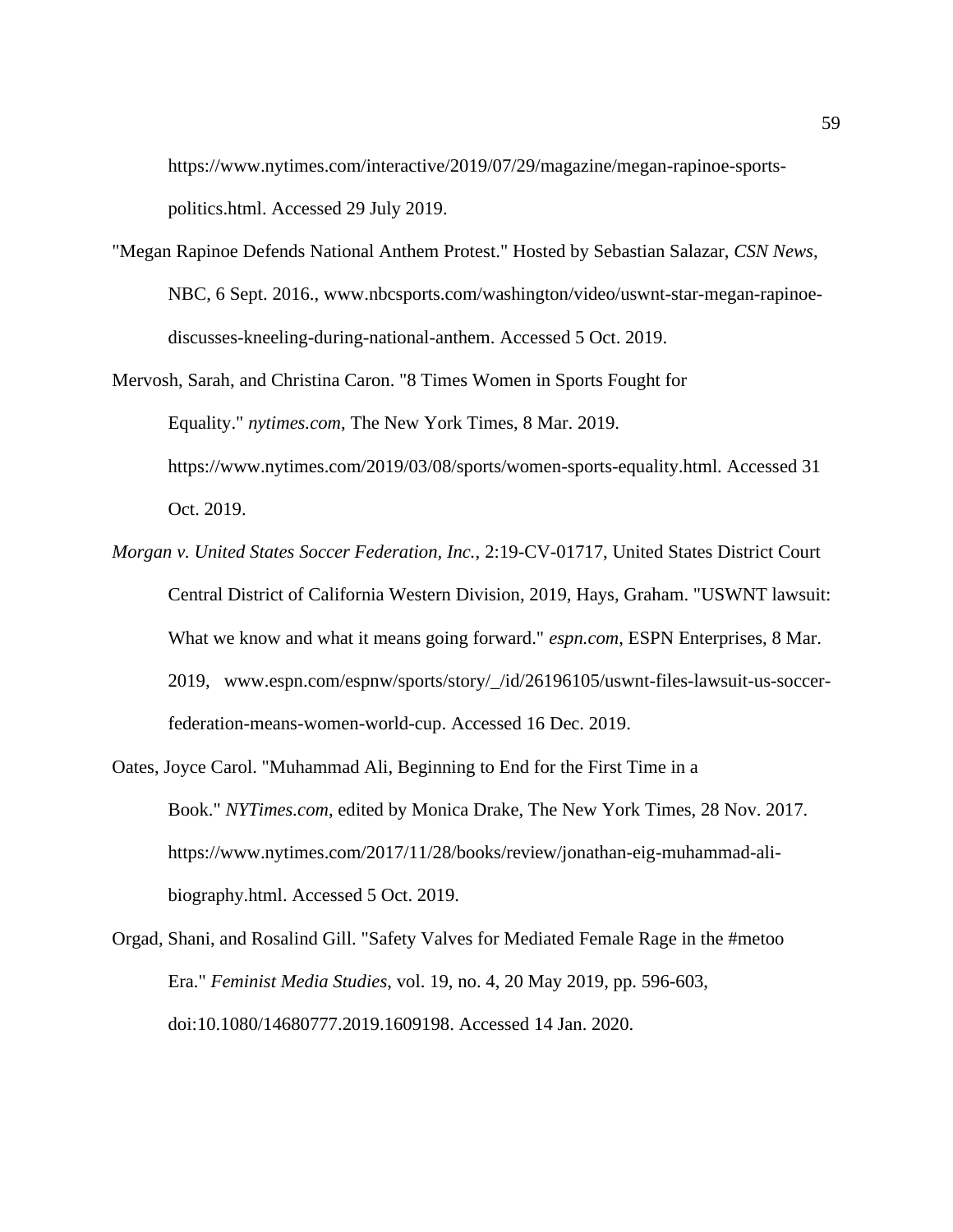"Pro Ambassador Megan Rapinoe." *athleteally.org*, Athlete Ally.

[https://www.athleteally.org/allies/megan-rapinoe/.](https://www.athleteally.org/allies/megan-rapinoe/) Accessed 17 Oct. 2019.

- Rapinoe, Megan. "2019 Sportsperson of the Year: Megan Rapinoe." *Sports Illustrated*, 9 Dec. 2019, [www.si.com/sportsperson/2019/12/10/megan-rapinoe-sportsperson-of-the-year.](http://www.si.com/sportsperson/2019/12/10/megan-rapinoe-sportsperson-of-the-year) Accessed 12 Dec. 2019.
- Rapinoe, Megan. Interview by Anderson Cooper. "Megan Rapinoe: One-on-One." *Anderson Cooper 360`*, CNN, 9 July 2019., www.youtube.com/watch?v=8X5ixs8Nsd0. Accessed 2 Feb. 2020.
- Rapinoe, Megan. Interview by Rachel Maddow. "Megan Rapinoe: Time for the Next Step for Women's Soccer." *Rachel Maddow*, MSNBC, 10 July 2019. [https://www.msnbc.com/rachel-maddow/watch/rapinoe-global-spotlight-an-opportunity](https://www.msnbc.com/rachel-maddow/watch/rapinoe-global-spotlight-an-opportunity-%09for-positive-message-63564357912)[for-positive-message-63564357912.](https://www.msnbc.com/rachel-maddow/watch/rapinoe-global-spotlight-an-opportunity-%09for-positive-message-63564357912) Accessed 28 Oct. 2019.
- Rapinoe, Megan. "Megan Rapinoe's Acceptance Speech Women of the Year." *Glamour Magazine,* 11 Nov. 2019, New York City.

[https://www.youtube.com/watch?v=WCDqICogFk.](https://www.youtube.com/watch?v=WCDqICogFk) Accessed 14 Nov. 2019.

- Rapinoe, Megan. "U.S. Women's World Cup Champions Parade." 10 July 2019, New York City. [https://www.youtube.com/watch?v=jDrB2IestHs.](https://www.youtube.com/watch?v=jDrB2IestHs) Accessed 28 Oct. 2019.
- Rapinoe, Megan. "Why I Am Kneeling." *theplayerstribune.com*, The Players' Tribune, 6 Oct. 2016. [https://www.theplayerstribune.com/en-us/articles/megan-rapinoe-why-i-am](https://www.theplayerstribune.com/en-us/articles/megan-rapinoe-why-i-am-%09kneeling)[kneeling.](https://www.theplayerstribune.com/en-us/articles/megan-rapinoe-why-i-am-%09kneeling) Accessed 12 Nov. 2019.
- Scalia, Christopher. "Players Who Protest The National Anthem Should Quit National Teams." *thefederalist.com*, edited by Christopher Bedford, FDRLST Media, 30 Sept.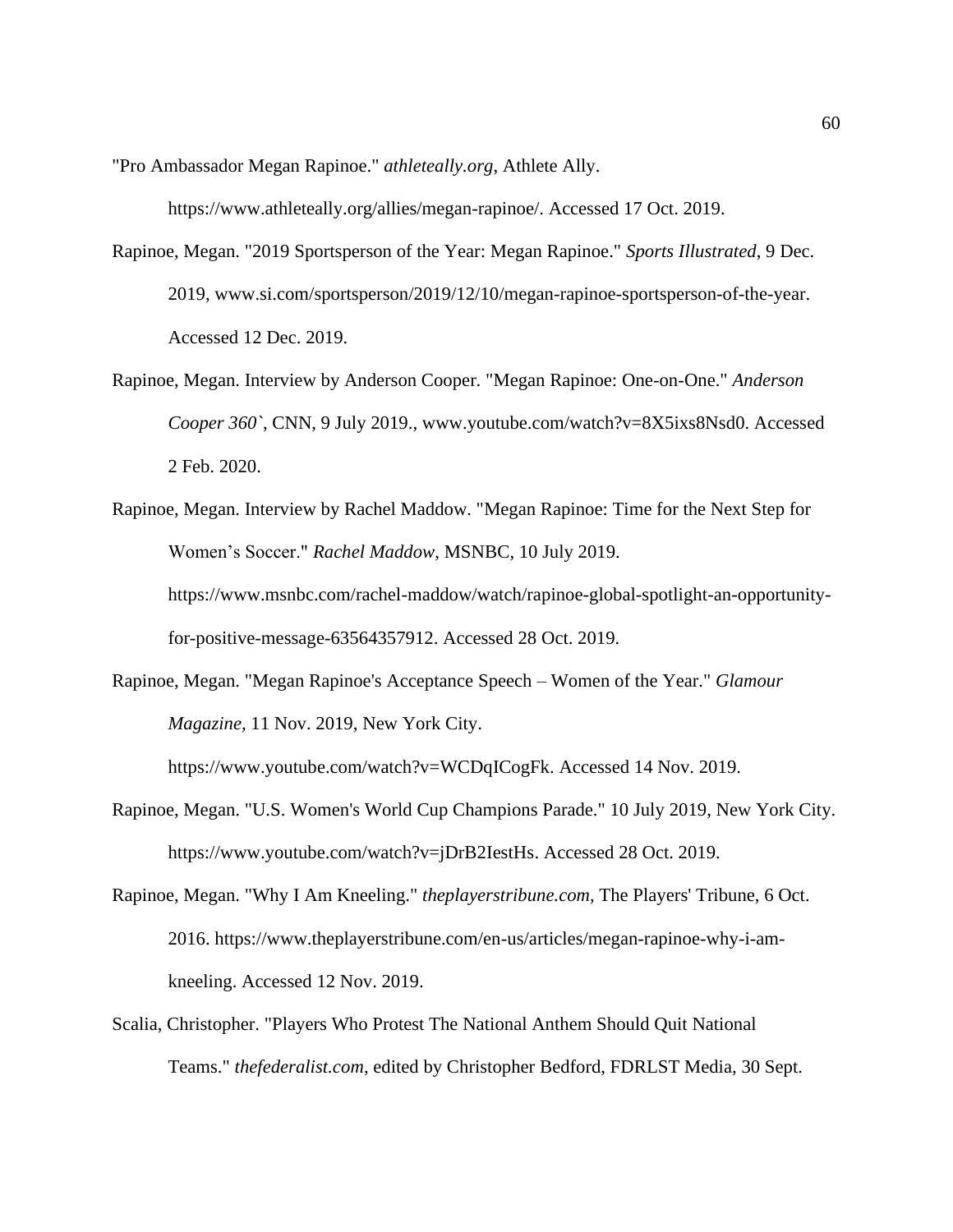2016, thefederalist.com/2016/09/30/players-protest-national-anthem-quit-national-teams/. Accessed 13 Dec. 2019.

Schad, Tom. "Megan Rapinoe: Meeting with President Trump Wouldn't Change his Mind." *USA Today*, USA Today, 29 July 2019. [https://www.usatoday.com/story/sports/soccer/wusa/2019/07/29/megan-rapinoe-trump](https://www.usatoday.com/story/sports/soccer/wusa/2019/07/29/megan-rapinoe-trump-%09meeting-wont-change-his-mind/1858017001/)[meeting-wont-change-his-mind/1858017001/.](https://www.usatoday.com/story/sports/soccer/wusa/2019/07/29/megan-rapinoe-trump-%09meeting-wont-change-his-mind/1858017001/) Accessed 29 July 2019.

- Smith, Kyle. "Megan Rapinoe Wrongly Thinks She's a Preacher Not a Player." *nypost.com*, New York Post, 13 July 2019. [https://nypost.com/2019/07/13/megan-rapinoe-wrongly](https://nypost.com/2019/07/13/megan-rapinoe-wrongly-%09%09thinks-shes-a-preacher-not-a-player/)[thinks-shes-a-preacher-not-a-player/.](https://nypost.com/2019/07/13/megan-rapinoe-wrongly-%09%09thinks-shes-a-preacher-not-a-player/) Accessed 29 July 2019.
- Stigall, Chris. "Megan Rapinoe Isn't a Role Model for My Daughter." *townhall.com*, Salem Media, 11 July 2019. [https://townhall.com/columnists/chrisstigall/2019/07/11/megan](https://townhall.com/columnists/chrisstigall/2019/07/11/megan-%09rapinoe-isnt-a-role-model-for-my-daughter-n2549886)[rapinoe-isnt-a-role-model-for-my-daughter-n2549886.](https://townhall.com/columnists/chrisstigall/2019/07/11/megan-%09rapinoe-isnt-a-role-model-for-my-daughter-n2549886) Accessed 12 Nov. 2019.
- Traister, Rebecca. *Good and Mad: The Revolutionary Power of Women's Anger*. New York, Simon and Schuster, 2018.
- Wahl, Grant. "Megan Rapinoe Uses Her FIFA Best Platform to Inspire." *si.com*, ABG-SI LLC, 23 Sept. 2019. [https://www.si.com/soccer/2019/09/23/megan-rapinoe-fifa-best-player](https://www.si.com/soccer/2019/09/23/megan-rapinoe-fifa-best-player-%09award-speech)[award-speech.](https://www.si.com/soccer/2019/09/23/megan-rapinoe-fifa-best-player-%09award-speech) Accessed 17 Oct. 2019.

Weisholtz, Drew. "Megan Rapinoe Explains why she's not participating in National Anthem." *today.com*, NBC Universal, 17 June 2019. [https://www.today.com/news/megan-rapinoe-won-t-participate-national-anthem-during](https://www.today.com/news/megan-rapinoe-won-t-participate-national-anthem-during-%09world-cup-t156389)[world-cup-t156389.](https://www.today.com/news/megan-rapinoe-won-t-participate-national-anthem-during-%09world-cup-t156389) Accessed 26 Oct. 2019.